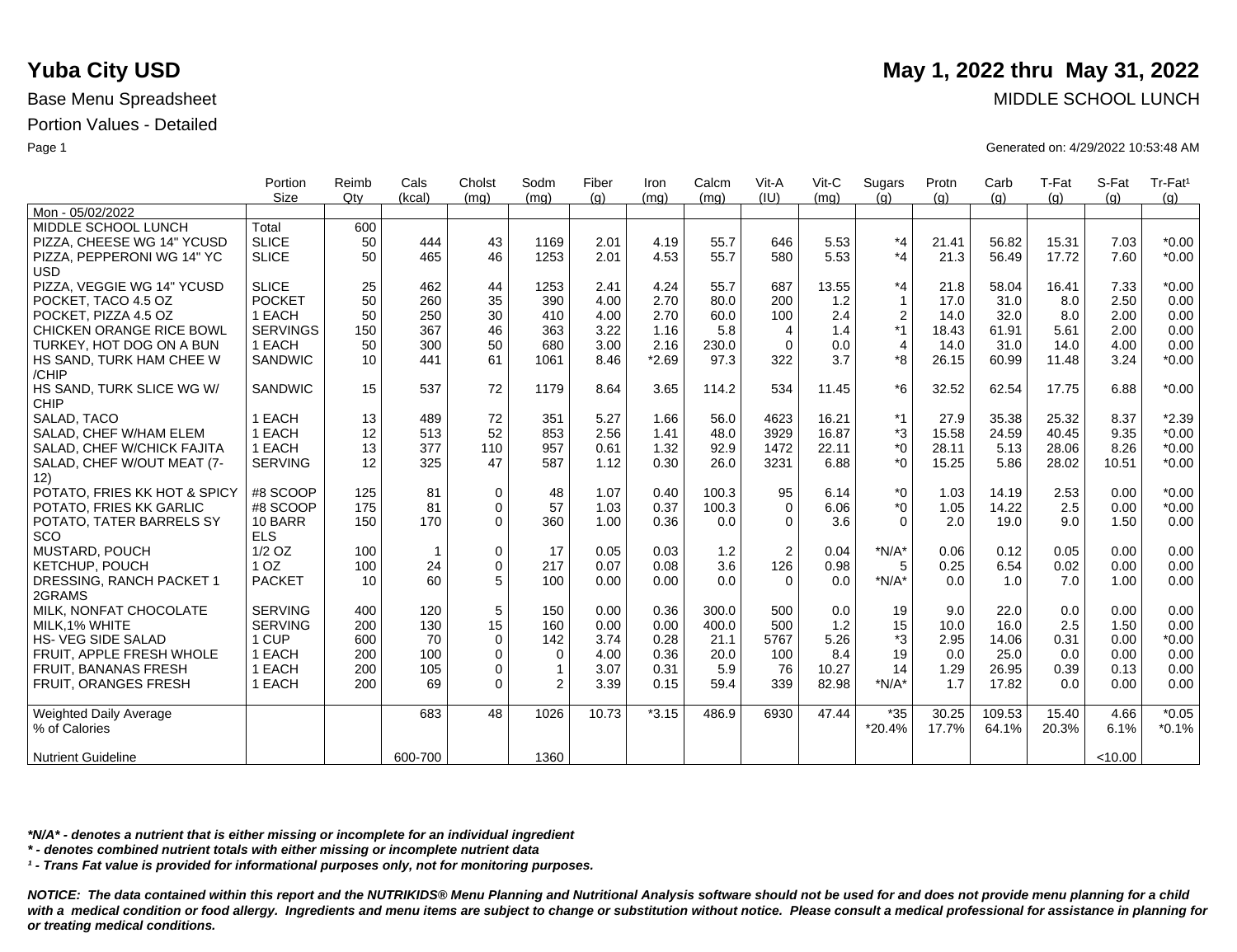|                                          | Portion                   | Reimb | Cals         | Cholst      | Sodm           | Fiber | Iron    | Calcm | Vit-A    | Vit-C | Sugars                  | Protn | Carb   | T-Fat | S-Fat   | Tr-Fat <sup>1</sup> |
|------------------------------------------|---------------------------|-------|--------------|-------------|----------------|-------|---------|-------|----------|-------|-------------------------|-------|--------|-------|---------|---------------------|
|                                          | <b>Size</b>               | Qtv   | (kcal)       | (mq)        | (mq)           | (q)   | (mg)    | (mq)  | (IU)     | (mq)  | (q)                     | (q)   | (q)    | (q)   | (q)     | (g)                 |
| Tue - 05/03/2022                         |                           |       |              |             |                |       |         |       |          |       |                         |       |        |       |         |                     |
| MIDDLE SCHOOL LUNCH                      | Total                     | 600   |              |             |                |       |         |       |          |       |                         |       |        |       |         |                     |
| CHICKEN, H&S WG SANDWICH                 | <b>SERVING</b>            | 125   | 414          | 47          | 611            | 7.00  | 3.06    | 190.0 | 50       | 0.0   | $\overline{\mathbf{4}}$ | 28.0  | 45.0   | 14.0  | 2.70    | 0.00                |
| MAC & CHEESE, WG JTM                     | #6 SCOOP                  | 150   | 286          | 37          | 441            | 2.00  | 0.00    | 365.0 | 493      | 1.0   | 8                       | 15.0  | 31.0   | 12.0  | 6.50    | 0.00                |
| BREAD, ROLL WHEAT DINNER<br>1 OZ         | <b>EACH</b>               | 150   | 80           | $\Omega$    | 130            | 1.00  | 0.72    | 0.0   | $\Omega$ | 0.0   | 2                       | 2.0   | 15.0   | 1.0   | 0.00    | 0.00                |
| CHICKEN, NUGGETS 10EA RC                 | <b>SERVING</b><br>10 EACH | 75    | 360          | 40          | 840            | 6.00  | 3.60    | 80.0  | $\Omega$ | 0.0   | $\Omega$                | 24.0  | 24.0   | 18.0  | 4.00    | 0.00                |
| SANDWICH, PB & STRAWWG<br>2.6OZ          | 2 EACH                    | 50    | 640          | $\mathbf 0$ | 640            | 8.00  | 2.88    | 40.0  | $\Omega$ | 0.0   | 26                      | 20.0  | 64.0   | 34.0  | 7.00    | 0.00                |
| SANDWICH, PB & GRAPE WG<br>2.6OZ         | 2 EACH                    | 50    | 600          | $\mathbf 0$ | 560            | 8.00  | 2.88    | 40.0  | $\Omega$ | 0.0   | 28                      | 16.0  | 64.0   | 34.0  | 6.00    | 0.00                |
| HS SAND, TURK HAM CHEE W<br>/CHIP        | <b>SANDWIC</b>            | 25    | 441          | 61          | 1061           | 8.46  | $*2.69$ | 97.3  | 322      | 3.7   | *8                      | 26.15 | 60.99  | 11.48 | 3.24    | $*0.00$             |
| HS SAND, TURK SLICE WG W/<br><b>CHIP</b> | <b>SANDWIC</b>            | 25    | 537          | 72          | 1179           | 8.64  | 3.65    | 114.2 | 534      | 11.45 | $*6$                    | 32.52 | 62.54  | 17.75 | 6.88    | $*0.00$             |
| SALAD, TACO                              | 1 EACH                    | 25    | 489          | 72          | 351            | 5.27  | 1.66    | 56.0  | 4623     | 16.21 | *1                      | 27.9  | 35.38  | 25.32 | 8.37    | $*2.39$             |
| SALAD. CHEF W/HAM ELEM                   | 1 EACH                    | 25    | 513          | 52          | 853            | 2.56  | 1.41    | 48.0  | 3929     | 16.87 | *3                      | 15.58 | 24.59  | 40.45 | 9.35    | $*0.00$             |
| SALAD, CHEF W/CHICK FAJITA               | 1 EACH                    | 25    | 377          | 110         | 957            | 0.61  | 1.32    | 92.9  | 1472     | 22.11 | $^*0$                   | 28.11 | 5.13   | 28.06 | 8.26    | $*0.00$             |
| SALAD, CHEF W/OUT MEAT (7-<br>12)        | <b>SERVING</b>            | 25    | 325          | 47          | 587            | 1.12  | 0.30    | 26.0  | 3231     | 6.88  | $^*0$                   | 15.25 | 5.86   | 28.02 | 10.51   | $*0.00$             |
| POTATO, FRIES KK HOT & SPICY             | #8 SCOOP                  | 150   | 81           | $\mathbf 0$ | 48             | 1.07  | 0.40    | 100.3 | 95       | 6.14  | $*_{0}$                 | 1.03  | 14.19  | 2.53  | 0.00    | $*0.00$             |
| POTATO, FRIES KK GARLIC                  | #8 SCOOP                  | 150   | 81           | $\Omega$    | 57             | 1.03  | 0.37    | 100.3 | $\Omega$ | 6.06  | $*$ $\Omega$            | 1.05  | 14.22  | 2.5   | 0.00    | $*0.00$             |
| POTATO, SMILES                           | <b>SERVING</b><br>S(6)    | 150   | 160          | $\Omega$    | 390            | 2.00  | 0.00    | 0.0   | $\Omega$ | 3.6   | $*N/A*$                 | 2.0   | 24.0   | 6.0   | 1.00    | 0.00                |
| <b>MUSTARD, POUCH</b>                    | $1/2$ OZ                  | 100   | $\mathbf{1}$ | $\mathbf 0$ | 17             | 0.05  | 0.03    | 1.2   | 2        | 0.04  | $*N/A*$                 | 0.06  | 0.12   | 0.05  | 0.00    | 0.00                |
| KETCHUP, POUCH                           | 1 <sub>OZ</sub>           | 100   | 24           | $\mathbf 0$ | 217            | 0.07  | 0.08    | 3.6   | 126      | 0.98  | 5                       | 0.25  | 6.54   | 0.02  | 0.00    | 0.00                |
| DRESSING, RANCH PACKET 1<br>2GRAMS       | <b>PACKET</b>             | 10    | 60           | 5           | 100            | 0.00  | 0.00    | 0.0   | $\Omega$ | 0.0   | $*N/A*$                 | 0.0   | 1.0    | 7.0   | 1.00    | 0.00                |
| MILK, NONFAT CHOCOLATE                   | <b>SERVING</b>            | 400   | 120          | 5           | 150            | 0.00  | 0.36    | 300.0 | 500      | 0.0   | 19                      | 9.0   | 22.0   | 0.0   | 0.00    | 0.00                |
| MILK.1% WHITE                            | <b>SERVING</b>            | 200   | 130          | 15          | 160            | 0.00  | 0.00    | 400.0 | 500      | 1.2   | 15                      | 10.0  | 16.0   | 2.5   | 1.50    | 0.00                |
| <b>HS-VEG SIDE SALAD</b>                 | 1 CUP                     | 600   | 70           | $\mathbf 0$ | 142            | 3.74  | 0.28    | 21.1  | 5767     | 5.26  | *3                      | 2.95  | 14.06  | 0.31  | 0.00    | $*0.00$             |
| FRUIT. APPLE FRESH WHOLE                 | 1 EACH                    | 200   | 100          | $\mathbf 0$ | $\mathbf 0$    | 4.00  | 0.36    | 20.0  | 100      | 8.4   | 19                      | 0.0   | 25.0   | 0.0   | 0.00    | 0.00                |
| <b>FRUIT, BANANAS FRESH</b>              | 1 EACH                    | 200   | 105          | $\mathbf 0$ | $\mathbf{1}$   | 3.07  | 0.31    | 5.9   | 76       | 10.27 | 14                      | 1.29  | 26.95  | 0.39  | 0.13    | 0.00                |
| <b>FRUIT, ORANGES FRESH</b>              | 1 EACH                    | 200   | 69           | $\Omega$    | $\overline{2}$ | 3.39  | 0.15    | 59.4  | 339      | 82.98 | $*N/A*$                 | 1.7   | 17.82  | 0.0   | 0.00    | 0.00                |
| <b>Weighted Daily Average</b>            |                           |       | 808          | 50          | 1144           | 13.67 | $*3.21$ | 599.5 | 7205     | 47.13 | $*41$                   | 36.49 | 114.19 | 24.53 | 6.53    | $*0.10$             |
| % of Calories                            |                           |       |              |             |                |       |         |       |          |       | *20.5%                  | 18.1% | 56.5%  | 27.3% | 7.3%    | $*0.1%$             |
| <b>Nutrient Guideline</b>                |                           |       | 600-700      |             | 1360           |       |         |       |          |       |                         |       |        |       | < 10.00 |                     |

*\*N/A\* - denotes a nutrient that is either missing or incomplete for an individual ingredient*

*\* - denotes combined nutrient totals with either missing or incomplete nutrient data*

*¹ - Trans Fat value is provided for informational purposes only, not for monitoring purposes.*

*NOTICE: The data contained within this report and the NUTRIKIDS® Menu Planning and Nutritional Analysis software should not be used for and does not provide menu planning for a child*  with a medical condition or food allergy. Ingredients and menu items are subject to change or substitution without notice. Please consult a medical professional for assistance in planning for *or treating medical conditions.*

# **Yuba City USD** May 1, 2022 thru May 31, 2022

Base Menu Spreadsheet MIDDLE SCHOOL LUNCH

Page 2 Generated on: 4/29/2022 10:53:48 AM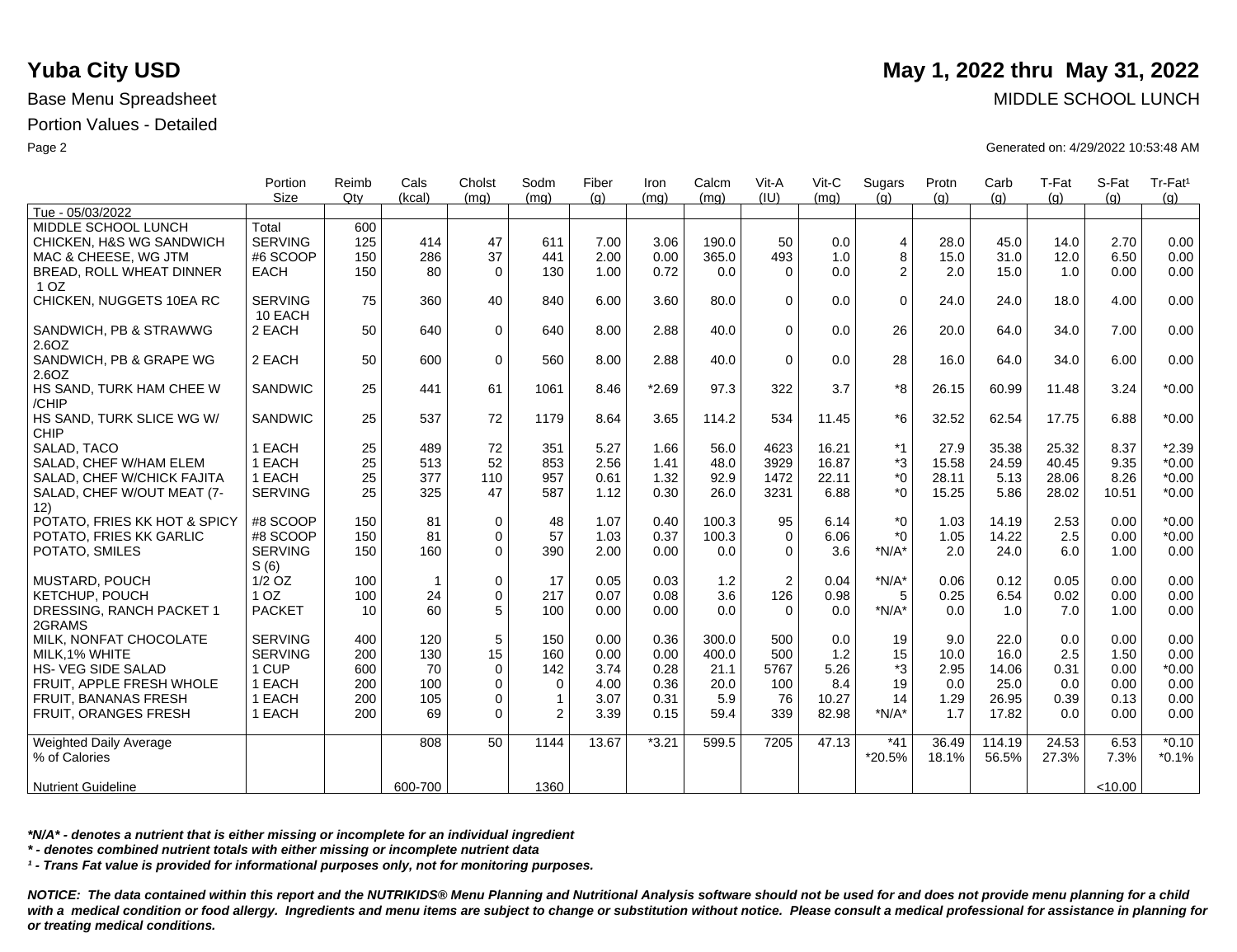|                                   | Portion<br>Size | Reimb<br>$Q$ ty | Cals<br>(kcal) | Cholst<br>(mq) | Sodm<br>(mq) | Fiber<br>(q) | Iron<br>(mq) | Calcm<br>(mq) | Vit-A<br>(IU) | Vit-C<br>(mq) | Sugars<br>(q) | Protn<br>(g) | Carb<br>(g) | T-Fat<br>(q) | S-Fat<br>(q) | Tr-Fat <sup>1</sup><br>(q) |
|-----------------------------------|-----------------|-----------------|----------------|----------------|--------------|--------------|--------------|---------------|---------------|---------------|---------------|--------------|-------------|--------------|--------------|----------------------------|
|                                   |                 |                 |                |                |              |              |              |               |               |               |               |              |             |              |              |                            |
| Wed - 05/04/2022                  |                 |                 |                |                |              |              |              |               |               |               |               |              |             |              |              |                            |
| MIDDLE SCHOOL LUNCH               | Total           | 600             |                |                |              |              |              |               |               |               |               |              |             |              |              |                            |
| PIZZA, CHEESE WG 14" YCUSD        | <b>SLICES</b>   | 75              | 444            | 43             | 1169         | 2.01         | 4.19         | 55.7          | 646           | 5.53          | $*_{4}$       | 21.41        | 56.82       | 15.31        | 7.03         | $*0.00$                    |
|                                   | <b>SLICES</b>   | 75              | 465            | 46             | 1253         | 2.01         | 4.53         | 55.7          | 580           | 5.53          | $*_{4}$       | 21.3         | 56.49       | 17.72        | 7.60         | $*0.00$                    |
| PIZZA, PEPPERONI WG 14" YC        |                 |                 |                |                |              |              |              |               |               |               |               |              |             |              |              |                            |
| <b>USD</b>                        |                 |                 |                |                |              |              |              |               |               |               | $*_{4}$       |              |             |              |              |                            |
| PIZZA, VEGGIE WG 14" YCUSD        | <b>SLICE</b>    | 25              | 462            | 44             | 1253         | 2.41         | 4.24         | 55.7          | 687           | 13.55         |               | 21.8         | 58.04       | 16.41        | 7.33         | $*0.00$                    |
| CHICKEN TERIYAKI BOWL RICE        | <b>SERVING</b>  | 100             | 248            | 46             | 700          | 1.68         | 0.74         | 4.1           | $\Omega$      | 0.01          | $*6$          | 15.72        | 36.36       | 4.81         | 2.00         | $*0.00$                    |
|                                   | S H #16         |                 |                |                |              |              |              |               |               |               |               |              |             |              |              |                            |
| CHICKEN, POPCORN WG 10 E          | <b>SERVING</b>  | 100             | 293            | 81             | 487          | 3.00         | 2.00         | 18.0          | 167           | 0.0           | $\Omega$      | 18.0         | 17.0        | 17.0         | 3.00         | 0.00                       |
| <b>ACH</b>                        | (10)            |                 |                |                |              |              |              |               |               |               |               |              |             |              |              |                            |
| <b>BREADSTICK, CHEESE 4 BITES</b> | 4 EACH          | 100             | 280            | 20             | 540          | 4.00         | 1.44         | 240.0         | 400           | 0.0           | $\mathbf 0$   | 16.0         | 28.0        | 12.0         | 4.00         | 0.00                       |
| HS SAND, TURK HAM CHEE W          | <b>SANDWIC</b>  | 25              | 441            | 61             | 1061         | 8.46         | $*2.69$      | 97.3          | 322           | 3.7           | *8            | 26.15        | 60.99       | 11.48        | 3.24         | $*0.00$                    |
| /CHIP                             |                 |                 |                |                |              |              |              |               |               |               |               |              |             |              |              |                            |
| HS SAND, TURK SLICE WG W/         | <b>SANDWIC</b>  | 25              | 537            | 72             | 1179         | 8.64         | 3.65         | 114.2         | 534           | 11.45         | $*6$          | 32.52        | 62.54       | 17.75        | 6.88         | $*0.00$                    |
| <b>CHIP</b>                       |                 |                 |                |                |              |              |              |               |               |               |               |              |             |              |              |                            |
| SALAD, TACO                       | 1 EACH          | 19              | 489            | 72             | 351          | 5.27         | 1.66         | 56.0          | 4623          | 16.21         | $*1$          | 27.9         | 35.38       | 25.32        | 8.37         | $*2.39$                    |
| SALAD, CHEF W/HAM ELEM            | 1 EACH          | 18              | 513            | 52             | 853          | 2.56         | 1.41         | 48.0          | 3929          | 16.87         | *3            | 15.58        | 24.59       | 40.45        | 9.35         | $*0.00$                    |
| SALAD, CHEF W/CHICK FAJITA        | 1 EACH          | 19              | 377            | 110            | 957          | 0.61         | 1.32         | 92.9          | 1472          | 22.11         | $*_{0}$       | 28.11        | 5.13        | 28.06        | 8.26         | $*0.00$                    |
| SALAD, CHEF W/OUT MEAT (7-        | <b>SERVING</b>  | 19              | 325            | 47             | 587          | 1.12         | 0.30         | 26.0          | 3231          | 6.88          | $*_{0}$       | 15.25        | 5.86        | 28.02        | 10.51        | $*0.00$                    |
| 12)                               |                 |                 |                |                |              |              |              |               |               |               |               |              |             |              |              |                            |
| POTATO, FRIES KK HOT & SPICY      | #8 SCOOP        | 125             | 81             | $\mathbf 0$    | 48           | 1.07         | 0.40         | 100.3         | 95            | 6.14          | $*_{0}$       | 1.03         | 14.19       | 2.53         | 0.00         | $*0.00$                    |
| POTATO, FRIES KK GARLIC           | #8 SCOOP        | 150             | 81             | $\pmb{0}$      | 57           | 1.03         | 0.37         | 100.3         | $\mathbf 0$   | 6.06          | $*_{0}$       | 1.05         | 14.22       | 2.5          | 0.00         | $*0.00$                    |
| POTATO, TATER BARRELS SY          | 10 BARR         | 150             | 170            | $\Omega$       | 360          | 1.00         | 0.36         | 0.0           | 0             | 3.6           | $\Omega$      | 2.0          | 19.0        | 9.0          | 1.50         | 0.00                       |
| SCO                               | <b>ELS</b>      |                 |                |                |              |              |              |               |               |               |               |              |             |              |              |                            |
| <b>MUSTARD, POUCH</b>             | $1/2$ OZ        | 100             | $\mathbf{1}$   | $\mathbf 0$    | 17           | 0.05         | 0.03         | 1.2           | 2             | 0.04          | $*N/A*$       | 0.06         | 0.12        | 0.05         | 0.00         | 0.00                       |
| <b>KETCHUP, POUCH</b>             | 1 <sub>OZ</sub> | 100             | 24             | $\mathbf 0$    | 217          | 0.07         | 0.08         | 3.6           | 126           | 0.98          | 5             | 0.25         | 6.54        | 0.02         | 0.00         | 0.00                       |
| DRESSING, RANCH PACKET 1          | <b>PACKET</b>   | 10              | 60             | 5              | 100          | 0.00         | 0.00         | 0.0           | $\Omega$      | 0.0           | $*N/A*$       | 0.0          | 1.0         | 7.0          | 1.00         | 0.00                       |
| 2GRAMS                            |                 |                 |                |                |              |              |              |               |               |               |               |              |             |              |              |                            |
| MILK. NONFAT CHOCOLATE            | <b>SERVING</b>  | 400             | 120            | 5              | 150          | 0.00         | 0.36         | 300.0         | 500           | 0.0           | 19            | 9.0          | 22.0        | 0.0          | 0.00         | 0.00                       |
| MILK, 1% WHITE                    | <b>SERVING</b>  | 200             | 130            | 15             | 160          | 0.00         | 0.00         | 400.0         | 500           | 1.2           | 15            | 10.0         | 16.0        | 2.5          | 1.50         | 0.00                       |
| <b>HS- VEG SIDE SALAD</b>         | 1 CUP           | 300             | 70             | $\mathbf 0$    | 142          | 3.74         | 0.28         | 21.1          | 5767          | 5.26          | $*3$          | 2.95         | 14.06       | 0.31         | 0.00         | $*0.00$                    |
| FRUIT, APPLE FRESH WHOLE          | 1 EACH          | 200             | 100            | $\mathbf 0$    | $\mathbf 0$  | 4.00         | 0.36         | 20.0          | 100           | 8.4           | 19            | 0.0          | 25.0        | 0.0          | 0.00         | 0.00                       |
| <b>FRUIT, BANANAS FRESH</b>       | 1 EACH          | 200             | 105            | $\mathbf 0$    | 1            | 3.07         | 0.31         | 5.9           | 76            | 10.27         | 14            | 1.29         | 26.95       | 0.39         | 0.13         | 0.00                       |
| <b>FRUIT, ORANGES FRESH</b>       | 1 EACH          | 200             | 69             | $\Omega$       | 2            | 3.39         | 0.15         | 59.4          | 339           | 82.98         | $*N/A*$       | 1.7          | 17.82       | 0.0          | 0.00         | 0.00                       |
|                                   |                 |                 |                |                |              |              |              |               |               |               |               |              |             |              |              |                            |
| Weighted Daily Average            |                 |                 | 698            | 60             | 1202         | 9.17         | $*3.31$      | 494.8         | 4322          | 45.29         | $*34$         | 32.53        | 100.17      | 20.10        | 6.13         | $*0.08$                    |
| % of Calories                     |                 |                 |                |                |              |              |              |               |               |               | *19.5%        | 18.6%        | 57.4%       | 25.9%        | 7.9%         | $*0.1%$                    |
|                                   |                 |                 |                |                |              |              |              |               |               |               |               |              |             |              |              |                            |
| <b>Nutrient Guideline</b>         |                 |                 | 600-700        |                | 1360         |              |              |               |               |               |               |              |             |              | < 10.00      |                            |
|                                   |                 |                 |                |                |              |              |              |               |               |               |               |              |             |              |              |                            |

*\*N/A\* - denotes a nutrient that is either missing or incomplete for an individual ingredient*

*\* - denotes combined nutrient totals with either missing or incomplete nutrient data*

*¹ - Trans Fat value is provided for informational purposes only, not for monitoring purposes.*

*NOTICE: The data contained within this report and the NUTRIKIDS® Menu Planning and Nutritional Analysis software should not be used for and does not provide menu planning for a child*  with a medical condition or food allergy. Ingredients and menu items are subject to change or substitution without notice. Please consult a medical professional for assistance in planning for *or treating medical conditions.*

## **Yuba City USD** May 1, 2022 thru May 31, 2022

Base Menu Spreadsheet MIDDLE SCHOOL LUNCH

Page 3 Generated on: 4/29/2022 10:53:48 AM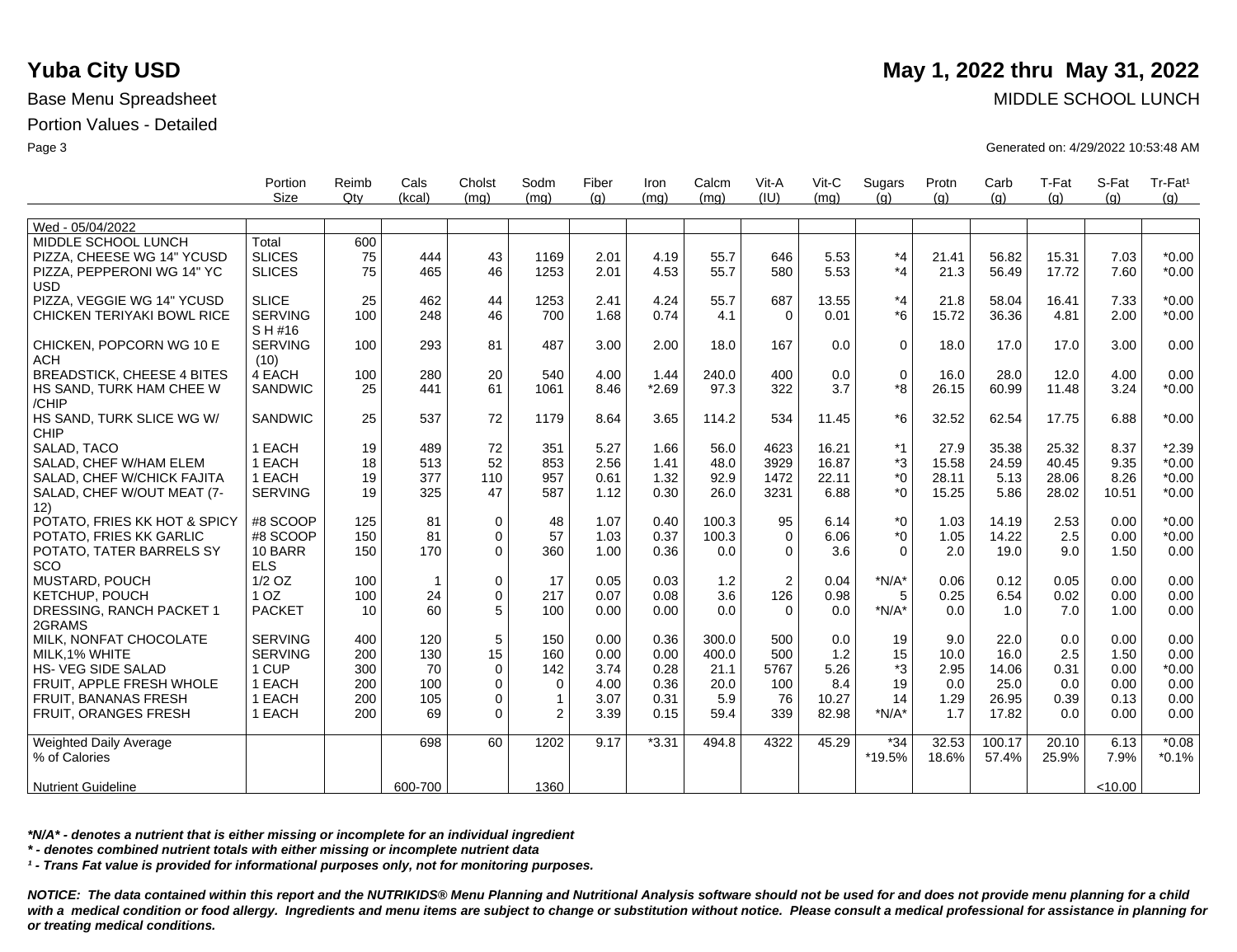|                                    | Portion               | Reimb | Cals         | Cholst      | Sodm         | Fiber | Iron    | Calcm | Vit-A          | $V$ it-C | Sugars           | Protn | Carb   | T-Fat | S-Fat   | Tr-Fat <sup>1</sup> |
|------------------------------------|-----------------------|-------|--------------|-------------|--------------|-------|---------|-------|----------------|----------|------------------|-------|--------|-------|---------|---------------------|
|                                    | <b>Size</b>           | Qty   | (kcal)       | (mq)        | (mq)         | (q)   | (mq)    | (mq)  | (IU)           | (mq)     | (q)              | (q)   | (q)    | (q)   | (q)     | (q)                 |
| Thu - 05/05/2022                   |                       |       |              |             |              |       |         |       |                |          |                  |       |        |       |         |                     |
| MIDDLE SCHOOL LUNCH                | Total                 | 600   |              |             |              |       |         |       |                |          |                  |       |        |       |         |                     |
| NACHOS, BEEF&CHEESE (K-8)          | <b>SERVING</b>        | 100   | 480          | 77          | 780          | 6.01  | 1.29    | 250.6 | 871            | 4.07     | $^{\star}2$      | 24.27 | 38.61  | 24.86 | 10.59   | $*0.00$             |
| CORN DOG, MINI CHICK TYSON         | <b>SERVING</b>        | 50    | 315          | 49          | 570          | 2.43  | 1.75    | 24.3  | $\Omega$       | 0.0      | 6                | 14.55 | 27.89  | 16.98 | 3.64    | $*N/A*$             |
|                                    |                       |       |              |             |              |       |         |       |                |          |                  |       |        |       |         |                     |
| PRETZEL, NUGGETS W/CHEESE          | (6)<br><b>SERVING</b> | 100   | 336          | 56          | 910          | 4.00  | 1.44    | 406.0 | 778            | 0.0      | $\boldsymbol{2}$ | 18.0  | 32.0   | 16.0  | 9.20    | 0.00                |
| BURGER, CHEESE                     | <b>EACH</b>           | 50    | 349          | 47          | 489          | 4.00  | 2.44    | 165.0 | $\Omega$       | 0.0      | $\overline{4}$   | 22.0  | 32.0   | 15.0  | 6.50    | 0.00                |
| <b>BURRITO, BEAN&amp;CHSEIWSW</b>  | 1 EACH                | 50    | 323          | 18          | 458          | 7.71  | 3.00    | 192.9 | 681            | 11.86    | 2                | 15.13 | 42.18  | 11.65 | 4.27    | 0.00                |
| G6.05OZ                            |                       |       |              |             |              |       |         |       |                |          |                  |       |        |       |         |                     |
| HS SAND, TURK HAM CHEE W           | <b>SANDWIC</b>        | 75    | 441          | 61          | 1061         | 8.46  | $*2.69$ | 97.3  | 322            | 3.7      | *8               | 26.15 | 60.99  | 11.48 | 3.24    | $*0.00$             |
| /CHIP                              |                       |       |              |             |              |       |         |       |                |          |                  |       |        |       |         |                     |
| HS SAND, TURK SLICE WG W/          | <b>SANDWIC</b>        | 75    | 537          | 72          | 1179         | 8.64  | 3.65    | 114.2 | 534            | 11.45    | $*6$             | 32.52 | 62.54  | 17.75 | 6.88    | $*0.00$             |
| <b>CHIP</b>                        |                       |       |              |             |              |       |         |       |                |          |                  |       |        |       |         |                     |
| SALAD. TACO                        | 1 EACH                | 20    | 489          | 72          | 351          | 5.27  | 1.66    | 56.0  | 4623           | 16.21    | $*1$             | 27.9  | 35.38  | 25.32 | 8.37    | $*2.39$             |
| SALAD. CHEF W/HAM ELEM             | 1 EACH                | 20    | 513          | 52          | 853          | 2.56  | 1.41    | 48.0  | 3929           | 16.87    | *3               | 15.58 | 24.59  | 40.45 | 9.35    | $*0.00$             |
| SALAD, CHEF W/CHICK FAJITA         | 1 EACH                | 20    | 377          | 110         | 957          | 0.61  | 1.32    | 92.9  | 1472           | 22.11    | $*_{0}$          | 28.11 | 5.13   | 28.06 | 8.26    | $*0.00$             |
| SALAD, CHEF W/OUT MEAT (7-         | <b>SERVING</b>        | 20    | 325          | 47          | 587          | 1.12  | 0.30    | 26.0  | 3231           | 6.88     | $*_{0}$          | 15.25 | 5.86   | 28.02 | 10.51   | $*0.00$             |
| 12)                                | #8 SCOOP              | 150   | 81           |             |              | 1.07  | 0.40    | 100.3 |                | 6.14     | $*_{0}$          |       | 14.19  |       | 0.00    |                     |
| POTATO, FRIES KK HOT & SPICY       |                       |       | 81           | 0           | 48           |       |         |       | 95<br>$\Omega$ |          | $*_{0}$          | 1.03  |        | 2.53  |         | $*0.00$             |
| POTATO, FRIES KK GARLIC            | #8 SCOOP              | 150   |              | 0           | 57           | 1.03  | 0.37    | 100.3 |                | 6.06     |                  | 1.05  | 14.22  | 2.5   | 0.00    | $*0.00$             |
| POTATO, TATER BARRELS SY           | 10 BARR               | 300   | 170          | $\mathbf 0$ | 360          | 1.00  | 0.36    | 0.0   | $\mathbf 0$    | 3.6      | $\Omega$         | 2.0   | 19.0   | 9.0   | 1.50    | 0.00                |
| SCO                                | <b>ELS</b>            |       |              |             |              |       |         |       |                |          |                  |       |        |       |         |                     |
| MUSTARD, POUCH                     | $1/2$ OZ              | 100   | $\mathbf{1}$ | 0           | 17           | 0.05  | 0.03    | $1.2$ | $\overline{2}$ | 0.04     | $*N/A*$          | 0.06  | 0.12   | 0.05  | 0.00    | 0.00                |
| KETCHUP, POUCH                     | 1 <sub>OZ</sub>       | 100   | 24           | 0           | 217          | 0.07  | 0.08    | 3.6   | 126            | 0.98     | 5                | 0.25  | 6.54   | 0.02  | 0.00    | 0.00                |
| DRESSING, RANCH PACKET 1<br>2GRAMS | <b>PACKET</b>         | 100   | 60           | 5           | 100          | 0.00  | 0.00    | 0.0   | $\Omega$       | 0.0      | $*N/A*$          | 0.0   | 1.0    | 7.0   | 1.00    | 0.00                |
| MILK, NONFAT CHOCOLATE             | <b>SERVING</b>        | 400   | 120          | 5           | 150          | 0.00  | 0.36    | 300.0 | 500            | 0.0      | 19               | 9.0   | 22.0   | 0.0   | 0.00    | 0.00                |
| MILK.1% WHITE                      | <b>SERVING</b>        | 200   | 130          | 15          | 160          | 0.00  | 0.00    | 400.0 | 500            | 1.2      | 15               | 10.0  | 16.0   | 2.5   | 1.50    | 0.00                |
| HS- VEG SIDE SALAD                 | 1 CUP                 | 600   | 70           | 0           | 142          | 3.74  | 0.28    | 21.1  | 5767           | 5.26     | *3               | 2.95  | 14.06  | 0.31  | 0.00    | $*0.00$             |
| FRUIT, APPLE FRESH WHOLE           | 1 EACH                | 200   | 100          | 0           | $\mathbf 0$  | 4.00  | 0.36    | 20.0  | 100            | 8.4      | 19               | 0.0   | 25.0   | 0.0   | 0.00    | 0.00                |
| FRUIT, BANANAS FRESH               | 1 EACH                | 200   | 105          | 0           | $\mathbf{1}$ | 3.07  | 0.31    | 5.9   | 76             | 10.27    | 14               | 1.29  | 26.95  | 0.39  | 0.13    | 0.00                |
| FRUIT, ORANGES FRESH               | 1 EACH                | 200   | 69           | 0           | 2            | 3.39  | 0.15    | 59.4  | 339            | 82.98    | $*N/A*$          | 1.7   | 17.82  | 0.0   | 0.00    | 0.00                |
| <b>Weighted Daily Average</b>      |                       |       | 822          | 67          | 1338         | 13.57 | $*3.18$ | 609.0 | 7364           | 50.19    | $*36$            | 36.42 | 113.27 | 26.37 | 8.45    | $*0.08$             |
| % of Calories                      |                       |       |              |             |              |       |         |       |                |          | $*17.7%$         | 17.7% | 55.1%  | 28.9% | 9.3%    | $*0.1%$             |
|                                    |                       |       |              |             |              |       |         |       |                |          |                  |       |        |       |         |                     |
| <b>Nutrient Guideline</b>          |                       |       | 600-700      |             | 1360         |       |         |       |                |          |                  |       |        |       | < 10.00 |                     |

*\*N/A\* - denotes a nutrient that is either missing or incomplete for an individual ingredient*

*\* - denotes combined nutrient totals with either missing or incomplete nutrient data*

*¹ - Trans Fat value is provided for informational purposes only, not for monitoring purposes.*

*NOTICE: The data contained within this report and the NUTRIKIDS® Menu Planning and Nutritional Analysis software should not be used for and does not provide menu planning for a child*  with a medical condition or food allergy. Ingredients and menu items are subject to change or substitution without notice. Please consult a medical professional for assistance in planning for *or treating medical conditions.*

## **Yuba City USD** May 1, 2022 thru May 31, 2022

Base Menu Spreadsheet MIDDLE SCHOOL LUNCH

Page 4 Generated on: 4/29/2022 10:53:48 AM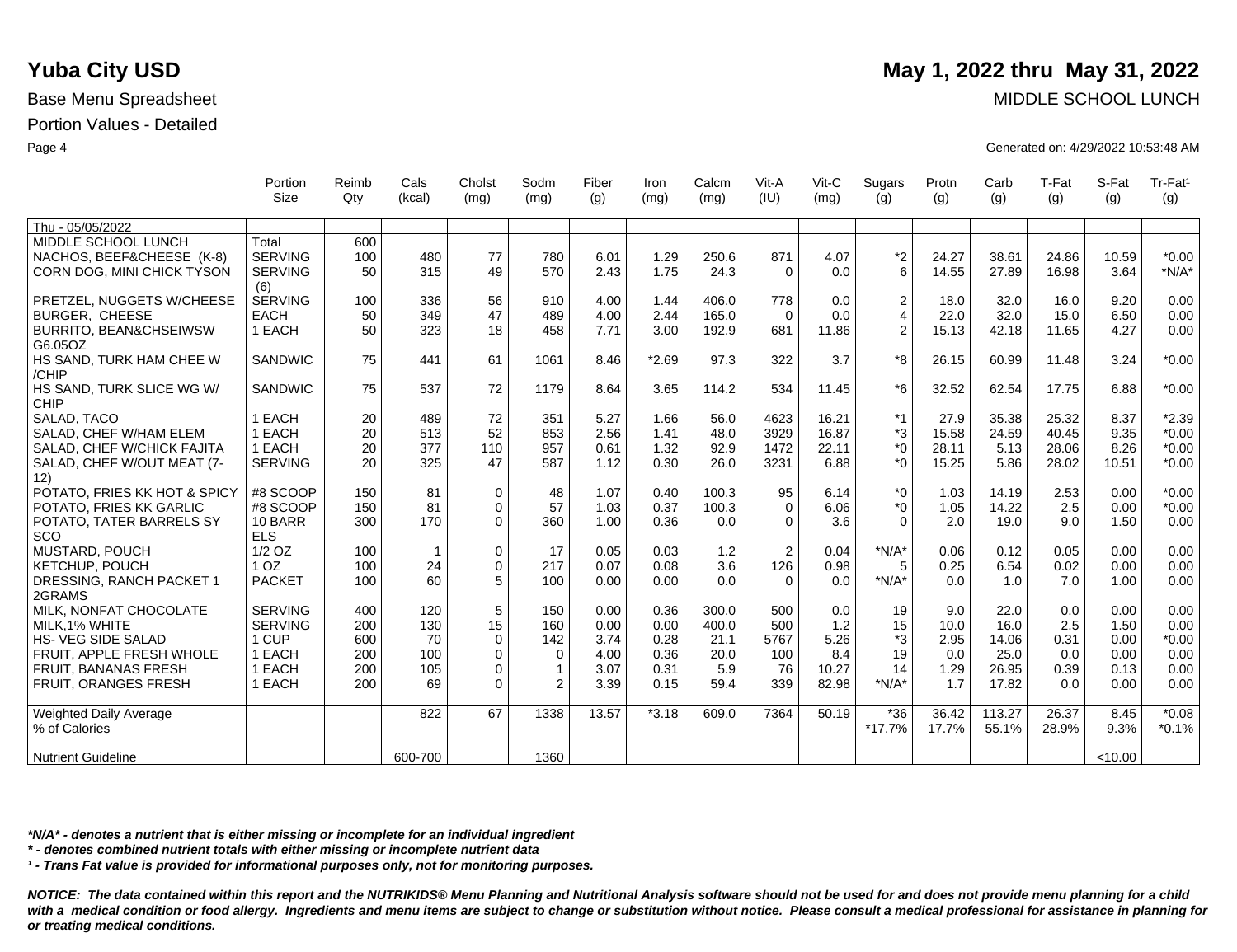|                               | Portion         | Reimb | Cals    | Cholst      | Sodm           | Fiber | Iron    | Calcm | Vit-A    | Vit-C | Sugars      | Protn | Carb   | T-Fat | S-Fat  | Tr-Fat <sup>1</sup> |
|-------------------------------|-----------------|-------|---------|-------------|----------------|-------|---------|-------|----------|-------|-------------|-------|--------|-------|--------|---------------------|
|                               | <b>Size</b>     | Qtv   | (kcal)  | (mq)        | (mq)           | (a)   | (mq)    | (mq)  | (IU)     | (mq)  | (q)         | (q)   | (q)    | (q)   | (a)    | (g)                 |
| Fri - 05/06/2022              |                 |       |         |             |                |       |         |       |          |       |             |       |        |       |        |                     |
| MIDDLE SCHOOL LUNCH           | Total           | 600   |         |             |                |       |         |       |          |       |             |       |        |       |        |                     |
| PIZZA, CHEESE WG 14" YCUSD    | <b>SLICES</b>   | 75    | 444     | 43          | 1169           | 2.01  | 4.19    | 55.7  | 646      | 5.53  | $*_{4}$     | 21.41 | 56.82  | 15.31 | 7.03   | $*0.00$             |
| PIZZA, PEPPERONI WG 14" YC    | <b>SLICES</b>   | 75    | 465     | 46          | 1253           | 2.01  | 4.53    | 55.7  | 580      | 5.53  | $*_{4}$     | 21.3  | 56.49  | 17.72 | 7.60   | $*0.00$             |
| <b>USD</b>                    |                 |       |         |             |                |       |         |       |          |       |             |       |        |       |        |                     |
| PIZZA, VEGGIE WG 14" YCUSD    | <b>SLICE</b>    | 50    | 462     | 44          | 1253           | 2.41  | 4.24    | 55.7  | 687      | 13.55 | $*_{4}$     | 21.8  | 58.04  | 16.41 | 7.33   | $*0.00$             |
| SANDWICH, GRILLED CHEESE      | 1 EACH          | 50    | 447     | 60          | 858            | 4.00  | 1.80    | 70.0  | 83       | 0.0   | $*_{4}$     | 23.0  | 35.0   | 24.83 | 12.33  | $*0.00$             |
| CHICKEN, NUGGETS 10EA RC      | <b>SERVING</b>  | 110   | 360     | 40          | 840            | 6.00  | 3.60    | 80.0  | $\Omega$ | 0.0   | $\mathbf 0$ | 24.0  | 24.0   | 18.0  | 4.00   | 0.00                |
|                               | 10 EACH         |       |         |             |                |       |         |       |          |       |             |       |        |       |        |                     |
| CHICKEN TERIYAKI BOWL NO      | <b>SERVING</b>  | 110   | 310     | 46          | 834            | 3.49  | 2.49    | 19.5  | $\Omega$ | 0.08  | $*6$        | 19.43 | 41.38  | 8.85  | 2.33   | $*0.00$             |
| ODLE                          | S H #16         |       |         |             |                |       |         |       |          |       |             |       |        |       |        |                     |
| HS SAND, TURK HAM CHEE W      | <b>SANDWIC</b>  | 25    | 441     | 61          | 1061           | 8.46  | $*2.69$ | 97.3  | 322      | 3.7   | *8          | 26.15 | 60.99  | 11.48 | 3.24   | $*0.00$             |
| /CHIP                         |                 |       |         |             |                |       |         |       |          |       |             |       |        |       |        |                     |
| HS SAND, TURK SLICE WG W/     | <b>SANDWIC</b>  | 25    | 537     | 72          | 1179           | 8.64  | 3.65    | 114.2 | 534      | 11.45 | $*6$        | 32.52 | 62.54  | 17.75 | 6.88   | $*0.00$             |
| CHIP                          |                 |       |         |             |                |       |         |       |          |       |             |       |        |       |        |                     |
| SALAD, TACO                   | 1 EACH          | 20    | 489     | 72          | 351            | 5.27  | 1.66    | 56.0  | 4623     | 16.21 | $*1$        | 27.9  | 35.38  | 25.32 | 8.37   | $*2.39$             |
| SALAD. CHEF W/HAM ELEM        | 1 EACH          | 20    | 513     | 52          | 853            | 2.56  | 1.41    | 48.0  | 3929     | 16.87 | *3          | 15.58 | 24.59  | 40.45 | 9.35   | $*0.00$             |
| SALAD, CHEF W/CHICK FAJITA    | 1 EACH          | 20    | 377     | 110         | 957            | 0.61  | 1.32    | 92.9  | 1472     | 22.11 | $*_{0}$     | 28.11 | 5.13   | 28.06 | 8.26   | $*0.00$             |
| SALAD, CHEF W/OUT MEAT (7-    | <b>SERVING</b>  | 20    | 325     | 47          | 587            | 1.12  | 0.30    | 26.0  | 3231     | 6.88  | $*_{0}$     | 15.25 | 5.86   | 28.02 | 10.51  | $*0.00$             |
| 12)                           |                 |       |         |             |                |       |         |       |          |       |             |       |        |       |        |                     |
| POTATO, FRIES KK HOT & SPICY  | #8 SCOOP        | 75    | 81      | 0           | 48             | 1.07  | 0.40    | 100.3 | 95       | 6.14  | $*_{0}$     | 1.03  | 14.19  | 2.53  | 0.00   | $*0.00$             |
| POTATO, FRIES KK GARLIC       | #8 SCOOP        | 125   | 81      | $\mathbf 0$ | 57             | 1.03  | 0.37    | 100.3 | $\Omega$ | 6.06  | $*0$        | 1.05  | 14.22  | 2.5   | 0.00   | $*0.00$             |
| POTATO, SMILES                | <b>SERVING</b>  | 75    | 160     | $\mathbf 0$ | 390            | 2.00  | 0.00    | 0.0   | $\Omega$ | 3.6   | $*N/A*$     | 2.0   | 24.0   | 6.0   | 1.00   | 0.00                |
|                               | S(6)            |       |         |             |                |       |         |       |          |       |             |       |        |       |        |                     |
| KETCHUP, POUCH                | 1 <sub>OZ</sub> | 100   | 24      | $\pmb{0}$   | 217            | 0.07  | 0.08    | 3.6   | 126      | 0.98  | 5           | 0.25  | 6.54   | 0.02  | 0.00   | 0.00                |
| DRESSING, RANCH PACKET 1      | <b>PACKET</b>   | 10    | 60      | 5           | 100            | 0.00  | 0.00    | 0.0   | $\Omega$ | 0.0   | $*N/A*$     | 0.0   | 1.0    | 7.0   | 1.00   | 0.00                |
| 2GRAMS                        |                 |       |         |             |                |       |         |       |          |       |             |       |        |       |        |                     |
| MILK. NONFAT CHOCOLATE        | <b>SERVING</b>  | 400   | 120     | 5           | 150            | 0.00  | 0.36    | 300.0 | 500      | 0.0   | 19          | 9.0   | 22.0   | 0.0   | 0.00   | 0.00                |
| MILK, 1% WHITE                | <b>SERVING</b>  | 200   | 130     | 15          | 160            | 0.00  | 0.00    | 400.0 | 500      | 1.2   | 15          | 10.0  | 16.0   | 2.5   | 1.50   | 0.00                |
| HS- VEG SIDE SALAD            | 1 CUP           | 600   | 70      | $\mathbf 0$ | 142            | 3.74  | 0.28    | 21.1  | 5767     | 5.26  | *3          | 2.95  | 14.06  | 0.31  | 0.00   | $*0.00$             |
| FRUIT, APPLE FRESH WHOLE      | 1 EACH          | 200   | 100     | $\mathbf 0$ | $\mathbf 0$    | 4.00  | 0.36    | 20.0  | 100      | 8.4   | 19          | 0.0   | 25.0   | 0.0   | 0.00   | 0.00                |
| FRUIT, BANANAS FRESH          | 1 EACH          | 200   | 105     | $\mathbf 0$ | $\overline{1}$ | 3.07  | 0.31    | 5.9   | 76       | 10.27 | 14          | 1.29  | 26.95  | 0.39  | 0.13   | 0.00                |
| FRUIT, ORANGES FRESH          | 1 EACH          | 200   | 69      | $\Omega$    | $\overline{2}$ | 3.39  | 0.15    | 59.4  | 339      | 82.98 | $*N/A*$     | 1.7   | 17.82  | 0.0   | 0.00   | 0.00                |
|                               |                 |       |         |             |                |       |         |       |          |       |             |       |        |       |        |                     |
| <b>Weighted Daily Average</b> |                 |       | 746     | 59          | 1371           | 11.65 | $*4.06$ | 475.8 | 7167     | 47.41 | $*36$       | 36.29 | 107.57 | 20.74 | 6.96   | $*0.08$             |
| % of Calories                 |                 |       |         |             |                |       |         |       |          |       | $*19.4%$    | 19.4% | 57.7%  | 25.0% | 8.4%   | $*0.1%$             |
|                               |                 |       |         |             |                |       |         |       |          |       |             |       |        |       |        |                     |
| <b>Nutrient Guideline</b>     |                 |       | 600-700 |             | 1360           |       |         |       |          |       |             |       |        |       | <10.00 |                     |

*\*N/A\* - denotes a nutrient that is either missing or incomplete for an individual ingredient*

*\* - denotes combined nutrient totals with either missing or incomplete nutrient data*

*¹ - Trans Fat value is provided for informational purposes only, not for monitoring purposes.*

*NOTICE: The data contained within this report and the NUTRIKIDS® Menu Planning and Nutritional Analysis software should not be used for and does not provide menu planning for a child*  with a medical condition or food allergy. Ingredients and menu items are subject to change or substitution without notice. Please consult a medical professional for assistance in planning for *or treating medical conditions.*

# **Yuba City USD** May 1, 2022 thru May 31, 2022

Base Menu Spreadsheet MIDDLE SCHOOL LUNCH

Page 5 Generated on: 4/29/2022 10:53:48 AM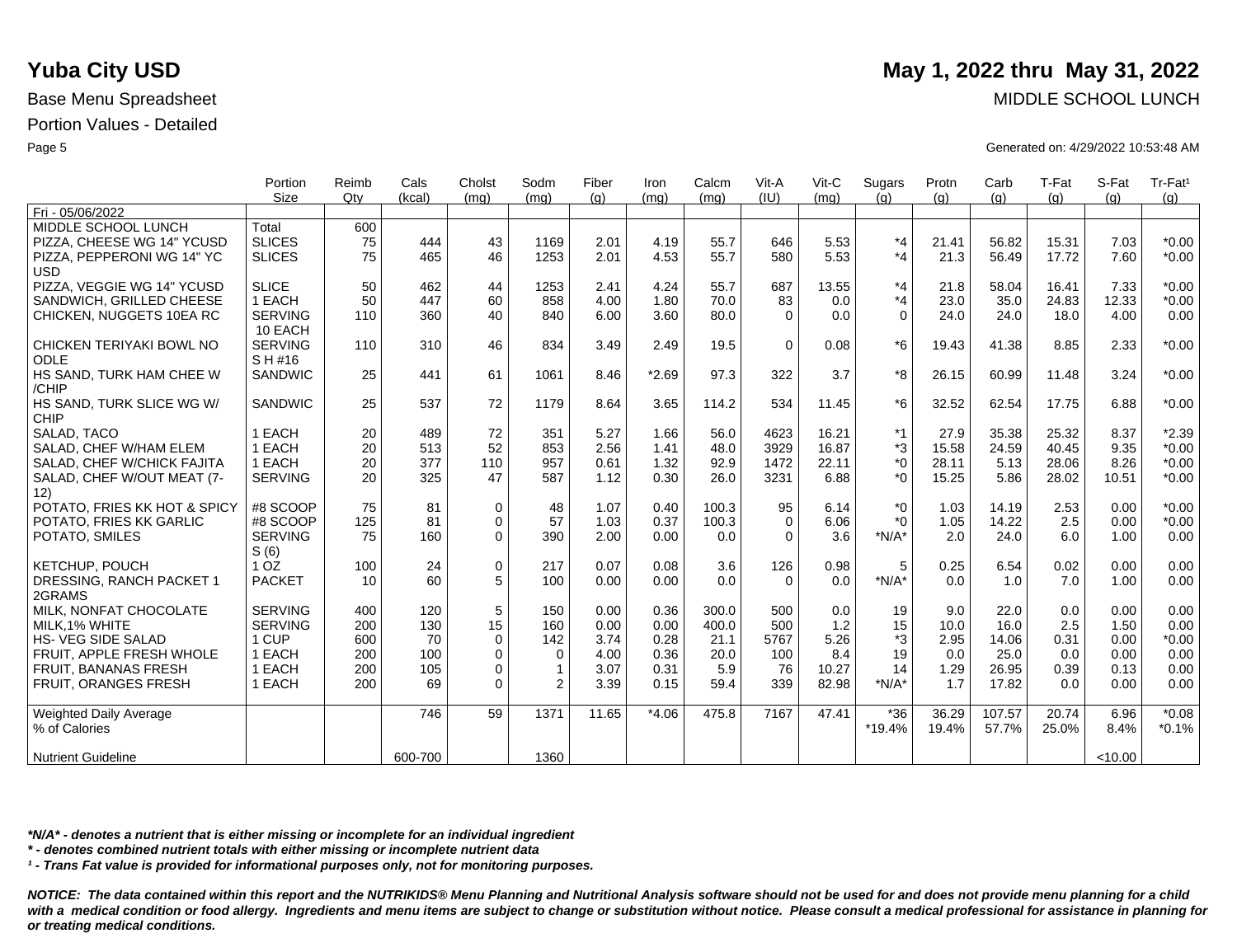|                              | Portion         | Reimb | Cals         | Cholst      | Sodm           | Fiber | Iron    | Calcm | Vit-A          | Vit-C | Sugars           | Protn | Carb   | T-Fat | S-Fat   | Tr-Fat <sup>1</sup> |
|------------------------------|-----------------|-------|--------------|-------------|----------------|-------|---------|-------|----------------|-------|------------------|-------|--------|-------|---------|---------------------|
|                              | Size            | Qtv   | (kcal)       | (mq)        | (mq)           | (q)   | (mq)    | (mq)  | (IU)           | (mq)  | (q)              | (q)   | (q)    | (q)   | (a)     | (g)                 |
| Mon - 05/09/2022             |                 |       |              |             |                |       |         |       |                |       |                  |       |        |       |         |                     |
| MIDDLE SCHOOL LUNCH          | Total           | 600   |              |             |                |       |         |       |                |       |                  |       |        |       |         |                     |
| PIZZA, CHEESE WG 14" YCUSD   | <b>SLICE</b>    | 50    | 444          | 43          | 1169           | 2.01  | 4.19    | 55.7  | 646            | 5.53  | $*_{4}$          | 21.41 | 56.82  | 15.31 | 7.03    | $*0.00$             |
| PIZZA, PEPPERONI WG 14" YC   | <b>SLICE</b>    | 50    | 465          | 46          | 1253           | 2.01  | 4.53    | 55.7  | 580            | 5.53  | *4               | 21.3  | 56.49  | 17.72 | 7.60    | $*0.00$             |
| <b>USD</b>                   |                 |       |              |             |                |       |         |       |                |       |                  |       |        |       |         |                     |
| PIZZA, VEGGIE WG 14" YCUSD   | <b>SLICE</b>    | 25    | 462          | 44          | 1253           | 2.41  | 4.24    | 55.7  | 687            | 13.55 | *4               | 21.8  | 58.04  | 16.41 | 7.33    | $*0.00$             |
| POCKET, TACO 4.5 OZ          | <b>POCKET</b>   | 50    | 260          | 35          | 390            | 4.00  | 2.70    | 80.0  | 200            | 1.2   | $\mathbf{1}$     | 17.0  | 31.0   | 8.0   | 2.50    | 0.00                |
| POCKET, PIZZA 4.5 OZ         | 1 EACH          | 50    | 250          | 30          | 410            | 4.00  | 2.70    | 60.0  | 100            | 2.4   | $\boldsymbol{2}$ | 14.0  | 32.0   | 8.0   | 2.00    | 0.00                |
| CHICKEN ORANGE RICE BOWL     | <b>SERVINGS</b> | 150   | 367          | 46          | 363            | 3.22  | 1.16    | 5.8   | 4              | 1.4   | *1               | 18.43 | 61.91  | 5.61  | 2.00    | 0.00                |
| TURKEY, HOT DOG ON A BUN     | 1 EACH          | 50    | 300          | 50          | 680            | 3.00  | 2.16    | 230.0 | $\Omega$       | 0.0   | $\overline{4}$   | 14.0  | 31.0   | 14.0  | 4.00    | 0.00                |
| HS SAND, TURK HAM CHEE W     | <b>SANDWIC</b>  | 10    | 441          | 61          | 1061           | 8.46  | $*2.69$ | 97.3  | 322            | 3.7   | *8               | 26.15 | 60.99  | 11.48 | 3.24    | $*0.00$             |
| /CHIP                        |                 |       |              |             |                |       |         |       |                |       |                  |       |        |       |         |                     |
| HS SAND, TURK SLICE WG W/    | <b>SANDWIC</b>  | 15    | 537          | 72          | 1179           | 8.64  | 3.65    | 114.2 | 534            | 11.45 | $*6$             | 32.52 | 62.54  | 17.75 | 6.88    | $*0.00$             |
| <b>CHIP</b>                  |                 |       |              |             |                |       |         |       |                |       |                  |       |        |       |         |                     |
| SALAD, TACO                  | 1 EACH          | 13    | 489          | 72          | 351            | 5.27  | 1.66    | 56.0  | 4623           | 16.21 | *1               | 27.9  | 35.38  | 25.32 | 8.37    | $*2.39$             |
| SALAD, CHEF W/HAM ELEM       | 1 EACH          | 12    | 513          | 52          | 853            | 2.56  | 1.41    | 48.0  | 3929           | 16.87 | $^{\ast}3$       | 15.58 | 24.59  | 40.45 | 9.35    | $*0.00$             |
| SALAD, CHEF W/CHICK FAJITA   | 1 EACH          | 13    | 377          | 110         | 957            | 0.61  | 1.32    | 92.9  | 1472           | 22.11 | $*_{0}$          | 28.11 | 5.13   | 28.06 | 8.26    | $*0.00$             |
| SALAD, CHEF W/OUT MEAT (7-   | <b>SERVING</b>  | 12    | 325          | 47          | 587            | 1.12  | 0.30    | 26.0  | 3231           | 6.88  | $*_{0}$          | 15.25 | 5.86   | 28.02 | 10.51   | $*0.00$             |
| 12)                          |                 |       |              |             |                |       |         |       |                |       |                  |       |        |       |         |                     |
| POTATO. FRIES KK HOT & SPICY | #8 SCOOP        | 125   | 81           | $\mathbf 0$ | 48             | 1.07  | 0.40    | 100.3 | 95             | 6.14  | $*_{0}$          | 1.03  | 14.19  | 2.53  | 0.00    | $*0.00$             |
| POTATO, FRIES KK GARLIC      | #8 SCOOP        | 175   | 81           | $\mathbf 0$ | 57             | 1.03  | 0.37    | 100.3 | $\Omega$       | 6.06  | $^*0$            | 1.05  | 14.22  | 2.5   | 0.00    | $*0.00$             |
| POTATO, TATER BARRELS SY     | 10 BARR         | 150   | 170          | $\Omega$    | 360            | 1.00  | 0.36    | 0.0   | $\Omega$       | 3.6   | $\Omega$         | 2.0   | 19.0   | 9.0   | 1.50    | 0.00                |
| SCO                          | <b>ELS</b>      |       |              |             |                |       |         |       |                |       |                  |       |        |       |         |                     |
| MUSTARD, POUCH               | $1/2$ OZ        | 100   | $\mathbf{1}$ | $\mathbf 0$ | 17             | 0.05  | 0.03    | 1.2   | $\overline{2}$ | 0.04  | $*N/A*$          | 0.06  | 0.12   | 0.05  | 0.00    | 0.00                |
| KETCHUP, POUCH               | 1 <sub>OZ</sub> | 100   | 24           | $\Omega$    | 217            | 0.07  | 0.08    | 3.6   | 126            | 0.98  | 5                | 0.25  | 6.54   | 0.02  | 0.00    | 0.00                |
| DRESSING, RANCH PACKET 1     | <b>PACKET</b>   | 10    | 60           | 5           | 100            | 0.00  | 0.00    | 0.0   | $\Omega$       | 0.0   | $*N/A*$          | 0.0   | 1.0    | 7.0   | 1.00    | 0.00                |
| 2GRAMS                       |                 |       |              |             |                |       |         |       |                |       |                  |       |        |       |         |                     |
| MILK, NONFAT CHOCOLATE       | <b>SERVING</b>  | 400   | 120          | 5           | 150            | 0.00  | 0.36    | 300.0 | 500            | 0.0   | 19               | 9.0   | 22.0   | 0.0   | 0.00    | 0.00                |
| MILK, 1% WHITE               | <b>SERVING</b>  | 200   | 130          | 15          | 160            | 0.00  | 0.00    | 400.0 | 500            | 1.2   | 15               | 10.0  | 16.0   | 2.5   | 1.50    | 0.00                |
| HS- VEG SIDE SALAD           | 1 CUP           | 600   | 70           | $\mathbf 0$ | 142            | 3.74  | 0.28    | 21.1  | 5767           | 5.26  | *3               | 2.95  | 14.06  | 0.31  | 0.00    | $*0.00$             |
| FRUIT, APPLE FRESH WHOLE     | 1 EACH          | 200   | 100          | $\mathbf 0$ | 0              | 4.00  | 0.36    | 20.0  | 100            | 8.4   | 19               | 0.0   | 25.0   | 0.0   | 0.00    | 0.00                |
| <b>FRUIT, BANANAS FRESH</b>  | 1 EACH          | 200   | 105          | $\mathbf 0$ | $\mathbf{1}$   | 3.07  | 0.31    | 5.9   | 76             | 10.27 | 14               | 1.29  | 26.95  | 0.39  | 0.13    | 0.00                |
| <b>FRUIT, ORANGES FRESH</b>  | 1 EACH          | 200   | 69           | $\mathbf 0$ | $\overline{2}$ | 3.39  | 0.15    | 59.4  | 339            | 82.98 | $*N/A*$          | 1.7   | 17.82  | 0.0   | 0.00    | 0.00                |
| Weighted Daily Average       |                 |       | 683          | 48          | 1026           | 10.73 | $*3.15$ | 486.9 | 6930           | 47.44 | $*35$            | 30.25 | 109.53 | 15.40 | 4.66    | $*0.05$             |
| % of Calories                |                 |       |              |             |                |       |         |       |                |       | $*20.4%$         | 17.7% | 64.1%  | 20.3% | 6.1%    | $*0.1%$             |
|                              |                 |       |              |             |                |       |         |       |                |       |                  |       |        |       |         |                     |
| <b>Nutrient Guideline</b>    |                 |       | 600-700      |             | 1360           |       |         |       |                |       |                  |       |        |       | < 10.00 |                     |

*\*N/A\* - denotes a nutrient that is either missing or incomplete for an individual ingredient*

*\* - denotes combined nutrient totals with either missing or incomplete nutrient data*

*¹ - Trans Fat value is provided for informational purposes only, not for monitoring purposes.*

*NOTICE: The data contained within this report and the NUTRIKIDS® Menu Planning and Nutritional Analysis software should not be used for and does not provide menu planning for a child*  with a medical condition or food allergy. Ingredients and menu items are subject to change or substitution without notice. Please consult a medical professional for assistance in planning for *or treating medical conditions.*

# **Yuba City USD** May 1, 2022 thru May 31, 2022

Base Menu Spreadsheet MIDDLE SCHOOL LUNCH

Page 6 Generated on: 4/29/2022 10:53:48 AM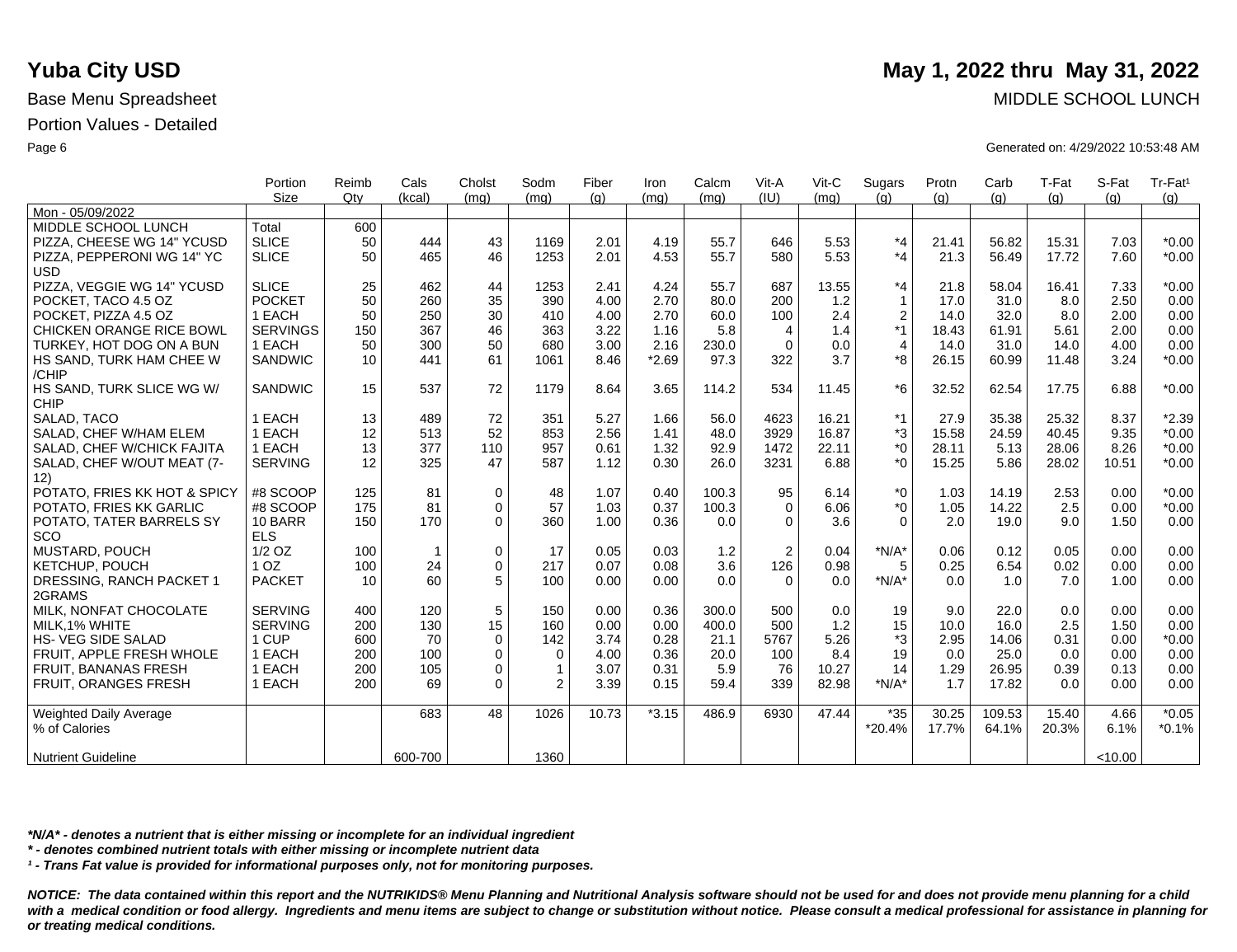|                               | Portion         | Reimb | Cals         | Cholst      | Sodm           | Fiber | Iron    | Calcm | Vit-A          | Vit-C | Sugars         | Protn | Carb   | T-Fat | S-Fat   | Tr-Fat <sup>1</sup> |
|-------------------------------|-----------------|-------|--------------|-------------|----------------|-------|---------|-------|----------------|-------|----------------|-------|--------|-------|---------|---------------------|
|                               | Size            | Qty   | (kcal)       | (mq)        | (mq)           | (q)   | (mq)    | (mq)  | (IU)           | (mq)  | (q)            | (q)   | (q)    | (q)   | (q)     | (g)                 |
| Tue - 05/10/2022              |                 |       |              |             |                |       |         |       |                |       |                |       |        |       |         |                     |
| MIDDLE SCHOOL LUNCH           | Total           | 600   |              |             |                |       |         |       |                |       |                |       |        |       |         |                     |
| CHICKEN, H&S WG SANDWICH      | <b>SERVING</b>  | 125   | 414          | 47          | 611            | 7.00  | 3.06    | 190.0 | 50             | 0.0   | $\overline{4}$ | 28.0  | 45.0   | 14.0  | 2.70    | 0.00                |
| MAC & CHEESE, WG JTM          | #6 SCOOP        | 150   | 286          | 37          | 441            | 2.00  | 0.00    | 365.0 | 493            | 1.0   | 8              | 15.0  | 31.0   | 12.0  | 6.50    | 0.00                |
| BREAD, ROLL WHEAT DINNER      | <b>EACH</b>     | 150   | 80           | $\Omega$    | 130            | 1.00  | 0.72    | 0.0   | $\Omega$       | 0.0   | 2              | 2.0   | 15.0   | 1.0   | 0.00    | 0.00                |
| 1 <sub>OZ</sub>               |                 |       |              |             |                |       |         |       |                |       |                |       |        |       |         |                     |
| CHICKEN, NUGGETS 10EA RC      | <b>SERVING</b>  | 75    | 360          | 40          | 840            | 6.00  | 3.60    | 80.0  | $\Omega$       | 0.0   | $\mathbf 0$    | 24.0  | 24.0   | 18.0  | 4.00    | 0.00                |
|                               | 10 EACH         |       |              |             |                |       |         |       |                |       |                |       |        |       |         |                     |
| SANDWICH, PB & STRAWWG        | 2 EACH          | 50    | 640          | $\mathbf 0$ | 640            | 8.00  | 2.88    | 40.0  | $\mathbf 0$    | 0.0   | 26             | 20.0  | 64.0   | 34.0  | 7.00    | 0.00                |
| 2.6OZ                         |                 |       |              |             |                |       |         |       |                |       |                |       |        |       |         |                     |
| SANDWICH, PB & GRAPE WG       | 2 EACH          | 50    | 600          | $\mathbf 0$ | 560            | 8.00  | 2.88    | 40.0  | $\Omega$       | 0.0   | 28             | 16.0  | 64.0   | 34.0  | 6.00    | 0.00                |
| 2.6OZ                         |                 |       |              |             |                |       |         |       |                |       |                |       |        |       |         |                     |
| HS SAND, TURK HAM CHEE W      | <b>SANDWIC</b>  | 25    | 441          | 61          | 1061           | 8.46  | $*2.69$ | 97.3  | 322            | 3.7   | *8             | 26.15 | 60.99  | 11.48 | 3.24    | $*0.00$             |
| /CHIP                         |                 |       |              |             |                |       |         |       |                |       |                |       |        |       |         |                     |
| HS SAND, TURK SLICE WG W/     | <b>SANDWIC</b>  | 25    | 537          | 72          | 1179           | 8.64  | 3.65    | 114.2 | 534            | 11.45 | $*6$           | 32.52 | 62.54  | 17.75 | 6.88    | $*0.00$             |
| <b>CHIP</b>                   |                 |       |              |             |                |       |         |       |                |       |                |       |        |       |         |                     |
| SALAD. TACO                   | 1 EACH          | 25    | 489          | 72          | 351            | 5.27  | 1.66    | 56.0  | 4623           | 16.21 | $*1$           | 27.9  | 35.38  | 25.32 | 8.37    | $*2.39$             |
| SALAD, CHEF W/HAM ELEM        | 1 EACH          | 25    | 513          | 52          | 853            | 2.56  | 1.41    | 48.0  | 3929           | 16.87 | *3             | 15.58 | 24.59  | 40.45 | 9.35    | $*0.00$             |
| SALAD, CHEF W/CHICK FAJITA    | 1 EACH          | 25    | 377          | 110         | 957            | 0.61  | 1.32    | 92.9  | 1472           | 22.11 | $*_{0}$        | 28.11 | 5.13   | 28.06 | 8.26    | $*0.00$             |
| SALAD, CHEF W/OUT MEAT (7-    | <b>SERVING</b>  | 25    | 325          | 47          | 587            | 1.12  | 0.30    | 26.0  | 3231           | 6.88  | $*_{0}$        | 15.25 | 5.86   | 28.02 | 10.51   | $*0.00$             |
| 12)                           |                 |       |              |             |                |       |         |       |                |       |                |       |        |       |         |                     |
| POTATO, FRIES KK HOT & SPICY  | #8 SCOOP        | 150   | 81           | $\mathbf 0$ | 48             | 1.07  | 0.40    | 100.3 | 95             | 6.14  | $*_{0}$        | 1.03  | 14.19  | 2.53  | 0.00    | $*0.00$             |
| POTATO, FRIES KK GARLIC       | #8 SCOOP        | 150   | 81           | $\mathbf 0$ | 57             | 1.03  | 0.37    | 100.3 | $\Omega$       | 6.06  | $*$ 0          | 1.05  | 14.22  | 2.5   | 0.00    | $*0.00$             |
| POTATO, SMILES                | <b>SERVING</b>  | 150   | 160          | $\Omega$    | 390            | 2.00  | 0.00    | 0.0   | $\Omega$       | 3.6   | $*N/A*$        | 2.0   | 24.0   | 6.0   | 1.00    | 0.00                |
|                               |                 |       |              |             |                |       |         |       |                |       |                |       |        |       |         |                     |
|                               | S(6)            | 100   |              |             | 17             |       | 0.03    |       |                | 0.04  |                |       |        | 0.05  |         |                     |
| <b>MUSTARD, POUCH</b>         | $1/2$ OZ        |       | $\mathbf{1}$ | $\mathbf 0$ |                | 0.05  |         | $1.2$ | $\overline{2}$ |       | $*N/A*$        | 0.06  | 0.12   |       | 0.00    | 0.00                |
| KETCHUP, POUCH                | 1 <sub>OZ</sub> | 100   | 24           | $\mathbf 0$ | 217            | 0.07  | 0.08    | 3.6   | 126            | 0.98  | 5              | 0.25  | 6.54   | 0.02  | 0.00    | 0.00                |
| DRESSING, RANCH PACKET 1      | <b>PACKET</b>   | 10    | 60           | 5           | 100            | 0.00  | 0.00    | 0.0   | $\Omega$       | 0.0   | $*N/A*$        | 0.0   | 1.0    | 7.0   | 1.00    | 0.00                |
| 2GRAMS                        |                 |       |              |             |                |       |         |       |                |       |                |       |        |       |         |                     |
| MILK. NONFAT CHOCOLATE        | <b>SERVING</b>  | 400   | 120          | 5           | 150            | 0.00  | 0.36    | 300.0 | 500            | 0.0   | 19             | 9.0   | 22.0   | 0.0   | 0.00    | 0.00                |
| MILK.1% WHITE                 | <b>SERVING</b>  | 200   | 130          | 15          | 160            | 0.00  | 0.00    | 400.0 | 500            | 1.2   | 15             | 10.0  | 16.0   | 2.5   | 1.50    | 0.00                |
| <b>HS- VEG SIDE SALAD</b>     | 1 CUP           | 600   | 70           | $\mathbf 0$ | 142            | 3.74  | 0.28    | 21.1  | 5767           | 5.26  | *3             | 2.95  | 14.06  | 0.31  | 0.00    | $*0.00$             |
| FRUIT. APPLE FRESH WHOLE      | 1 EACH          | 200   | 100          | $\mathbf 0$ | $\mathbf 0$    | 4.00  | 0.36    | 20.0  | 100            | 8.4   | 19             | 0.0   | 25.0   | 0.0   | 0.00    | 0.00                |
| FRUIT, BANANAS FRESH          | 1 EACH          | 200   | 105          | $\mathbf 0$ | $\mathbf{1}$   | 3.07  | 0.31    | 5.9   | 76             | 10.27 | 14             | 1.29  | 26.95  | 0.39  | 0.13    | 0.00                |
| FRUIT, ORANGES FRESH          | 1 EACH          | 200   | 69           | $\Omega$    | $\overline{2}$ | 3.39  | 0.15    | 59.4  | 339            | 82.98 | $*N/A*$        | 1.7   | 17.82  | 0.0   | 0.00    | 0.00                |
|                               |                 |       |              |             |                |       |         |       |                |       |                |       |        |       |         |                     |
| <b>Weighted Daily Average</b> |                 |       | 808          | 50          | 1144           | 13.67 | $*3.21$ | 599.5 | 7205           | 47.13 | $*41$          | 36.49 | 114.19 | 24.53 | 6.53    | $*0.10$             |
| % of Calories                 |                 |       |              |             |                |       |         |       |                |       | *20.5%         | 18.1% | 56.5%  | 27.3% | 7.3%    | $*0.1%$             |
|                               |                 |       |              |             |                |       |         |       |                |       |                |       |        |       |         |                     |
| <b>Nutrient Guideline</b>     |                 |       | 600-700      |             | 1360           |       |         |       |                |       |                |       |        |       | < 10.00 |                     |

*\*N/A\* - denotes a nutrient that is either missing or incomplete for an individual ingredient*

*\* - denotes combined nutrient totals with either missing or incomplete nutrient data*

*¹ - Trans Fat value is provided for informational purposes only, not for monitoring purposes.*

*NOTICE: The data contained within this report and the NUTRIKIDS® Menu Planning and Nutritional Analysis software should not be used for and does not provide menu planning for a child*  with a medical condition or food allergy. Ingredients and menu items are subject to change or substitution without notice. Please consult a medical professional for assistance in planning for *or treating medical conditions.*

# **Yuba City USD** May 1, 2022 thru May 31, 2022

Base Menu Spreadsheet MIDDLE SCHOOL LUNCH

Page 7 Generated on: 4/29/2022 10:53:48 AM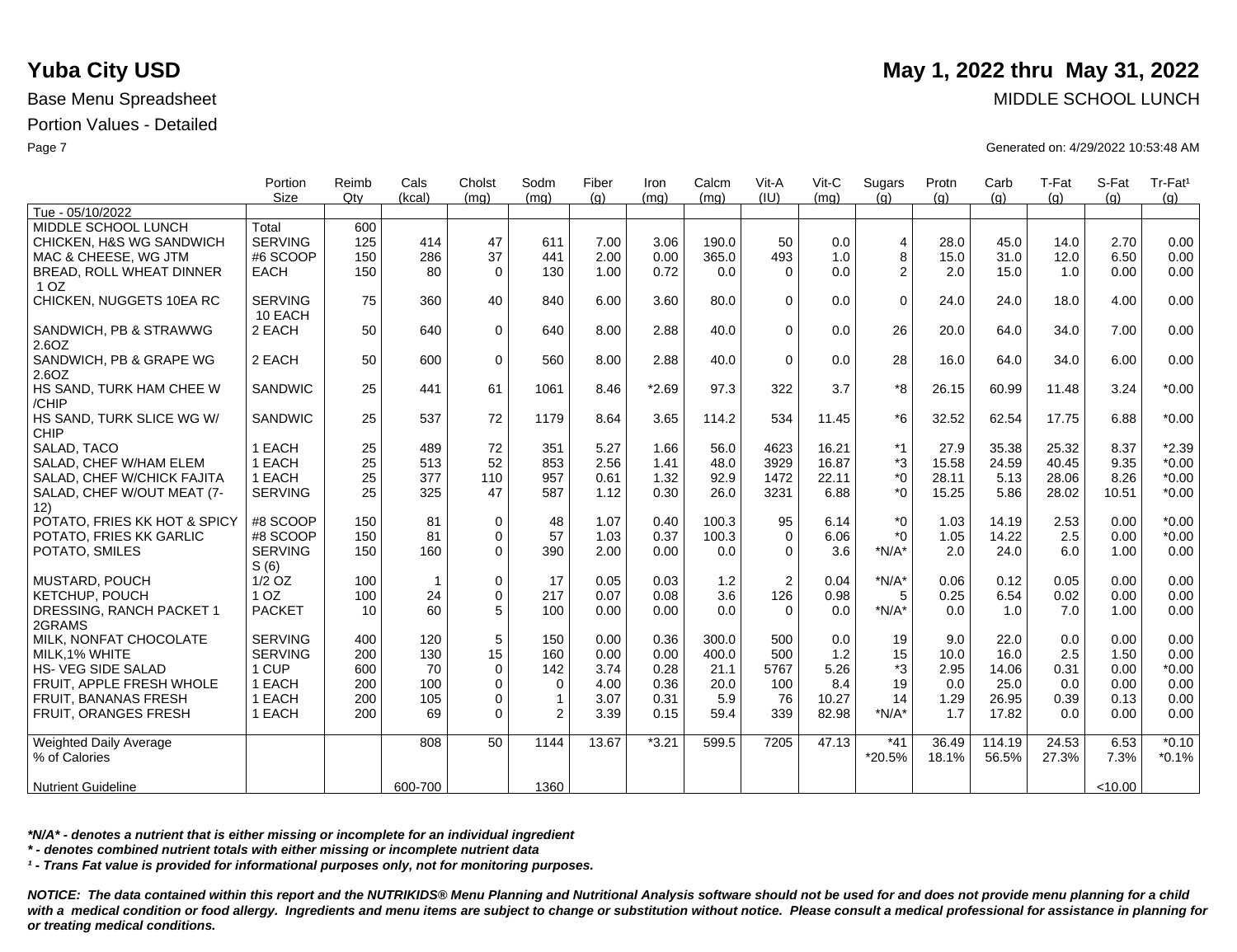|                                   | Portion<br>Size | Reimb<br>$Q$ ty | Cals<br>(kcal) | Cholst<br>(mq) | Sodm<br>(mq) | Fiber<br>(q) | Iron<br>(mq) | Calcm<br>(mq) | Vit-A<br>(IU) | Vit-C<br>(mq) | Sugars<br>(q) | Protn<br>(g) | Carb<br>(g) | T-Fat<br>(q) | S-Fat<br>(q) | Tr-Fat <sup>1</sup><br>(q) |
|-----------------------------------|-----------------|-----------------|----------------|----------------|--------------|--------------|--------------|---------------|---------------|---------------|---------------|--------------|-------------|--------------|--------------|----------------------------|
|                                   |                 |                 |                |                |              |              |              |               |               |               |               |              |             |              |              |                            |
| Wed - 05/11/2022                  |                 |                 |                |                |              |              |              |               |               |               |               |              |             |              |              |                            |
| MIDDLE SCHOOL LUNCH               | Total           | 600             |                |                |              |              |              |               |               |               |               |              |             |              |              |                            |
| PIZZA, CHEESE WG 14" YCUSD        | <b>SLICES</b>   | 75              | 444            | 43             | 1169         | 2.01         | 4.19         | 55.7          | 646           | 5.53          | $*_{4}$       | 21.41        | 56.82       | 15.31        | 7.03         | $*0.00$                    |
| PIZZA, PEPPERONI WG 14" YC        | <b>SLICES</b>   | 75              | 465            | 46             | 1253         | 2.01         | 4.53         | 55.7          | 580           | 5.53          | $*4$ .        | 21.3         | 56.49       | 17.72        | 7.60         | $*0.00$                    |
| <b>USD</b>                        |                 |                 |                |                |              |              |              |               |               |               |               |              |             |              |              |                            |
| PIZZA, VEGGIE WG 14" YCUSD        | <b>SLICE</b>    | 25              | 462            | 44             | 1253         | 2.41         | 4.24         | 55.7          | 687           | 13.55         | $*_{4}$       | 21.8         | 58.04       | 16.41        | 7.33         | $*0.00$                    |
| CHICKEN TERIYAKI BOWL RICE        | <b>SERVING</b>  | 100             | 248            | 46             | 700          | 1.68         | 0.74         | 4.1           | $\Omega$      | 0.01          | $*6$          | 15.72        | 36.36       | 4.81         | 2.00         | $*0.00$                    |
|                                   | S H #16         |                 |                |                |              |              |              |               |               |               |               |              |             |              |              |                            |
| CHICKEN, POPCORN WG 10 E          | <b>SERVING</b>  | 100             | 293            | 81             | 487          | 3.00         | 2.00         | 18.0          | 167           | 0.0           | $\Omega$      | 18.0         | 17.0        | 17.0         | 3.00         | 0.00                       |
| <b>ACH</b>                        | (10)            |                 |                |                |              |              |              |               |               |               |               |              |             |              |              |                            |
| <b>BREADSTICK, CHEESE 4 BITES</b> | 4 EACH          | 100             | 280            | 20             | 540          | 4.00         | 1.44         | 240.0         | 400           | 0.0           | $\mathbf 0$   | 16.0         | 28.0        | 12.0         | 4.00         | 0.00                       |
| HS SAND, TURK HAM CHEE W          | SANDWIC         | 25              | 441            | 61             | 1061         | 8.46         | $*2.69$      | 97.3          | 322           | 3.7           | *8            | 26.15        | 60.99       | 11.48        | 3.24         | $*0.00$                    |
| /CHIP                             |                 |                 |                |                |              |              |              |               |               |               |               |              |             |              |              |                            |
| HS SAND, TURK SLICE WG W/         | <b>SANDWIC</b>  | 25              | 537            | 72             | 1179         | 8.64         | 3.65         | 114.2         | 534           | 11.45         | $*6$          | 32.52        | 62.54       | 17.75        | 6.88         | $*0.00$                    |
| CHIP                              |                 |                 |                |                |              |              |              |               |               |               |               |              |             |              |              |                            |
| SALAD, TACO                       | 1 EACH          | 19              | 489            | 72             | 351          | 5.27         | 1.66         | 56.0          | 4623          | 16.21         | $*1$          | 27.9         | 35.38       | 25.32        | 8.37         | $*2.39$                    |
| SALAD, CHEF W/HAM ELEM            | 1 EACH          | 18              | 513            | 52             | 853          | 2.56         | 1.41         | 48.0          | 3929          | 16.87         | *3            | 15.58        | 24.59       | 40.45        | 9.35         | $*0.00$                    |
| SALAD, CHEF W/CHICK FAJITA        | 1 EACH          | 19              | 377            | 110            | 957          | 0.61         | 1.32         | 92.9          | 1472          | 22.11         | $*_{0}$       | 28.11        | 5.13        | 28.06        | 8.26         | $*0.00$                    |
| SALAD, CHEF W/OUT MEAT (7-        | <b>SERVING</b>  | 19              | 325            | 47             | 587          | 1.12         | 0.30         | 26.0          | 3231          | 6.88          | $*_{0}$       | 15.25        | 5.86        | 28.02        | 10.51        | $*0.00$                    |
| 12)                               |                 |                 |                |                |              |              |              |               |               |               |               |              |             |              |              |                            |
| POTATO, FRIES KK HOT & SPICY      | #8 SCOOP        | 125             | 81             | $\mathbf 0$    | 48           | 1.07         | 0.40         | 100.3         | 95            | 6.14          | $*_{0}$       | 1.03         | 14.19       | 2.53         | 0.00         | $*0.00$                    |
| POTATO, FRIES KK GARLIC           | #8 SCOOP        | 150             | 81             | $\pmb{0}$      | 57           | 1.03         | 0.37         | 100.3         | $\mathsf 0$   | 6.06          | $^*0$         | 1.05         | 14.22       | 2.5          | 0.00         | $*0.00$                    |
| POTATO, TATER BARRELS SY          | 10 BARR         | 150             | 170            | $\mathbf 0$    | 360          | 1.00         | 0.36         | 0.0           | $\mathbf 0$   | 3.6           | $\Omega$      | 2.0          | 19.0        | 9.0          | 1.50         | 0.00                       |
| SCO                               | <b>ELS</b>      |                 |                |                |              |              |              |               |               |               |               |              |             |              |              |                            |
| <b>MUSTARD, POUCH</b>             | $1/2$ OZ        | 100             | $\mathbf{1}$   | $\mathbf 0$    | 17           | 0.05         | 0.03         | 1.2           | 2             | 0.04          | $*N/A*$       | 0.06         | 0.12        | 0.05         | 0.00         | 0.00                       |
| <b>KETCHUP, POUCH</b>             | 1 <sub>OZ</sub> | 100             | 24             | $\mathbf 0$    | 217          | 0.07         | 0.08         | 3.6           | 126           | 0.98          | 5             | 0.25         | 6.54        | 0.02         | 0.00         | 0.00                       |
| DRESSING, RANCH PACKET 1          | <b>PACKET</b>   | 10              | 60             | 5              | 100          | 0.00         | 0.00         | 0.0           | $\Omega$      | 0.0           | $*N/A*$       | 0.0          | 1.0         | 7.0          | 1.00         | 0.00                       |
| 2GRAMS                            |                 |                 |                |                |              |              |              |               |               |               |               |              |             |              |              |                            |
| MILK. NONFAT CHOCOLATE            | <b>SERVING</b>  | 400             | 120            | 5              | 150          | 0.00         | 0.36         | 300.0         | 500           | 0.0           | 19            | 9.0          | 22.0        | 0.0          | 0.00         | 0.00                       |
| MILK, 1% WHITE                    | <b>SERVING</b>  | 200             | 130            | 15             | 160          | 0.00         | 0.00         | 400.0         | 500           | 1.2           | 15            | 10.0         | 16.0        | 2.5          | 1.50         | 0.00                       |
| <b>HS- VEG SIDE SALAD</b>         | 1 CUP           | 300             | 70             | $\mathbf 0$    | 142          | 3.74         | 0.28         | 21.1          | 5767          | 5.26          | *3            | 2.95         | 14.06       | 0.31         | 0.00         | $*0.00$                    |
| FRUIT, APPLE FRESH WHOLE          | 1 EACH          | 200             | 100            | $\mathbf 0$    | $\mathbf 0$  | 4.00         | 0.36         | 20.0          | 100           | 8.4           | 19            | 0.0          | 25.0        | 0.0          | 0.00         | 0.00                       |
| <b>FRUIT, BANANAS FRESH</b>       | 1 EACH          | 200             | 105            | $\mathbf 0$    | 1            | 3.07         | 0.31         | 5.9           | 76            | 10.27         | 14            | 1.29         | 26.95       | 0.39         | 0.13         | 0.00                       |
| <b>FRUIT, ORANGES FRESH</b>       | 1 EACH          | 200             | 69             | $\Omega$       | 2            | 3.39         | 0.15         | 59.4          | 339           | 82.98         | $*N/A*$       | 1.7          | 17.82       | 0.0          | 0.00         | 0.00                       |
| <b>Weighted Daily Average</b>     |                 |                 | 698            | 60             | 1202         | 9.17         | $*3.31$      | 494.8         | 4322          | 45.29         | $*34$         | 32.53        | 100.17      | 20.10        | 6.13         | $*0.08$                    |
| % of Calories                     |                 |                 |                |                |              |              |              |               |               |               | *19.5%        | 18.6%        | 57.4%       | 25.9%        | 7.9%         | $*0.1%$                    |
|                                   |                 |                 |                |                |              |              |              |               |               |               |               |              |             |              |              |                            |
| <b>Nutrient Guideline</b>         |                 |                 | 600-700        |                | 1360         |              |              |               |               |               |               |              |             |              | < 10.00      |                            |

*\*N/A\* - denotes a nutrient that is either missing or incomplete for an individual ingredient*

*\* - denotes combined nutrient totals with either missing or incomplete nutrient data*

*¹ - Trans Fat value is provided for informational purposes only, not for monitoring purposes.*

*NOTICE: The data contained within this report and the NUTRIKIDS® Menu Planning and Nutritional Analysis software should not be used for and does not provide menu planning for a child*  with a medical condition or food allergy. Ingredients and menu items are subject to change or substitution without notice. Please consult a medical professional for assistance in planning for *or treating medical conditions.*

## **Yuba City USD** May 1, 2022 thru May 31, 2022

Base Menu Spreadsheet MIDDLE SCHOOL LUNCH

Page 8 Generated on: 4/29/2022 10:53:48 AM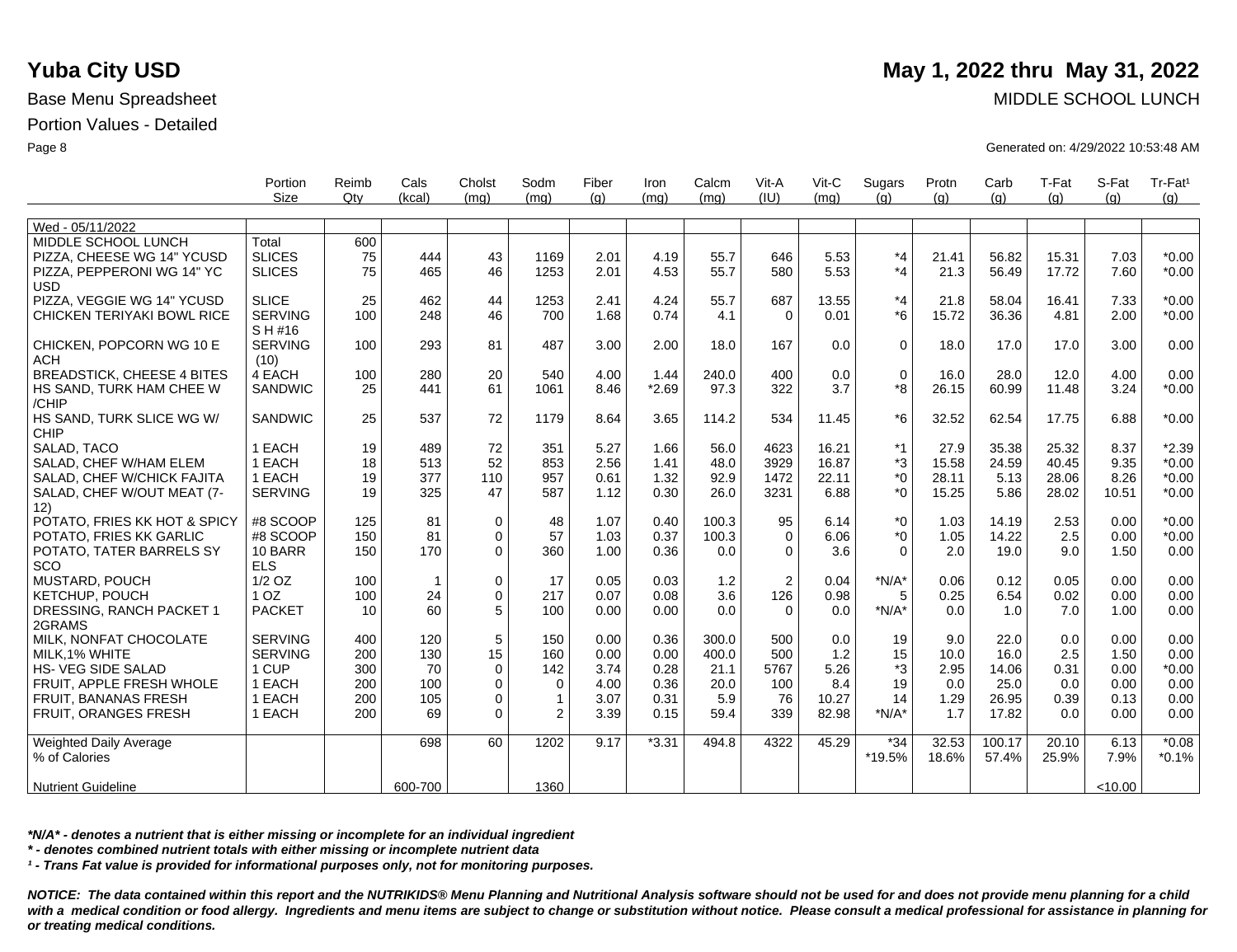|                                   | Portion<br>Size | Reimb<br>$Q$ ty | Cals<br>(kcal) | Cholst<br>(mg) | Sodm<br>(mq) | Fiber<br>(q) | Iron<br>(mq) | Calcm<br>(mq) | Vit-A<br>(IU)  | Vit-C<br>(mq) | Sugars<br>(q)  | Protn<br>(q) | Carb<br>(q) | T-Fat<br>(q) | S-Fat<br>(q) | Tr-Fat <sup>1</sup><br>(q) |
|-----------------------------------|-----------------|-----------------|----------------|----------------|--------------|--------------|--------------|---------------|----------------|---------------|----------------|--------------|-------------|--------------|--------------|----------------------------|
|                                   |                 |                 |                |                |              |              |              |               |                |               |                |              |             |              |              |                            |
| Thu - 05/12/2022                  |                 |                 |                |                |              |              |              |               |                |               |                |              |             |              |              |                            |
| MIDDLE SCHOOL LUNCH               | Total           | 600             |                |                |              |              |              |               |                |               |                |              |             |              |              |                            |
| NACHOS, BEEF&CHEESE (K-8)         | <b>SERVING</b>  | 100             | 480            | 77             | 780          | 6.01         | 1.29         | 250.6         | 871            | 4.07          | $*2$           | 24.27        | 38.61       | 24.86        | 10.59        | $*0.00$                    |
| CORN DOG, MINI CHICK TYSON        | <b>SERVING</b>  | 50              | 315            | 49             | 570          | 2.43         | 1.75         | 24.3          | $\Omega$       | 0.0           | 6              | 14.55        | 27.89       | 16.98        | 3.64         | $*N/A*$                    |
|                                   | (6)             |                 |                |                |              |              |              |               |                |               |                |              |             |              |              |                            |
| PRETZEL, NUGGETS W/CHEESE         | <b>SERVING</b>  | 100             | 336            | 56             | 910          | 4.00         | 1.44         | 406.0         | 778            | 0.0           | $\overline{c}$ | 18.0         | 32.0        | 16.0         | 9.20         | 0.00                       |
| <b>BURGER, CHEESE</b>             | <b>EACH</b>     | 50              | 349            | 47             | 489          | 4.00         | 2.44         | 165.0         | $\Omega$       | 0.0           | $\overline{4}$ | 22.0         | 32.0        | 15.0         | 6.50         | 0.00                       |
| <b>BURRITO, BEAN&amp;CHSEIWSW</b> | 1 EACH          | 50              | 323            | 18             | 458          | 7.71         | 3.00         | 192.9         | 681            | 11.86         | $\overline{c}$ | 15.13        | 42.18       | 11.65        | 4.27         | 0.00                       |
| G6.05OZ                           |                 |                 |                |                |              |              |              |               |                |               |                |              |             |              |              |                            |
| HS SAND, TURK HAM CHEE W          | SANDWIC         | 75              | 441            | 61             | 1061         | 8.46         | $*2.69$      | 97.3          | 322            | 3.7           | *8             | 26.15        | 60.99       | 11.48        | 3.24         | $*0.00$                    |
| /CHIP                             |                 |                 |                |                |              |              |              |               |                |               |                |              |             |              |              |                            |
| HS SAND, TURK SLICE WG W/         | <b>SANDWIC</b>  | 75              | 537            | 72             | 1179         | 8.64         | 3.65         | 114.2         | 534            | 11.45         | $*6$           | 32.52        | 62.54       | 17.75        | 6.88         | $*0.00$                    |
| <b>CHIP</b>                       |                 |                 |                |                |              |              |              |               |                |               |                |              |             |              |              |                            |
| SALAD, TACO                       | 1 EACH          | 20              | 489            | 72             | 351          | 5.27         | 1.66         | 56.0          | 4623           | 16.21         | $*1$           | 27.9         | 35.38       | 25.32        | 8.37         | $*2.39$                    |
| SALAD, CHEF W/HAM ELEM            | 1 EACH          | 20              | 513            | 52             | 853          | 2.56         | 1.41         | 48.0          | 3929           | 16.87         | *3             | 15.58        | 24.59       | 40.45        | 9.35         | $*0.00$                    |
| SALAD, CHEF W/CHICK FAJITA        | 1 EACH          | 20              | 377            | 110            | 957          | 0.61         | 1.32         | 92.9          | 1472           | 22.11         | $*_{0}$        | 28.11        | 5.13        | 28.06        | 8.26         | $*0.00$                    |
| SALAD, CHEF W/OUT MEAT (7-        | <b>SERVING</b>  | 20              | 325            | 47             | 587          | 1.12         | 0.30         | 26.0          | 3231           | 6.88          | $*_{0}$        | 15.25        | 5.86        | 28.02        | 10.51        | $*0.00$                    |
| 12)                               |                 |                 |                |                |              |              |              |               |                |               |                |              |             |              |              |                            |
| POTATO, FRIES KK HOT & SPICY      | #8 SCOOP        | 150             | 81             | 0              | 48           | 1.07         | 0.40         | 100.3         | 95             | 6.14          | $*_{0}$        | 1.03         | 14.19       | 2.53         | 0.00         | $*0.00$                    |
| POTATO, FRIES KK GARLIC           | #8 SCOOP        | 150             | 81             | 0              | 57           | 1.03         | 0.37         | 100.3         | $\mathbf 0$    | 6.06          | $*_{0}$        | 1.05         | 14.22       | 2.5          | 0.00         | $*0.00$                    |
| POTATO, TATER BARRELS SY          | 10 BARR         | 300             | 170            | $\Omega$       | 360          | 1.00         | 0.36         | 0.0           | $\mathbf 0$    | 3.6           | $\Omega$       | 2.0          | 19.0        | 9.0          | 1.50         | 0.00                       |
| SCO                               | <b>ELS</b>      |                 |                |                |              |              |              |               |                |               |                |              |             |              |              |                            |
| <b>MUSTARD, POUCH</b>             | $1/2$ OZ        | 100             | $\mathbf{1}$   | 0              | 17           | 0.05         | 0.03         | 1.2           | $\overline{2}$ | 0.04          | $*N/A*$        | 0.06         | 0.12        | 0.05         | 0.00         | 0.00                       |
| KETCHUP, POUCH                    | 1 OZ            | 100             | 24             | 0              | 217          | 0.07         | 0.08         | 3.6           | 126            | 0.98          | 5              | 0.25         | 6.54        | 0.02         | 0.00         | 0.00                       |
| DRESSING, RANCH PACKET 1          | <b>PACKET</b>   | 100             | 60             | 5              | 100          | 0.00         | 0.00         | 0.0           | $\Omega$       | 0.0           | $*N/A*$        | 0.0          | 1.0         | 7.0          | 1.00         | 0.00                       |
| 2GRAMS                            |                 |                 |                |                |              |              |              |               |                |               |                |              |             |              |              |                            |
| MILK. NONFAT CHOCOLATE            | <b>SERVING</b>  | 400             | 120            | 5              | 150          | 0.00         | 0.36         | 300.0         | 500            | 0.0           | 19             | 9.0          | 22.0        | 0.0          | 0.00         | 0.00                       |
| MILK, 1% WHITE                    | <b>SERVING</b>  | 200             | 130            | 15             | 160          | 0.00         | 0.00         | 400.0         | 500            | 1.2           | 15             | 10.0         | 16.0        | 2.5          | 1.50         | 0.00                       |
| <b>HS-VEG SIDE SALAD</b>          | 1 CUP           | 600             | 70             | 0              | 142          | 3.74         | 0.28         | 21.1          | 5767           | 5.26          | *3             | 2.95         | 14.06       | 0.31         | 0.00         | $*0.00$                    |
| FRUIT, APPLE FRESH WHOLE          | 1 EACH          | 200             | 100            | 0              | $\mathbf 0$  | 4.00         | 0.36         | 20.0          | 100            | 8.4           | 19             | 0.0          | 25.0        | 0.0          | 0.00         | 0.00                       |
| FRUIT, BANANAS FRESH              | 1 EACH          | 200             | 105            | 0              | $\mathbf{1}$ | 3.07         | 0.31         | 5.9           | 76             | 10.27         | 14             | 1.29         | 26.95       | 0.39         | 0.13         | 0.00                       |
| FRUIT, ORANGES FRESH              | 1 EACH          | 200             | 69             | 0              | 2            | 3.39         | 0.15         | 59.4          | 339            | 82.98         | $*N/A*$        | 1.7          | 17.82       | 0.0          | 0.00         | 0.00                       |
| <b>Weighted Daily Average</b>     |                 |                 | 822            | 67             | 1338         | 13.57        | $*3.18$      | 609.0         | 7364           | 50.19         | $*36$          | 36.42        | 113.27      | 26.37        | 8.45         | $*0.08$                    |
| % of Calories                     |                 |                 |                |                |              |              |              |               |                |               | $*17.7%$       | 17.7%        | 55.1%       | 28.9%        | 9.3%         | $*0.1%$                    |
|                                   |                 |                 |                |                |              |              |              |               |                |               |                |              |             |              |              |                            |
| <b>Nutrient Guideline</b>         |                 |                 | 600-700        |                | 1360         |              |              |               |                |               |                |              |             |              | < 10.00      |                            |

*\*N/A\* - denotes a nutrient that is either missing or incomplete for an individual ingredient*

*\* - denotes combined nutrient totals with either missing or incomplete nutrient data*

*¹ - Trans Fat value is provided for informational purposes only, not for monitoring purposes.*

*NOTICE: The data contained within this report and the NUTRIKIDS® Menu Planning and Nutritional Analysis software should not be used for and does not provide menu planning for a child*  with a medical condition or food allergy. Ingredients and menu items are subject to change or substitution without notice. Please consult a medical professional for assistance in planning for *or treating medical conditions.*

# **Yuba City USD** May 1, 2022 thru May 31, 2022

Base Menu Spreadsheet MIDDLE SCHOOL LUNCH

Page 9 Generated on: 4/29/2022 10:53:48 AM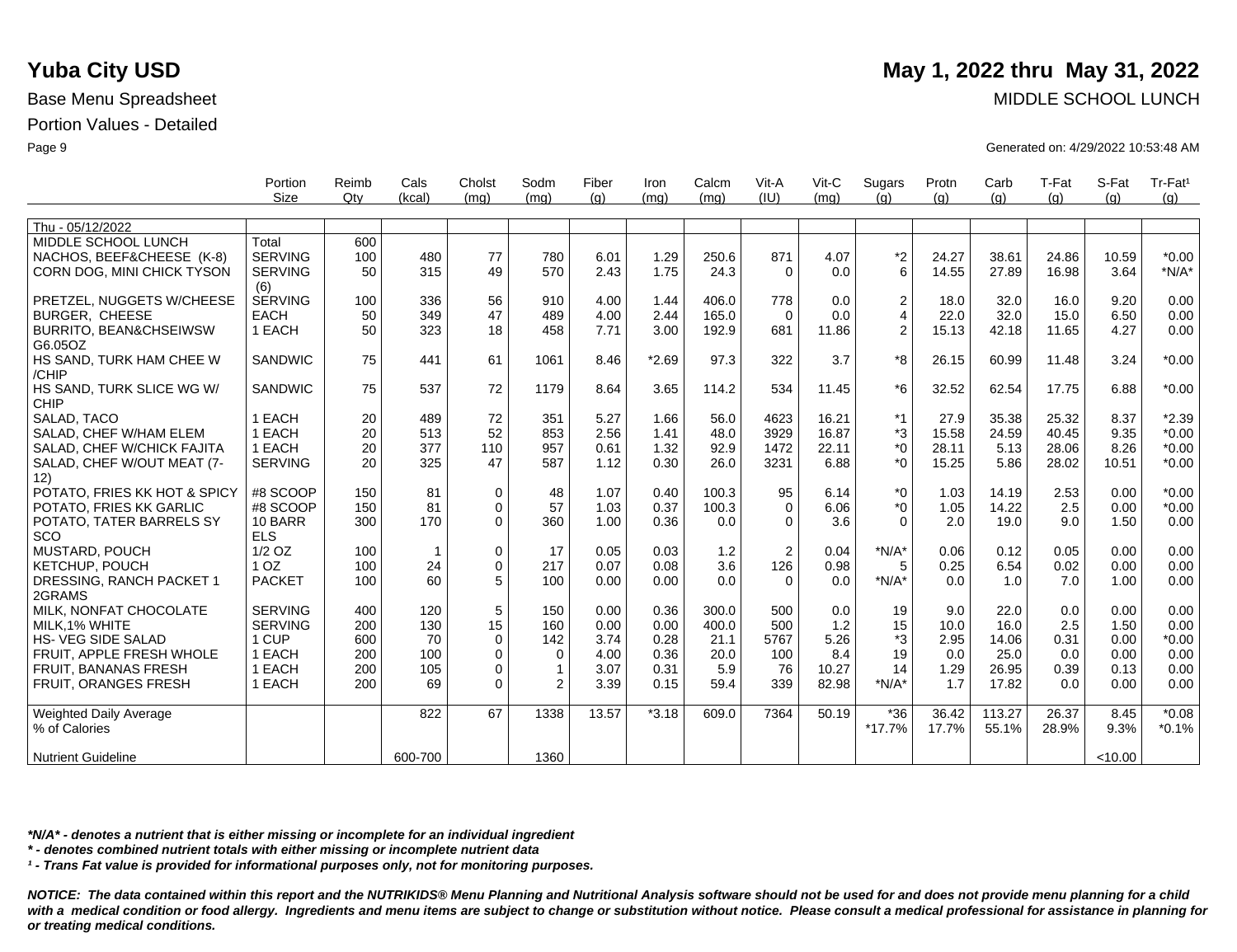|                                   | Portion         | Reimb  | Cals    | Cholst      | Sodm         | Fiber | Iron    | Calcm | Vit-A    | Vit-C | Sugars   | Protn | Carb   | T-Fat | S-Fat   | Tr-Fat <sup>1</sup> |
|-----------------------------------|-----------------|--------|---------|-------------|--------------|-------|---------|-------|----------|-------|----------|-------|--------|-------|---------|---------------------|
|                                   | Size            | $Q$ ty | (kcal)  | (mq)        | (mq)         | (q)   | (mq)    | (mq)  | (IU)     | (mq)  | (q)      | (q)   | (g)    | (g)   | (q)     | (g)                 |
| Fri - 05/13/2022                  |                 |        |         |             |              |       |         |       |          |       |          |       |        |       |         |                     |
| MIDDLE SCHOOL LUNCH               | Total           | 600    |         |             |              |       |         |       |          |       |          |       |        |       |         |                     |
| PIZZA, CHEESE WG 14" YCUSD        | <b>SLICES</b>   | 75     | 444     | 43          | 1169         | 2.01  | 4.19    | 55.7  | 646      | 5.53  | $*_{4}$  | 21.41 | 56.82  | 15.31 | 7.03    | $*0.00$             |
| PIZZA, PEPPERONI WG 14" YC        | <b>SLICES</b>   | 75     | 465     | 46          | 1253         | 2.01  | 4.53    | 55.7  | 580      | 5.53  | $*_{4}$  | 21.3  | 56.49  | 17.72 | 7.60    | $*0.00$             |
| <b>USD</b>                        |                 |        |         |             |              |       |         |       |          |       |          |       |        |       |         |                     |
| PIZZA, VEGGIE WG 14" YCUSD        | <b>SLICE</b>    | 50     | 462     | 44          | 1253         | 2.41  | 4.24    | 55.7  | 687      | 13.55 | $*_{4}$  | 21.8  | 58.04  | 16.41 | 7.33    | $*0.00$             |
| SANDWICH, GRILLED CHEESE          | 1 EACH          | 50     | 447     | 60          | 858          | 4.00  | 1.80    | 70.0  | 83       | 0.0   | $*_{4}$  | 23.0  | 35.0   | 24.83 | 12.33   | $*0.00$             |
| CHICKEN, NUGGETS 10EA RC          | <b>SERVING</b>  | 110    | 360     | 40          | 840          | 6.00  | 3.60    | 80.0  | $\Omega$ | 0.0   | $\Omega$ | 24.0  | 24.0   | 18.0  | 4.00    | 0.00                |
|                                   | 10 EACH         |        |         |             |              |       |         |       |          |       |          |       |        |       |         |                     |
| CHICKEN TERIYAKI BOWL NO          | <b>SERVING</b>  | 110    | 310     | 46          | 834          | 3.49  | 2.49    | 19.5  | $\Omega$ | 0.08  | $*6$     | 19.43 | 41.38  | 8.85  | 2.33    | $*0.00$             |
| <b>ODLE</b>                       | SH#16           |        |         |             |              |       |         |       |          |       |          |       |        |       |         |                     |
| HS SAND, TURK HAM CHEE W<br>/CHIP | SANDWIC         | 25     | 441     | 61          | 1061         | 8.46  | $*2.69$ | 97.3  | 322      | 3.7   | *8       | 26.15 | 60.99  | 11.48 | 3.24    | $*0.00$             |
| HS SAND, TURK SLICE WG W/         | <b>SANDWIC</b>  | 25     | 537     | 72          | 1179         | 8.64  | 3.65    | 114.2 | 534      | 11.45 | $*6$     | 32.52 | 62.54  | 17.75 | 6.88    | $*0.00$             |
| <b>CHIP</b>                       |                 |        |         |             |              |       |         |       |          |       |          |       |        |       |         |                     |
| SALAD, TACO                       | 1 EACH          | 20     | 489     | 72          | 351          | 5.27  | 1.66    | 56.0  | 4623     | 16.21 | $*1$     | 27.9  | 35.38  | 25.32 | 8.37    | $*2.39$             |
| SALAD, CHEF W/HAM ELEM            | 1 EACH          | 20     | 513     | 52          | 853          | 2.56  | 1.41    | 48.0  | 3929     | 16.87 | *3       | 15.58 | 24.59  | 40.45 | 9.35    | $*0.00$             |
| SALAD, CHEF W/CHICK FAJITA        | 1 EACH          | 20     | 377     | 110         | 957          | 0.61  | 1.32    | 92.9  | 1472     | 22.11 | $*_{0}$  | 28.11 | 5.13   | 28.06 | 8.26    | $*0.00$             |
| SALAD, CHEF W/OUT MEAT (7-        | <b>SERVING</b>  | 20     | 325     | 47          | 587          | 1.12  | 0.30    | 26.0  | 3231     | 6.88  | $*_{0}$  | 15.25 | 5.86   | 28.02 | 10.51   | $*0.00$             |
| 12)                               |                 |        |         |             |              |       |         |       |          |       |          |       |        |       |         |                     |
| POTATO, FRIES KK HOT & SPICY      | #8 SCOOP        | 75     | 81      | $\mathbf 0$ | 48           | 1.07  | 0.40    | 100.3 | 95       | 6.14  | $*_{0}$  | 1.03  | 14.19  | 2.53  | 0.00    | $*0.00$             |
| POTATO, FRIES KK GARLIC           | #8 SCOOP        | 125    | 81      | $\mathbf 0$ | 57           | 1.03  | 0.37    | 100.3 | $\Omega$ | 6.06  | $*$ 0    | 1.05  | 14.22  | 2.5   | 0.00    | $*0.00$             |
| POTATO, SMILES                    | <b>SERVING</b>  | 75     | 160     | $\mathbf 0$ | 390          | 2.00  | 0.00    | 0.0   | $\Omega$ | 3.6   | $*N/A*$  | 2.0   | 24.0   | 6.0   | 1.00    | 0.00                |
|                                   | S(6)            |        |         |             |              |       |         |       |          |       |          |       |        |       |         |                     |
| KETCHUP, POUCH                    | 1 <sub>OZ</sub> | 100    | 24      | $\mathbf 0$ | 217          | 0.07  | 0.08    | 3.6   | 126      | 0.98  | 5        | 0.25  | 6.54   | 0.02  | 0.00    | 0.00                |
| DRESSING, RANCH PACKET 1          | <b>PACKET</b>   | 10     | 60      | 5           | 100          | 0.00  | 0.00    | 0.0   | $\Omega$ | 0.0   | $*N/A*$  | 0.0   | 1.0    | 7.0   | 1.00    | 0.00                |
| 2GRAMS                            |                 |        |         |             |              |       |         |       |          |       |          |       |        |       |         |                     |
| MILK, NONFAT CHOCOLATE            | <b>SERVING</b>  | 400    | 120     | 5           | 150          | 0.00  | 0.36    | 300.0 | 500      | 0.0   | 19       | 9.0   | 22.0   | 0.0   | 0.00    | 0.00                |
| MILK, 1% WHITE                    | <b>SERVING</b>  | 200    | 130     | 15          | 160          | 0.00  | 0.00    | 400.0 | 500      | $1.2$ | 15       | 10.0  | 16.0   | 2.5   | 1.50    | 0.00                |
| <b>HS-VEG SIDE SALAD</b>          | 1 CUP           | 600    | 70      | $\mathbf 0$ | 142          | 3.74  | 0.28    | 21.1  | 5767     | 5.26  | *3       | 2.95  | 14.06  | 0.31  | 0.00    | $*0.00$             |
| FRUIT. APPLE FRESH WHOLE          | 1 EACH          | 200    | 100     | $\mathbf 0$ | $\mathbf 0$  | 4.00  | 0.36    | 20.0  | 100      | 8.4   | 19       | 0.0   | 25.0   | 0.0   | 0.00    | 0.00                |
| FRUIT, BANANAS FRESH              | 1 EACH          | 200    | 105     | $\mathbf 0$ | $\mathbf{1}$ | 3.07  | 0.31    | 5.9   | 76       | 10.27 | 14       | 1.29  | 26.95  | 0.39  | 0.13    | 0.00                |
| FRUIT, ORANGES FRESH              | 1 EACH          | 200    | 69      | $\Omega$    | 2            | 3.39  | 0.15    | 59.4  | 339      | 82.98 | $*N/A*$  | 1.7   | 17.82  | 0.0   | 0.00    | 0.00                |
|                                   |                 |        |         |             |              |       |         |       |          |       |          |       |        |       |         |                     |
| <b>Weighted Daily Average</b>     |                 |        | 746     | 59          | 1371         | 11.65 | $*4.06$ | 475.8 | 7167     | 47.41 | $*36$    | 36.29 | 107.57 | 20.74 | 6.96    | $*0.08$             |
| % of Calories                     |                 |        |         |             |              |       |         |       |          |       | *19.4%   | 19.4% | 57.7%  | 25.0% | 8.4%    | $*0.1%$             |
|                                   |                 |        |         |             |              |       |         |       |          |       |          |       |        |       |         |                     |
| <b>Nutrient Guideline</b>         |                 |        | 600-700 |             | 1360         |       |         |       |          |       |          |       |        |       | < 10.00 |                     |

*\*N/A\* - denotes a nutrient that is either missing or incomplete for an individual ingredient*

*\* - denotes combined nutrient totals with either missing or incomplete nutrient data*

*¹ - Trans Fat value is provided for informational purposes only, not for monitoring purposes.*

*NOTICE: The data contained within this report and the NUTRIKIDS® Menu Planning and Nutritional Analysis software should not be used for and does not provide menu planning for a child*  with a medical condition or food allergy. Ingredients and menu items are subject to change or substitution without notice. Please consult a medical professional for assistance in planning for *or treating medical conditions.*

# **Yuba City USD** May 1, 2022 thru May 31, 2022

Base Menu Spreadsheet MIDDLE SCHOOL LUNCH

Page 10 Generated on: 4/29/2022 10:53:48 AM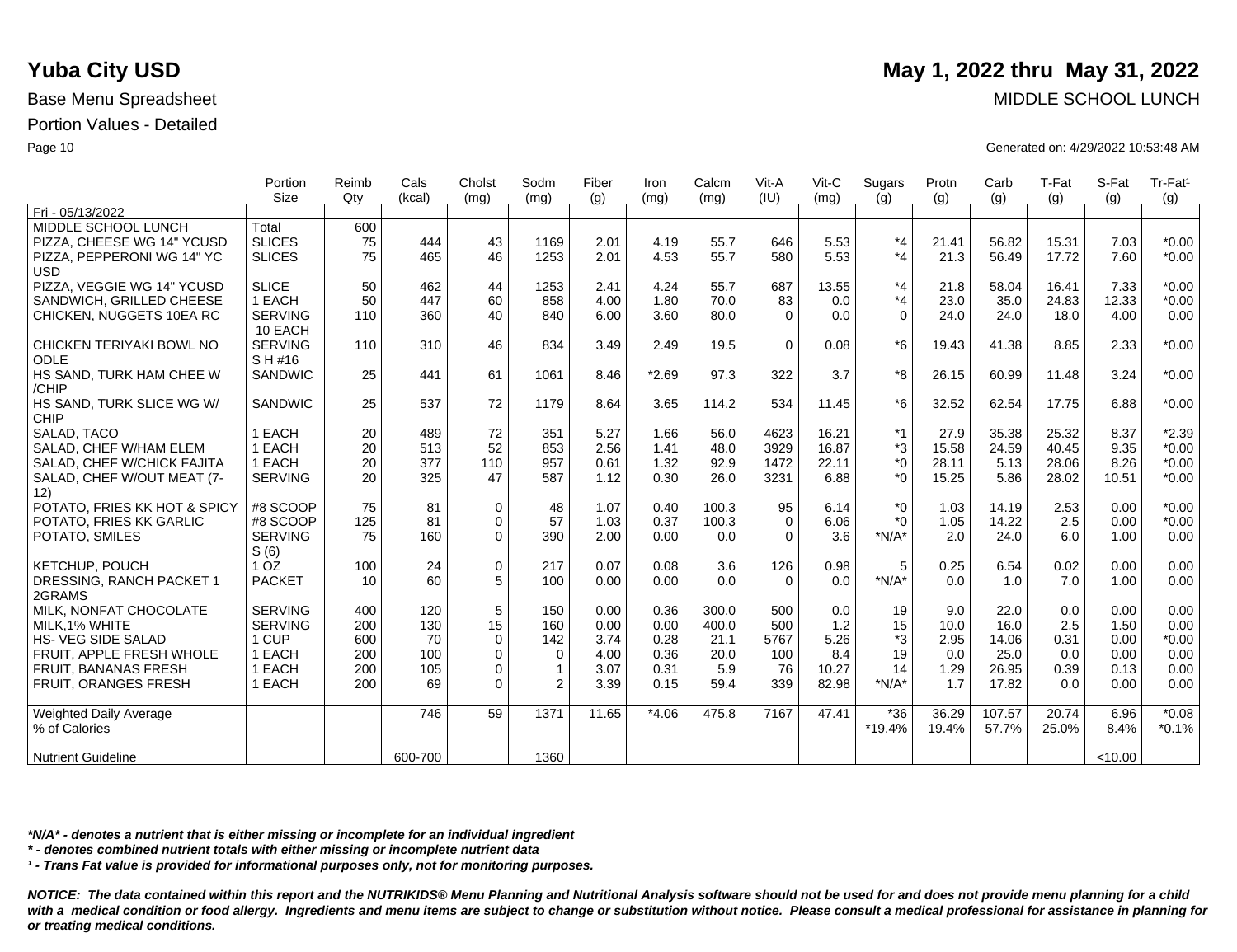|                                   | Portion<br>Size | Reimb<br>Qtv | Cals<br>(kcal) | Cholst<br>(mq) | Sodm<br>(mq) | Fiber | Iron    | Calcm | Vit-A<br>(IU)  | Vit-C<br>(mq) | Sugars           | Protn | Carb   | T-Fat | S-Fat  | Tr-Fat <sup>1</sup> |
|-----------------------------------|-----------------|--------------|----------------|----------------|--------------|-------|---------|-------|----------------|---------------|------------------|-------|--------|-------|--------|---------------------|
| Mon - 05/16/2022                  |                 |              |                |                |              | (q)   | (mq)    | (mq)  |                |               | (q)              | (q)   | (g)    | (g)   | (q)    | (g)                 |
| MIDDLE SCHOOL LUNCH               | Total           | 600          |                |                |              |       |         |       |                |               |                  |       |        |       |        |                     |
| PIZZA, CHEESE WG 14" YCUSD        | <b>SLICE</b>    | 50           | 444            | 43             | 1169         | 2.01  | 4.19    | 55.7  | 646            | 5.53          | *4               | 21.41 | 56.82  | 15.31 | 7.03   | $*0.00$             |
| PIZZA, PEPPERONI WG 14" YC        | <b>SLICE</b>    | 50           | 465            | 46             | 1253         | 2.01  | 4.53    | 55.7  | 580            | 5.53          | $*_{4}$          | 21.3  | 56.49  | 17.72 | 7.60   | $*0.00$             |
| <b>USD</b>                        |                 |              |                |                |              |       |         |       |                |               |                  |       |        |       |        |                     |
| PIZZA, VEGGIE WG 14" YCUSD        | <b>SLICE</b>    | 25           | 462            | 44             | 1253         | 2.41  | 4.24    | 55.7  | 687            | 13.55         | $*_{4}$          | 21.8  | 58.04  | 16.41 | 7.33   | $*0.00$             |
| POCKET, TACO 4.5 OZ               | <b>POCKET</b>   | 50           | 260            | 35             | 390          | 4.00  | 2.70    | 80.0  | 200            | 1.2           | $\mathbf{1}$     | 17.0  | 31.0   | 8.0   | 2.50   | 0.00                |
| POCKET, PIZZA 4.5 OZ              | 1 EACH          | 50           | 250            | 30             | 410          | 4.00  | 2.70    | 60.0  | 100            | 2.4           | $\boldsymbol{2}$ | 14.0  | 32.0   | 8.0   | 2.00   | 0.00                |
| <b>CHICKEN ORANGE RICE BOWL</b>   | <b>SERVINGS</b> | 150          | 367            | 46             | 363          | 3.22  | 1.16    | 5.8   | 4              | 1.4           | *1               | 18.43 | 61.91  | 5.61  | 2.00   | 0.00                |
| TURKEY, HOT DOG ON A BUN          | 1 EACH          | 50           | 300            | 50             | 680          | 3.00  | 2.16    | 230.0 | $\Omega$       | 0.0           | $\overline{4}$   | 14.0  | 31.0   | 14.0  | 4.00   | 0.00                |
| HS SAND, TURK HAM CHEE W<br>/CHIP | <b>SANDWIC</b>  | 10           | 441            | 61             | 1061         | 8.46  | $*2.69$ | 97.3  | 322            | 3.7           | *8               | 26.15 | 60.99  | 11.48 | 3.24   | $*0.00$             |
| HS SAND, TURK SLICE WG W/         | <b>SANDWIC</b>  | 15           | 537            | 72             | 1179         | 8.64  | 3.65    | 114.2 | 534            | 11.45         | *6               | 32.52 | 62.54  | 17.75 | 6.88   | $*0.00$             |
| <b>CHIP</b>                       |                 |              |                |                |              |       |         |       |                |               |                  |       |        |       |        |                     |
| SALAD, TACO                       | 1 EACH          | 13           | 489            | 72             | 351          | 5.27  | 1.66    | 56.0  | 4623           | 16.21         | $*1$             | 27.9  | 35.38  | 25.32 | 8.37   | $*2.39$             |
| SALAD, CHEF W/HAM ELEM            | 1 EACH          | 12           | 513            | 52             | 853          | 2.56  | 1.41    | 48.0  | 3929           | 16.87         | *3               | 15.58 | 24.59  | 40.45 | 9.35   | $*0.00$             |
| SALAD, CHEF W/CHICK FAJITA        | 1 EACH          | 13           | 377            | 110            | 957          | 0.61  | 1.32    | 92.9  | 1472           | 22.11         | *0               | 28.11 | 5.13   | 28.06 | 8.26   | $*0.00$             |
| SALAD, CHEF W/OUT MEAT (7-<br>12) | <b>SERVING</b>  | 12           | 325            | 47             | 587          | 1.12  | 0.30    | 26.0  | 3231           | 6.88          | $*0$             | 15.25 | 5.86   | 28.02 | 10.51  | $*0.00$             |
| POTATO, FRIES KK HOT & SPICY      | #8 SCOOP        | 125          | 81             | 0              | 48           | 1.07  | 0.40    | 100.3 | 95             | 6.14          | $^*0$            | 1.03  | 14.19  | 2.53  | 0.00   | $*0.00$             |
| POTATO, FRIES KK GARLIC           | #8 SCOOP        | 175          | 81             | $\mathbf 0$    | 57           | 1.03  | 0.37    | 100.3 | $\Omega$       | 6.06          | $^*0$            | 1.05  | 14.22  | 2.5   | 0.00   | $*0.00$             |
| POTATO, TATER BARRELS SY          | 10 BARR         | 150          | 170            | $\Omega$       | 360          | 1.00  | 0.36    | 0.0   | $\Omega$       | 3.6           | $\Omega$         | 2.0   | 19.0   | 9.0   | 1.50   | 0.00                |
| SCO                               | <b>ELS</b>      |              |                |                |              |       |         |       |                |               |                  |       |        |       |        |                     |
| MUSTARD, POUCH                    | $1/2$ OZ        | 100          | $\overline{1}$ | 0              | 17           | 0.05  | 0.03    | 1.2   | $\overline{2}$ | 0.04          | $*N/A*$          | 0.06  | 0.12   | 0.05  | 0.00   | 0.00                |
| KETCHUP, POUCH                    | 1 <sub>OZ</sub> | 100          | 24             | $\mathbf 0$    | 217          | 0.07  | 0.08    | 3.6   | 126            | 0.98          | 5                | 0.25  | 6.54   | 0.02  | 0.00   | 0.00                |
| DRESSING, RANCH PACKET 1          | <b>PACKET</b>   | 10           | 60             | 5              | 100          | 0.00  | 0.00    | 0.0   | $\Omega$       | 0.0           | $*N/A*$          | 0.0   | 1.0    | 7.0   | 1.00   | 0.00                |
| 2GRAMS                            |                 |              |                |                |              |       |         |       |                |               |                  |       |        |       |        |                     |
| MILK, NONFAT CHOCOLATE            | <b>SERVING</b>  | 400          | 120            | 5              | 150          | 0.00  | 0.36    | 300.0 | 500            | 0.0           | 19               | 9.0   | 22.0   | 0.0   | 0.00   | 0.00                |
| MILK, 1% WHITE                    | <b>SERVING</b>  | 200          | 130            | 15             | 160          | 0.00  | 0.00    | 400.0 | 500            | 1.2           | 15               | 10.0  | 16.0   | 2.5   | 1.50   | 0.00                |
| <b>HS-VEG SIDE SALAD</b>          | 1 CUP           | 600          | 70             | $\mathbf 0$    | 142          | 3.74  | 0.28    | 21.1  | 5767           | 5.26          | *3               | 2.95  | 14.06  | 0.31  | 0.00   | $*0.00$             |
| FRUIT, APPLE FRESH WHOLE          | 1 EACH          | 200          | 100            | 0              | 0            | 4.00  | 0.36    | 20.0  | 100            | 8.4           | 19               | 0.0   | 25.0   | 0.0   | 0.00   | 0.00                |
| FRUIT, BANANAS FRESH              | 1 EACH          | 200          | 105            | $\mathbf 0$    | $\mathbf{1}$ | 3.07  | 0.31    | 5.9   | 76             | 10.27         | 14               | 1.29  | 26.95  | 0.39  | 0.13   | 0.00                |
| <b>FRUIT, ORANGES FRESH</b>       | 1 EACH          | 200          | 69             | $\Omega$       | 2            | 3.39  | 0.15    | 59.4  | 339            | 82.98         | $*N/A*$          | 1.7   | 17.82  | 0.0   | 0.00   | 0.00                |
| <b>Weighted Daily Average</b>     |                 |              | 683            | 48             | 1026         | 10.73 | $*3.15$ | 486.9 | 6930           | 47.44         | $*35$            | 30.25 | 109.53 | 15.40 | 4.66   | $*0.05$             |
| % of Calories                     |                 |              |                |                |              |       |         |       |                |               | *20.4%           | 17.7% | 64.1%  | 20.3% | 6.1%   | $*0.1%$             |
| <b>Nutrient Guideline</b>         |                 |              | 600-700        |                | 1360         |       |         |       |                |               |                  |       |        |       | <10.00 |                     |

*\*N/A\* - denotes a nutrient that is either missing or incomplete for an individual ingredient*

*\* - denotes combined nutrient totals with either missing or incomplete nutrient data*

*¹ - Trans Fat value is provided for informational purposes only, not for monitoring purposes.*

*NOTICE: The data contained within this report and the NUTRIKIDS® Menu Planning and Nutritional Analysis software should not be used for and does not provide menu planning for a child*  with a medical condition or food allergy. Ingredients and menu items are subject to change or substitution without notice. Please consult a medical professional for assistance in planning for *or treating medical conditions.*

# **Yuba City USD** May 1, 2022 thru May 31, 2022

Base Menu Spreadsheet MIDDLE SCHOOL LUNCH

Page 11 Generated on: 4/29/2022 10:53:48 AM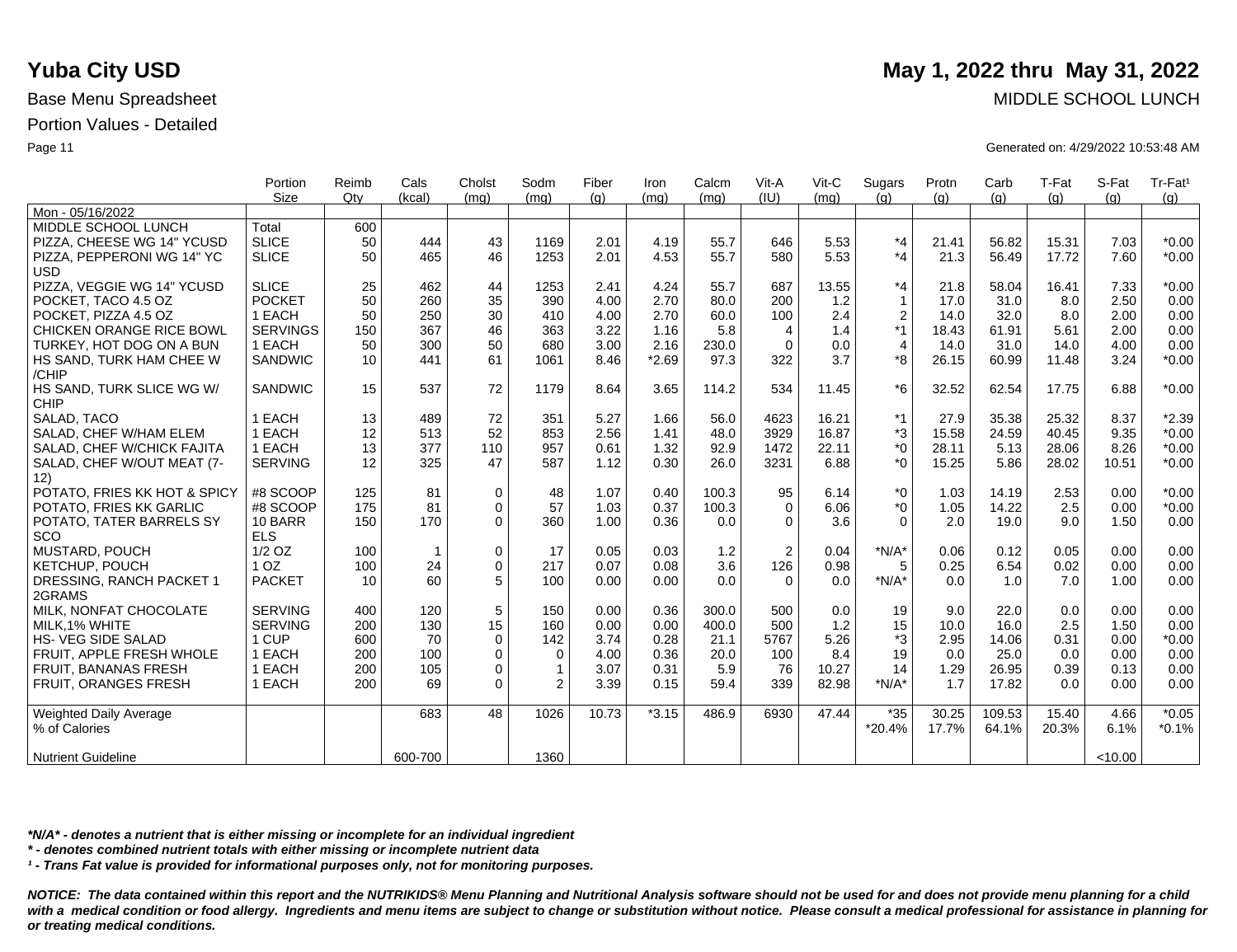|                                 | Portion         | Reimb | Cals         | Cholst      | Sodm           | Fiber | Iron    | Calcm | Vit-A          | Vit-C | Sugars         | Protn | Carb   | T-Fat | S-Fat   | Tr-Fat <sup>1</sup> |
|---------------------------------|-----------------|-------|--------------|-------------|----------------|-------|---------|-------|----------------|-------|----------------|-------|--------|-------|---------|---------------------|
| Tue - 05/17/2022                | Size            | Qty   | (kcal)       | (mq)        | (mq)           | (q)   | (mq)    | (mq)  | (IU)           | (mq)  | (q)            | (q)   | (q)    | (q)   | (q)     | (g)                 |
| MIDDLE SCHOOL LUNCH             | Total           | 600   |              |             |                |       |         |       |                |       |                |       |        |       |         |                     |
|                                 |                 |       |              |             |                |       |         |       |                |       |                |       |        |       |         |                     |
| CHICKEN, H&S WG SANDWICH        | <b>SERVING</b>  | 125   | 414          | 47          | 611            | 7.00  | 3.06    | 190.0 | 50             | 0.0   | $\overline{4}$ | 28.0  | 45.0   | 14.0  | 2.70    | 0.00                |
| MAC & CHEESE, WG JTM            | #6 SCOOP        | 150   | 286          | 37          | 441            | 2.00  | 0.00    | 365.0 | 493            | 1.0   | 8              | 15.0  | 31.0   | 12.0  | 6.50    | 0.00                |
| <b>BREAD, ROLL WHEAT DINNER</b> | <b>EACH</b>     | 150   | 80           | $\Omega$    | 130            | 1.00  | 0.72    | 0.0   | $\Omega$       | 0.0   | 2              | 2.0   | 15.0   | 1.0   | 0.00    | 0.00                |
| 1 <sub>OZ</sub>                 |                 |       |              |             |                |       |         |       |                |       |                |       |        |       |         |                     |
| CHICKEN, NUGGETS 10EA RC        | <b>SERVING</b>  | 75    | 360          | 40          | 840            | 6.00  | 3.60    | 80.0  | $\Omega$       | 0.0   | $\mathbf 0$    | 24.0  | 24.0   | 18.0  | 4.00    | 0.00                |
|                                 | 10 EACH         |       |              |             |                |       |         |       |                |       |                |       |        |       |         |                     |
| SANDWICH, PB & STRAWWG          | 2 EACH          | 50    | 640          | 0           | 640            | 8.00  | 2.88    | 40.0  | $\Omega$       | 0.0   | 26             | 20.0  | 64.0   | 34.0  | 7.00    | 0.00                |
| 2.6OZ                           |                 |       |              |             |                |       |         |       |                |       |                |       |        |       |         |                     |
| SANDWICH, PB & GRAPE WG         | 2 EACH          | 50    | 600          | $\mathbf 0$ | 560            | 8.00  | 2.88    | 40.0  | $\Omega$       | 0.0   | 28             | 16.0  | 64.0   | 34.0  | 6.00    | 0.00                |
| 2.6OZ                           |                 |       |              |             |                |       |         |       |                |       |                |       |        |       |         |                     |
| HS SAND, TURK HAM CHEE W        | SANDWIC         | 25    | 441          | 61          | 1061           | 8.46  | $*2.69$ | 97.3  | 322            | 3.7   | *8             | 26.15 | 60.99  | 11.48 | 3.24    | $*0.00$             |
| /CHIP                           |                 |       |              |             |                |       |         |       |                |       |                |       |        |       |         |                     |
| HS SAND, TURK SLICE WG W/       | SANDWIC         | 25    | 537          | 72          | 1179           | 8.64  | 3.65    | 114.2 | 534            | 11.45 | $*6$           | 32.52 | 62.54  | 17.75 | 6.88    | $*0.00$             |
| <b>CHIP</b>                     |                 |       |              |             |                |       |         |       |                |       |                |       |        |       |         |                     |
| SALAD, TACO                     | 1 EACH          | 25    | 489          | 72          | 351            | 5.27  | 1.66    | 56.0  | 4623           | 16.21 | $*1$           | 27.9  | 35.38  | 25.32 | 8.37    | $*2.39$             |
| SALAD, CHEF W/HAM ELEM          | 1 EACH          | 25    | 513          | 52          | 853            | 2.56  | 1.41    | 48.0  | 3929           | 16.87 | *3             | 15.58 | 24.59  | 40.45 | 9.35    | $*0.00$             |
| SALAD, CHEF W/CHICK FAJITA      | 1 EACH          | 25    | 377          | 110         | 957            | 0.61  | 1.32    | 92.9  | 1472           | 22.11 | $*_{0}$        | 28.11 | 5.13   | 28.06 | 8.26    | $*0.00$             |
| SALAD, CHEF W/OUT MEAT (7-      | <b>SERVING</b>  | 25    | 325          | 47          | 587            | 1.12  | 0.30    | 26.0  | 3231           | 6.88  | $*_{0}$        | 15.25 | 5.86   | 28.02 | 10.51   | $*0.00$             |
| 12)                             |                 |       |              |             |                |       |         |       |                |       |                |       |        |       |         |                     |
| POTATO, FRIES KK HOT & SPICY    | #8 SCOOP        | 150   | 81           | $\mathbf 0$ | 48             | 1.07  | 0.40    | 100.3 | 95             | 6.14  | $*_{0}$        | 1.03  | 14.19  | 2.53  | 0.00    | $*0.00$             |
| POTATO. FRIES KK GARLIC         | #8 SCOOP        | 150   | 81           | $\Omega$    | 57             | 1.03  | 0.37    | 100.3 | $\Omega$       | 6.06  | $*$ 0          | 1.05  | 14.22  | 2.5   | 0.00    | $*0.00$             |
| POTATO, SMILES                  | <b>SERVING</b>  | 150   | 160          | $\Omega$    | 390            | 2.00  | 0.00    | 0.0   | $\Omega$       | 3.6   | $*N/A*$        | 2.0   | 24.0   | 6.0   | 1.00    | 0.00                |
|                                 | S(6)            |       |              |             |                |       |         |       |                |       |                |       |        |       |         |                     |
| <b>MUSTARD, POUCH</b>           | $1/2$ OZ        | 100   | $\mathbf{1}$ | 0           | 17             | 0.05  | 0.03    | 1.2   | $\overline{2}$ | 0.04  | $*N/A*$        | 0.06  | 0.12   | 0.05  | 0.00    | 0.00                |
| KETCHUP, POUCH                  | 1 <sub>OZ</sub> | 100   | 24           | 0           | 217            | 0.07  | 0.08    | 3.6   | 126            | 0.98  | 5              | 0.25  | 6.54   | 0.02  | 0.00    | 0.00                |
| DRESSING, RANCH PACKET 1        | <b>PACKET</b>   | 10    | 60           | 5           | 100            | 0.00  | 0.00    | 0.0   | $\Omega$       | 0.0   | $*N/A*$        | 0.0   | 1.0    | 7.0   | 1.00    | 0.00                |
| 2GRAMS                          |                 |       |              |             |                |       |         |       |                |       |                |       |        |       |         |                     |
| MILK, NONFAT CHOCOLATE          | <b>SERVING</b>  | 400   | 120          | 5           | 150            | 0.00  | 0.36    | 300.0 | 500            | 0.0   | 19             | 9.0   | 22.0   | 0.0   | 0.00    | 0.00                |
| MILK.1% WHITE                   | <b>SERVING</b>  | 200   | 130          | 15          | 160            | 0.00  | 0.00    | 400.0 | 500            | 1.2   | 15             | 10.0  | 16.0   | 2.5   | 1.50    | 0.00                |
| <b>HS- VEG SIDE SALAD</b>       | 1 CUP           | 600   | 70           | $\mathbf 0$ | 142            | 3.74  | 0.28    | 21.1  | 5767           | 5.26  | *3             | 2.95  | 14.06  | 0.31  | 0.00    | $*0.00$             |
| FRUIT, APPLE FRESH WHOLE        | 1 EACH          | 200   | 100          | 0           | $\mathbf 0$    | 4.00  | 0.36    | 20.0  | 100            | 8.4   | 19             | 0.0   | 25.0   | 0.0   | 0.00    | 0.00                |
| <b>FRUIT, BANANAS FRESH</b>     | 1 EACH          | 200   | 105          | 0           | $\overline{1}$ | 3.07  | 0.31    | 5.9   | 76             | 10.27 | 14             | 1.29  | 26.95  | 0.39  | 0.13    | 0.00                |
| FRUIT, ORANGES FRESH            | 1 EACH          | 200   | 69           | $\Omega$    | 2              | 3.39  | 0.15    | 59.4  | 339            | 82.98 | $*N/A*$        | 1.7   | 17.82  | 0.0   | 0.00    | 0.00                |
|                                 |                 |       |              |             |                |       |         |       |                |       |                |       |        |       |         |                     |
| Weighted Daily Average          |                 |       | 808          | 50          | 1144           | 13.67 | $*3.21$ | 599.5 | 7205           | 47.13 | $*41$          | 36.49 | 114.19 | 24.53 | 6.53    | $*0.10$             |
| % of Calories                   |                 |       |              |             |                |       |         |       |                |       | *20.5%         | 18.1% | 56.5%  | 27.3% | 7.3%    | $*0.1%$             |
|                                 |                 |       |              |             |                |       |         |       |                |       |                |       |        |       |         |                     |
| <b>Nutrient Guideline</b>       |                 |       | 600-700      |             | 1360           |       |         |       |                |       |                |       |        |       | < 10.00 |                     |
|                                 |                 |       |              |             |                |       |         |       |                |       |                |       |        |       |         |                     |

*\*N/A\* - denotes a nutrient that is either missing or incomplete for an individual ingredient*

*\* - denotes combined nutrient totals with either missing or incomplete nutrient data*

*¹ - Trans Fat value is provided for informational purposes only, not for monitoring purposes.*

*NOTICE: The data contained within this report and the NUTRIKIDS® Menu Planning and Nutritional Analysis software should not be used for and does not provide menu planning for a child*  with a medical condition or food allergy. Ingredients and menu items are subject to change or substitution without notice. Please consult a medical professional for assistance in planning for *or treating medical conditions.*

# **Yuba City USD** May 1, 2022 thru May 31, 2022

Base Menu Spreadsheet MIDDLE SCHOOL LUNCH

Page 12 Generated on: 4/29/2022 10:53:48 AM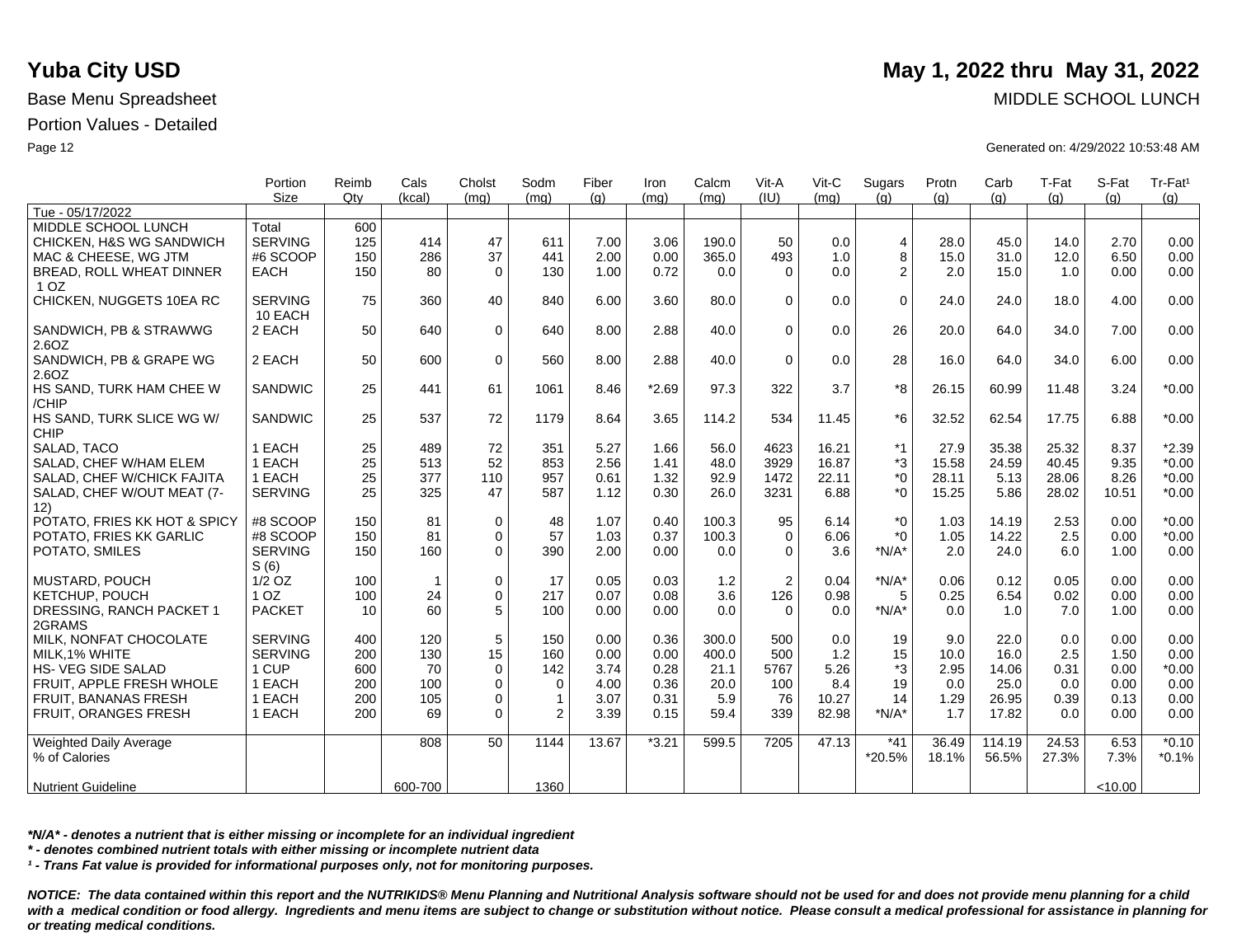|                                          | Portion                   | Reimb | Cals         | Cholst      | Sodm         | Fiber | Iron    | Calcm | Vit-A          | Vit-C | Sugars      | Protn | Carb   | T-Fat | S-Fat   | Tr-Fat <sup>1</sup> |
|------------------------------------------|---------------------------|-------|--------------|-------------|--------------|-------|---------|-------|----------------|-------|-------------|-------|--------|-------|---------|---------------------|
|                                          | Size                      | Qtv   | (kcal)       | (mq)        | (mq)         | (q)   | (mq)    | (mq)  | (IU)           | (mq)  | (q)         | (q)   | (q)    | (q)   | (q)     | (a)                 |
|                                          |                           |       |              |             |              |       |         |       |                |       |             |       |        |       |         |                     |
| Wed - 05/18/2022                         |                           |       |              |             |              |       |         |       |                |       |             |       |        |       |         |                     |
| MIDDLE SCHOOL LUNCH                      | Total                     | 600   |              |             |              |       |         |       |                |       |             |       |        |       |         |                     |
| PIZZA, CHEESE WG 14" YCUSD               | <b>SLICES</b>             | 75    | 444          | 43          | 1169         | 2.01  | 4.19    | 55.7  | 646            | 5.53  | $*_{4}$     | 21.41 | 56.82  | 15.31 | 7.03    | $*0.00$             |
| PIZZA, PEPPERONI WG 14" YC<br><b>USD</b> | <b>SLICES</b>             | 75    | 465          | 46          | 1253         | 2.01  | 4.53    | 55.7  | 580            | 5.53  | $*_{4}$     | 21.3  | 56.49  | 17.72 | 7.60    | $*0.00$             |
| PIZZA, VEGGIE WG 14" YCUSD               | <b>SLICE</b>              | 25    | 462          | 44          | 1253         | 2.41  | 4.24    | 55.7  | 687            | 13.55 | $*_{4}$     | 21.8  | 58.04  | 16.41 | 7.33    | $*0.00$             |
| CHICKEN TERIYAKI BOWL RICE               | <b>SERVING</b><br>S H #16 | 100   | 248          | 46          | 700          | 1.68  | 0.74    | 4.1   | $\Omega$       | 0.01  | $*6$        | 15.72 | 36.36  | 4.81  | 2.00    | $*0.00$             |
| CHICKEN, POPCORN WG 10 E<br><b>ACH</b>   | <b>SERVING</b><br>(10)    | 100   | 293          | 81          | 487          | 3.00  | 2.00    | 18.0  | 167            | 0.0   | $\mathbf 0$ | 18.0  | 17.0   | 17.0  | 3.00    | 0.00                |
| <b>BREADSTICK, CHEESE 4 BITES</b>        | 4 EACH                    | 100   | 280          | 20          | 540          | 4.00  | 1.44    | 240.0 | 400            | 0.0   | $\mathbf 0$ | 16.0  | 28.0   | 12.0  | 4.00    | 0.00                |
| HS SAND, TURK HAM CHEE W<br>/CHIP        | SANDWIC                   | 25    | 441          | 61          | 1061         | 8.46  | $*2.69$ | 97.3  | 322            | 3.7   | *8          | 26.15 | 60.99  | 11.48 | 3.24    | $*0.00$             |
| HS SAND, TURK SLICE WG W/<br><b>CHIP</b> | <b>SANDWIC</b>            | 25    | 537          | 72          | 1179         | 8.64  | 3.65    | 114.2 | 534            | 11.45 | $*6$        | 32.52 | 62.54  | 17.75 | 6.88    | $*0.00$             |
| SALAD, TACO                              | 1 EACH                    | 19    | 489          | 72          | 351          | 5.27  | 1.66    | 56.0  | 4623           | 16.21 | $*1$        | 27.9  | 35.38  | 25.32 | 8.37    | $*2.39$             |
| SALAD, CHEF W/HAM ELEM                   | 1 EACH                    | 18    | 513          | 52          | 853          | 2.56  | 1.41    | 48.0  | 3929           | 16.87 | $*3$        | 15.58 | 24.59  | 40.45 | 9.35    | $*0.00$             |
| SALAD, CHEF W/CHICK FAJITA               | 1 EACH                    | 19    | 377          | 110         | 957          | 0.61  | 1.32    | 92.9  | 1472           | 22.11 | $*_{0}$     | 28.11 | 5.13   | 28.06 | 8.26    | $*0.00$             |
| SALAD, CHEF W/OUT MEAT (7-<br>12)        | <b>SERVING</b>            | 19    | 325          | 47          | 587          | 1.12  | 0.30    | 26.0  | 3231           | 6.88  | $*_{0}$     | 15.25 | 5.86   | 28.02 | 10.51   | $*0.00$             |
| POTATO, FRIES KK HOT & SPICY             | #8 SCOOP                  | 125   | 81           | $\mathbf 0$ | 48           | 1.07  | 0.40    | 100.3 | 95             | 6.14  | $*_{0}$     | 1.03  | 14.19  | 2.53  | 0.00    | $*0.00$             |
| POTATO. FRIES KK GARLIC                  | #8 SCOOP                  | 150   | 81           | 0           | 57           | 1.03  | 0.37    | 100.3 | $\mathbf 0$    | 6.06  | $*_{0}$     | 1.05  | 14.22  | 2.5   | 0.00    | $*0.00$             |
| POTATO, TATER BARRELS SY<br>SCO          | 10 BARR<br><b>ELS</b>     | 150   | 170          | 0           | 360          | 1.00  | 0.36    | 0.0   | $\Omega$       | 3.6   | $\Omega$    | 2.0   | 19.0   | 9.0   | 1.50    | 0.00                |
| MUSTARD, POUCH                           | $1/2$ OZ                  | 100   | $\mathbf{1}$ | 0           | 17           | 0.05  | 0.03    | $1.2$ | $\overline{2}$ | 0.04  | $*N/A*$     | 0.06  | 0.12   | 0.05  | 0.00    | 0.00                |
| KETCHUP, POUCH                           | 1 <sub>OZ</sub>           | 100   | 24           | 0           | 217          | 0.07  | 0.08    | 3.6   | 126            | 0.98  | 5           | 0.25  | 6.54   | 0.02  | 0.00    | 0.00                |
| DRESSING, RANCH PACKET 1<br>2GRAMS       | <b>PACKET</b>             | 10    | 60           | 5           | 100          | 0.00  | 0.00    | 0.0   | $\Omega$       | 0.0   | $*N/A*$     | 0.0   | 1.0    | 7.0   | 1.00    | 0.00                |
| MILK. NONFAT CHOCOLATE                   | <b>SERVING</b>            | 400   | 120          | 5           | 150          | 0.00  | 0.36    | 300.0 | 500            | 0.0   | 19          | 9.0   | 22.0   | 0.0   | 0.00    | 0.00                |
| MILK, 1% WHITE                           | <b>SERVING</b>            | 200   | 130          | 15          | 160          | 0.00  | 0.00    | 400.0 | 500            | 1.2   | 15          | 10.0  | 16.0   | 2.5   | 1.50    | 0.00                |
| HS- VEG SIDE SALAD                       | 1 CUP                     | 300   | 70           | $\mathbf 0$ | 142          | 3.74  | 0.28    | 21.1  | 5767           | 5.26  | *3          | 2.95  | 14.06  | 0.31  | 0.00    | $*0.00$             |
| FRUIT. APPLE FRESH WHOLE                 | 1 EACH                    | 200   | 100          | 0           | $\mathbf 0$  | 4.00  | 0.36    | 20.0  | 100            | 8.4   | 19          | 0.0   | 25.0   | 0.0   | 0.00    | 0.00                |
| FRUIT, BANANAS FRESH                     | 1 EACH                    | 200   | 105          | 0           | $\mathbf{1}$ | 3.07  | 0.31    | 5.9   | 76             | 10.27 | 14          | 1.29  | 26.95  | 0.39  | 0.13    | 0.00                |
| FRUIT, ORANGES FRESH                     | 1 EACH                    | 200   | 69           | $\Omega$    | 2            | 3.39  | 0.15    | 59.4  | 339            | 82.98 | $*N/A*$     | 1.7   | 17.82  | 0.0   | 0.00    | 0.00                |
| Weighted Daily Average                   |                           |       | 698          | 60          | 1202         | 9.17  | $*3.31$ | 494.8 | 4322           | 45.29 | $*34$       | 32.53 | 100.17 | 20.10 | 6.13    | $*0.08$             |
| % of Calories                            |                           |       |              |             |              |       |         |       |                |       | *19.5%      | 18.6% | 57.4%  | 25.9% | 7.9%    | $*0.1%$             |
| <b>Nutrient Guideline</b>                |                           |       | 600-700      |             | 1360         |       |         |       |                |       |             |       |        |       | < 10.00 |                     |

*\*N/A\* - denotes a nutrient that is either missing or incomplete for an individual ingredient*

*\* - denotes combined nutrient totals with either missing or incomplete nutrient data*

*¹ - Trans Fat value is provided for informational purposes only, not for monitoring purposes.*

*NOTICE: The data contained within this report and the NUTRIKIDS® Menu Planning and Nutritional Analysis software should not be used for and does not provide menu planning for a child*  with a medical condition or food allergy. Ingredients and menu items are subject to change or substitution without notice. Please consult a medical professional for assistance in planning for *or treating medical conditions.*

## **Yuba City USD** May 1, 2022 thru May 31, 2022

Base Menu Spreadsheet MIDDLE SCHOOL LUNCH

Page 13 Generated on: 4/29/2022 10:53:48 AM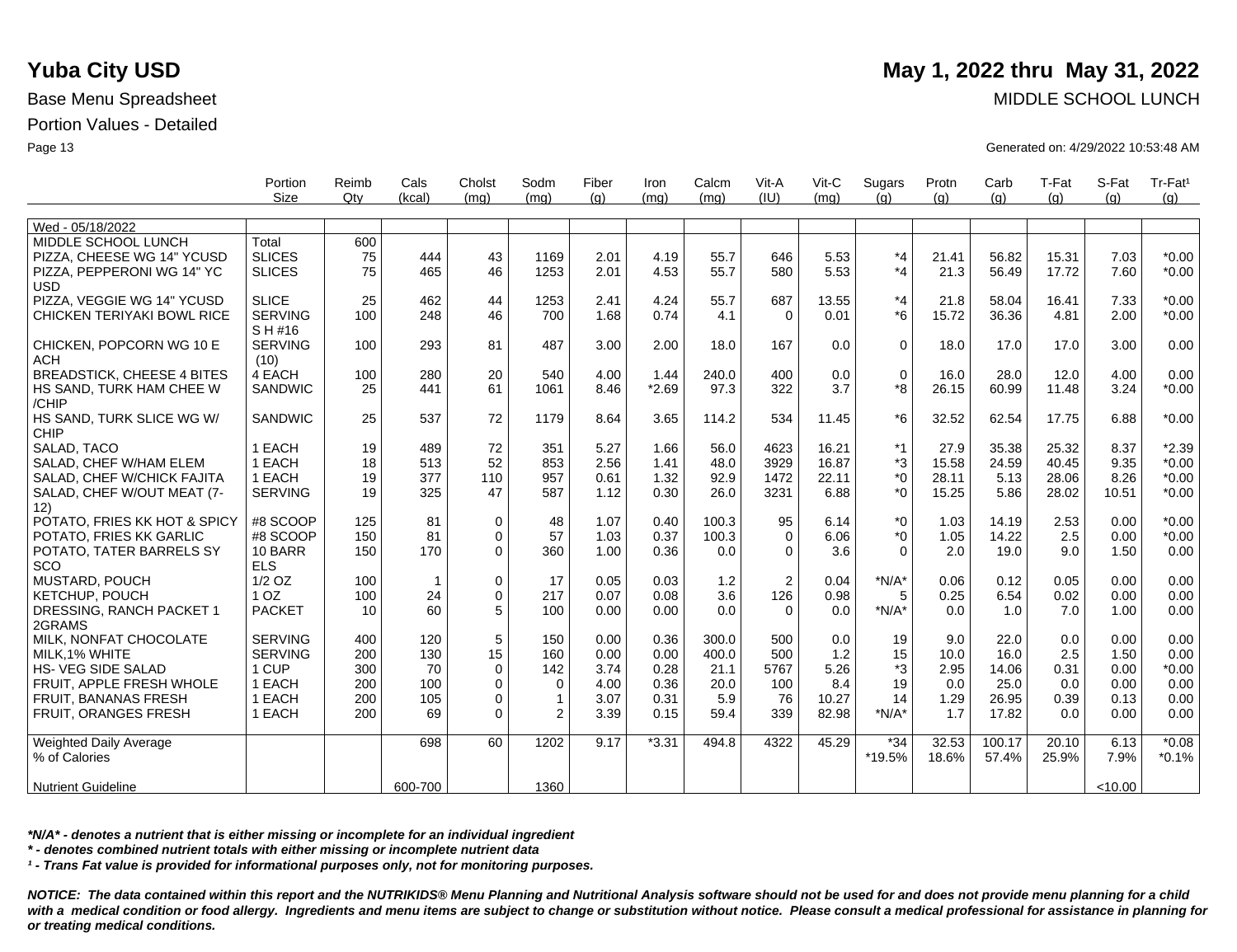|                               | Portion         | Reimb | Cals         | Cholst       | Sodm           | Fiber | Iron    | Calcm | Vit-A          | Vit-C | Sugars         | Protn | Carb   | T-Fat | S-Fat   | Tr-Fat <sup>1</sup> |
|-------------------------------|-----------------|-------|--------------|--------------|----------------|-------|---------|-------|----------------|-------|----------------|-------|--------|-------|---------|---------------------|
|                               | Size            | Qtv   | (kcal)       | (mq)         | (mq)           | (q)   | (mq)    | (mq)  | (IU)           | (mq)  | (q)            | (q)   | (g)    | (q)   | (q)     | (q)                 |
|                               |                 |       |              |              |                |       |         |       |                |       |                |       |        |       |         |                     |
| Thu - 05/19/2022              |                 |       |              |              |                |       |         |       |                |       |                |       |        |       |         |                     |
| MIDDLE SCHOOL LUNCH           | Total           | 600   |              |              |                |       |         |       |                |       |                |       |        |       |         |                     |
| NACHOS, BEEF&CHEESE (K-8)     | <b>SERVING</b>  | 100   | 480          | 77           | 780            | 6.01  | 1.29    | 250.6 | 871            | 4.07  | $*2$           | 24.27 | 38.61  | 24.86 | 10.59   | $*0.00$             |
| CORN DOG, MINI CHICK TYSON    | <b>SERVING</b>  | 50    | 315          | 49           | 570            | 2.43  | 1.75    | 24.3  | $\Omega$       | 0.0   | 6              | 14.55 | 27.89  | 16.98 | 3.64    | $*N/A*$             |
|                               | (6)             |       |              |              |                |       |         |       |                |       |                |       |        |       |         |                     |
| PRETZEL, NUGGETS W/CHEESE     | <b>SERVING</b>  | 100   | 336          | 56           | 910            | 4.00  | 1.44    | 406.0 | 778            | 0.0   | $\mathbf{2}$   | 18.0  | 32.0   | 16.0  | 9.20    | 0.00                |
| BURGER, CHEESE                | <b>EACH</b>     | 50    | 349          | 47           | 489            | 4.00  | 2.44    | 165.0 | $\Omega$       | 0.0   | $\overline{4}$ | 22.0  | 32.0   | 15.0  | 6.50    | 0.00                |
| BURRITO, BEAN&CHSEIWSW        | 1 EACH          | 50    | 323          | 18           | 458            | 7.71  | 3.00    | 192.9 | 681            | 11.86 | $\mathbf{2}$   | 15.13 | 42.18  | 11.65 | 4.27    | 0.00                |
| G6.05OZ                       |                 |       |              |              |                |       |         |       |                |       |                |       |        |       |         |                     |
| HS SAND, TURK HAM CHEE W      | <b>SANDWIC</b>  | 75    | 441          | 61           | 1061           | 8.46  | $*2.69$ | 97.3  | 322            | 3.7   | *8             | 26.15 | 60.99  | 11.48 | 3.24    | $*0.00$             |
| /CHIP                         |                 |       |              |              |                |       |         |       |                |       |                |       |        |       |         |                     |
| HS SAND, TURK SLICE WG W/     | <b>SANDWIC</b>  | 75    | 537          | 72           | 1179           | 8.64  | 3.65    | 114.2 | 534            | 11.45 | *6             | 32.52 | 62.54  | 17.75 | 6.88    | $*0.00$             |
| <b>CHIP</b>                   |                 |       |              |              |                |       |         |       |                |       |                |       |        |       |         |                     |
| SALAD. TACO                   | 1 EACH          | 20    | 489          | 72           | 351            | 5.27  | 1.66    | 56.0  | 4623           | 16.21 | $*1$           | 27.9  | 35.38  | 25.32 | 8.37    | $*2.39$             |
| SALAD, CHEF W/HAM ELEM        | 1 EACH          | 20    | 513          | 52           | 853            | 2.56  | 1.41    | 48.0  | 3929           | 16.87 | $*3$           | 15.58 | 24.59  | 40.45 | 9.35    | $*0.00$             |
| SALAD, CHEF W/CHICK FAJITA    | 1 EACH          | 20    | 377          | 110          | 957            | 0.61  | 1.32    | 92.9  | 1472           | 22.11 | $*_{0}$        | 28.11 | 5.13   | 28.06 | 8.26    | $*0.00$             |
| SALAD, CHEF W/OUT MEAT (7-    | <b>SERVING</b>  | 20    | 325          | 47           | 587            | 1.12  | 0.30    | 26.0  | 3231           | 6.88  | $*_{0}$        | 15.25 | 5.86   | 28.02 | 10.51   | $*0.00$             |
| 12)                           |                 |       |              |              |                |       |         |       |                |       |                |       |        |       |         |                     |
| POTATO, FRIES KK HOT & SPICY  | #8 SCOOP        | 150   | 81           | $\mathbf 0$  | 48             | 1.07  | 0.40    | 100.3 | 95             | 6.14  | $*_{0}$        | 1.03  | 14.19  | 2.53  | 0.00    | $*0.00$             |
| POTATO, FRIES KK GARLIC       | #8 SCOOP        | 150   | 81           | $\mathbf{0}$ | 57             | 1.03  | 0.37    | 100.3 | $\Omega$       | 6.06  | $*_{0}$        | 1.05  | 14.22  | 2.5   | 0.00    | $*0.00$             |
| POTATO, TATER BARRELS SY      | 10 BARR         | 300   | 170          | $\Omega$     | 360            | 1.00  | 0.36    | 0.0   | $\Omega$       | 3.6   | $\Omega$       | 2.0   | 19.0   | 9.0   | 1.50    | 0.00                |
| SCO                           | <b>ELS</b>      |       |              |              |                |       |         |       |                |       |                |       |        |       |         |                     |
| <b>MUSTARD, POUCH</b>         | $1/2$ OZ        | 100   | $\mathbf{1}$ | 0            | 17             | 0.05  | 0.03    | 1.2   | $\overline{2}$ | 0.04  | $*N/A*$        | 0.06  | 0.12   | 0.05  | 0.00    | 0.00                |
| <b>KETCHUP, POUCH</b>         | 1 <sub>OZ</sub> | 100   | 24           | $\mathbf 0$  | 217            | 0.07  | 0.08    | 3.6   | 126            | 0.98  | 5              | 0.25  | 6.54   | 0.02  | 0.00    | 0.00                |
| DRESSING, RANCH PACKET 1      | <b>PACKET</b>   | 100   | 60           | 5            | 100            | 0.00  | 0.00    | 0.0   | $\Omega$       | 0.0   | $*N/A*$        | 0.0   | 1.0    | 7.0   | 1.00    | 0.00                |
| 2GRAMS                        |                 |       |              |              |                |       |         |       |                |       |                |       |        |       |         |                     |
| MILK, NONFAT CHOCOLATE        | <b>SERVING</b>  | 400   | 120          | 5            | 150            | 0.00  | 0.36    | 300.0 | 500            | 0.0   | 19             | 9.0   | 22.0   | 0.0   | 0.00    | 0.00                |
| MILK, 1% WHITE                | <b>SERVING</b>  | 200   | 130          | 15           | 160            | 0.00  | 0.00    | 400.0 | 500            | 1.2   | 15             | 10.0  | 16.0   | 2.5   | 1.50    | 0.00                |
| <b>HS-VEG SIDE SALAD</b>      | 1 CUP           | 600   | 70           | $\mathbf 0$  | 142            | 3.74  | 0.28    | 21.1  | 5767           | 5.26  | *3             | 2.95  | 14.06  | 0.31  | 0.00    | $*0.00$             |
| FRUIT, APPLE FRESH WHOLE      | 1 EACH          | 200   | 100          | 0            | 0              | 4.00  | 0.36    | 20.0  | 100            | 8.4   | 19             | 0.0   | 25.0   | 0.0   | 0.00    | 0.00                |
| FRUIT, BANANAS FRESH          | 1 EACH          | 200   | 105          | 0            | $\mathbf{1}$   | 3.07  | 0.31    | 5.9   | 76             | 10.27 | 14             | 1.29  | 26.95  | 0.39  | 0.13    | 0.00                |
| FRUIT, ORANGES FRESH          | 1 EACH          | 200   | 69           | $\Omega$     | $\overline{2}$ | 3.39  | 0.15    | 59.4  | 339            | 82.98 | $*N/A*$        | 1.7   | 17.82  | 0.0   | 0.00    | 0.00                |
|                               |                 |       |              |              |                |       |         |       |                |       |                |       |        |       |         |                     |
| <b>Weighted Daily Average</b> |                 |       | 822          | 67           | 1338           | 13.57 | $*3.18$ | 609.0 | 7364           | 50.19 | $*36$          | 36.42 | 113.27 | 26.37 | 8.45    | $*0.08$             |
| % of Calories                 |                 |       |              |              |                |       |         |       |                |       | $*17.7%$       | 17.7% | 55.1%  | 28.9% | 9.3%    | $*0.1%$             |
|                               |                 |       |              |              |                |       |         |       |                |       |                |       |        |       |         |                     |
| <b>Nutrient Guideline</b>     |                 |       | 600-700      |              | 1360           |       |         |       |                |       |                |       |        |       | < 10.00 |                     |

Base Menu Spreadsheet MIDDLE SCHOOL LUNCH

Page 14 Generated on: 4/29/2022 10:53:48 AM

*\*N/A\* - denotes a nutrient that is either missing or incomplete for an individual ingredient*

*\* - denotes combined nutrient totals with either missing or incomplete nutrient data*

*¹ - Trans Fat value is provided for informational purposes only, not for monitoring purposes.*

*NOTICE: The data contained within this report and the NUTRIKIDS® Menu Planning and Nutritional Analysis software should not be used for and does not provide menu planning for a child*  with a medical condition or food allergy. Ingredients and menu items are subject to change or substitution without notice. Please consult a medical professional for assistance in planning for *or treating medical conditions.*

# **Yuba City USD** May 1, 2022 thru May 31, 2022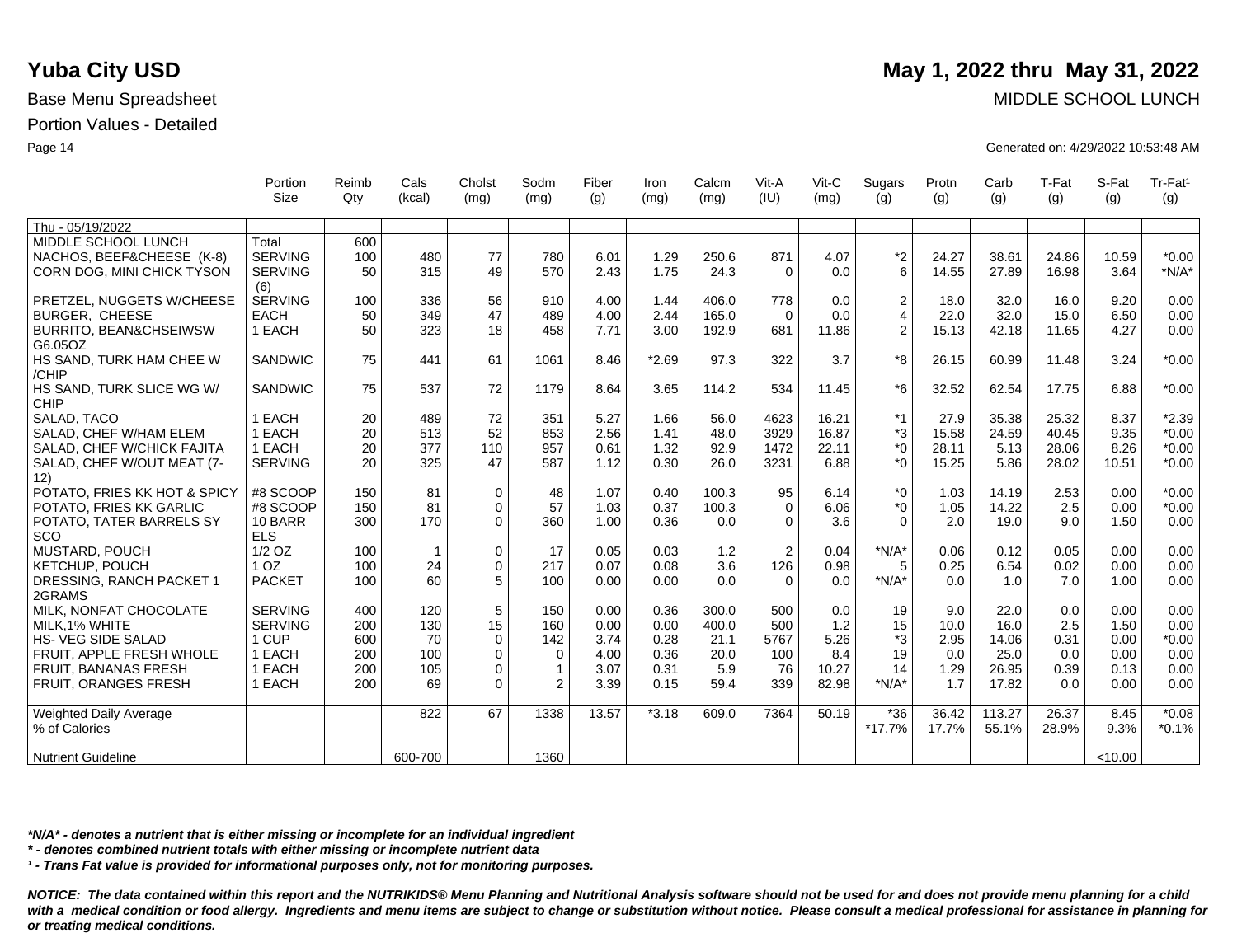|                               | Portion         | Reimb  | Cals    | Cholst      | Sodm         | Fiber | Iron    | Calcm | Vit-A    | Vit-C | Sugars   | Protn | Carb   | T-Fat | S-Fat   | Tr-Fat <sup>1</sup> |
|-------------------------------|-----------------|--------|---------|-------------|--------------|-------|---------|-------|----------|-------|----------|-------|--------|-------|---------|---------------------|
|                               | Size            | $Q$ ty | (kcal)  | (mq)        | (mq)         | (q)   | (mq)    | (mq)  | (IU)     | (mq)  | (q)      | (q)   | (g)    | (g)   | (q)     | (g)                 |
| Fri - 05/20/2022              |                 |        |         |             |              |       |         |       |          |       |          |       |        |       |         |                     |
| MIDDLE SCHOOL LUNCH           | Total           | 600    |         |             |              |       |         |       |          |       |          |       |        |       |         |                     |
| PIZZA, CHEESE WG 14" YCUSD    | <b>SLICES</b>   | 75     | 444     | 43          | 1169         | 2.01  | 4.19    | 55.7  | 646      | 5.53  | $*_{4}$  | 21.41 | 56.82  | 15.31 | 7.03    | $*0.00$             |
| PIZZA, PEPPERONI WG 14" YC    | <b>SLICES</b>   | 75     | 465     | 46          | 1253         | 2.01  | 4.53    | 55.7  | 580      | 5.53  | $*_{4}$  | 21.3  | 56.49  | 17.72 | 7.60    | $*0.00$             |
| <b>USD</b>                    |                 |        |         |             |              |       |         |       |          |       |          |       |        |       |         |                     |
| PIZZA, VEGGIE WG 14" YCUSD    | <b>SLICE</b>    | 50     | 462     | 44          | 1253         | 2.41  | 4.24    | 55.7  | 687      | 13.55 | $*_{4}$  | 21.8  | 58.04  | 16.41 | 7.33    | $*0.00$             |
| SANDWICH, GRILLED CHEESE      | 1 EACH          | 50     | 447     | 60          | 858          | 4.00  | 1.80    | 70.0  | 83       | 0.0   | $*_{4}$  | 23.0  | 35.0   | 24.83 | 12.33   | $*0.00$             |
| CHICKEN, NUGGETS 10EA RC      | <b>SERVING</b>  | 110    | 360     | 40          | 840          | 6.00  | 3.60    | 80.0  | $\Omega$ | 0.0   | $\Omega$ | 24.0  | 24.0   | 18.0  | 4.00    | 0.00                |
|                               | 10 EACH         |        |         |             |              |       |         |       |          |       |          |       |        |       |         |                     |
| CHICKEN TERIYAKI BOWL NO      | <b>SERVING</b>  | 110    | 310     | 46          | 834          | 3.49  | 2.49    | 19.5  | $\Omega$ | 0.08  | $*6$     | 19.43 | 41.38  | 8.85  | 2.33    | $*0.00$             |
| <b>ODLE</b>                   | SH#16           |        |         |             |              |       |         |       |          |       |          |       |        |       |         |                     |
| HS SAND, TURK HAM CHEE W      | SANDWIC         | 25     | 441     | 61          | 1061         | 8.46  | $*2.69$ | 97.3  | 322      | 3.7   | *8       | 26.15 | 60.99  | 11.48 | 3.24    | $*0.00$             |
| /CHIP                         |                 |        |         |             |              |       |         |       |          |       |          |       |        |       |         |                     |
| HS SAND, TURK SLICE WG W/     | <b>SANDWIC</b>  | 25     | 537     | 72          | 1179         | 8.64  | 3.65    | 114.2 | 534      | 11.45 | $*6$     | 32.52 | 62.54  | 17.75 | 6.88    | $*0.00$             |
| <b>CHIP</b>                   |                 |        |         |             |              |       |         |       |          |       |          |       |        |       |         |                     |
| SALAD, TACO                   | 1 EACH          | 20     | 489     | 72          | 351          | 5.27  | 1.66    | 56.0  | 4623     | 16.21 | $*1$     | 27.9  | 35.38  | 25.32 | 8.37    | $*2.39$             |
| SALAD, CHEF W/HAM ELEM        | 1 EACH          | 20     | 513     | 52          | 853          | 2.56  | 1.41    | 48.0  | 3929     | 16.87 | *3       | 15.58 | 24.59  | 40.45 | 9.35    | $*0.00$             |
| SALAD, CHEF W/CHICK FAJITA    | 1 EACH          | 20     | 377     | 110         | 957          | 0.61  | 1.32    | 92.9  | 1472     | 22.11 | $*0$     | 28.11 | 5.13   | 28.06 | 8.26    | $*0.00$             |
| SALAD, CHEF W/OUT MEAT (7-    | <b>SERVING</b>  | 20     | 325     | 47          | 587          | 1.12  | 0.30    | 26.0  | 3231     | 6.88  | $*_{0}$  | 15.25 | 5.86   | 28.02 | 10.51   | $*0.00$             |
| 12)                           |                 |        |         |             |              |       |         |       |          |       |          |       |        |       |         |                     |
| POTATO, FRIES KK HOT & SPICY  | #8 SCOOP        | 75     | 81      | $\mathbf 0$ | 48           | 1.07  | 0.40    | 100.3 | 95       | 6.14  | $*0$     | 1.03  | 14.19  | 2.53  | 0.00    | $*0.00$             |
| POTATO, FRIES KK GARLIC       | #8 SCOOP        | 125    | 81      | $\mathbf 0$ | 57           | 1.03  | 0.37    | 100.3 | $\Omega$ | 6.06  | $*$ 0    | 1.05  | 14.22  | 2.5   | 0.00    | $*0.00$             |
| POTATO, SMILES                | <b>SERVING</b>  | 75     | 160     | $\mathbf 0$ | 390          | 2.00  | 0.00    | 0.0   | $\Omega$ | 3.6   | $*N/A*$  | 2.0   | 24.0   | 6.0   | 1.00    | 0.00                |
|                               | S(6)            |        |         |             |              |       |         |       |          |       |          |       |        |       |         |                     |
| KETCHUP, POUCH                | 1 <sub>OZ</sub> | 100    | 24      | $\mathbf 0$ | 217          | 0.07  | 0.08    | 3.6   | 126      | 0.98  | 5        | 0.25  | 6.54   | 0.02  | 0.00    | 0.00                |
| DRESSING, RANCH PACKET 1      | <b>PACKET</b>   | 10     | 60      | 5           | 100          | 0.00  | 0.00    | 0.0   | $\Omega$ | 0.0   | $*N/A*$  | 0.0   | 1.0    | 7.0   | 1.00    | 0.00                |
| 2GRAMS                        |                 |        |         |             |              |       |         |       |          |       |          |       |        |       |         |                     |
| MILK, NONFAT CHOCOLATE        | <b>SERVING</b>  | 400    | 120     | 5           | 150          | 0.00  | 0.36    | 300.0 | 500      | 0.0   | 19       | 9.0   | 22.0   | 0.0   | 0.00    | 0.00                |
| MILK, 1% WHITE                | <b>SERVING</b>  | 200    | 130     | 15          | 160          | 0.00  | 0.00    | 400.0 | 500      | $1.2$ | 15       | 10.0  | 16.0   | 2.5   | 1.50    | 0.00                |
| <b>HS-VEG SIDE SALAD</b>      | 1 CUP           | 600    | 70      | $\mathbf 0$ | 142          | 3.74  | 0.28    | 21.1  | 5767     | 5.26  | *3       | 2.95  | 14.06  | 0.31  | 0.00    | $*0.00$             |
| FRUIT. APPLE FRESH WHOLE      | 1 EACH          | 200    | 100     | $\mathbf 0$ | $\mathbf 0$  | 4.00  | 0.36    | 20.0  | 100      | 8.4   | 19       | 0.0   | 25.0   | 0.0   | 0.00    | 0.00                |
| FRUIT, BANANAS FRESH          | 1 EACH          | 200    | 105     | $\mathbf 0$ | $\mathbf{1}$ | 3.07  | 0.31    | 5.9   | 76       | 10.27 | 14       | 1.29  | 26.95  | 0.39  | 0.13    | 0.00                |
| FRUIT, ORANGES FRESH          | 1 EACH          | 200    | 69      | $\Omega$    | 2            | 3.39  | 0.15    | 59.4  | 339      | 82.98 | $*N/A*$  | 1.7   | 17.82  | 0.0   | 0.00    | 0.00                |
|                               |                 |        |         |             |              |       |         |       |          |       |          |       |        |       |         |                     |
| <b>Weighted Daily Average</b> |                 |        | 746     | 59          | 1371         | 11.65 | $*4.06$ | 475.8 | 7167     | 47.41 | $*36$    | 36.29 | 107.57 | 20.74 | 6.96    | $*0.08$             |
| % of Calories                 |                 |        |         |             |              |       |         |       |          |       | *19.4%   | 19.4% | 57.7%  | 25.0% | 8.4%    | $*0.1%$             |
|                               |                 |        |         |             |              |       |         |       |          |       |          |       |        |       |         |                     |
| <b>Nutrient Guideline</b>     |                 |        | 600-700 |             | 1360         |       |         |       |          |       |          |       |        |       | < 10.00 |                     |

*\*N/A\* - denotes a nutrient that is either missing or incomplete for an individual ingredient*

*\* - denotes combined nutrient totals with either missing or incomplete nutrient data*

*¹ - Trans Fat value is provided for informational purposes only, not for monitoring purposes.*

*NOTICE: The data contained within this report and the NUTRIKIDS® Menu Planning and Nutritional Analysis software should not be used for and does not provide menu planning for a child*  with a medical condition or food allergy. Ingredients and menu items are subject to change or substitution without notice. Please consult a medical professional for assistance in planning for *or treating medical conditions.*

# **Yuba City USD** May 1, 2022 thru May 31, 2022

Base Menu Spreadsheet MIDDLE SCHOOL LUNCH

Page 15 Generated on: 4/29/2022 10:53:48 AM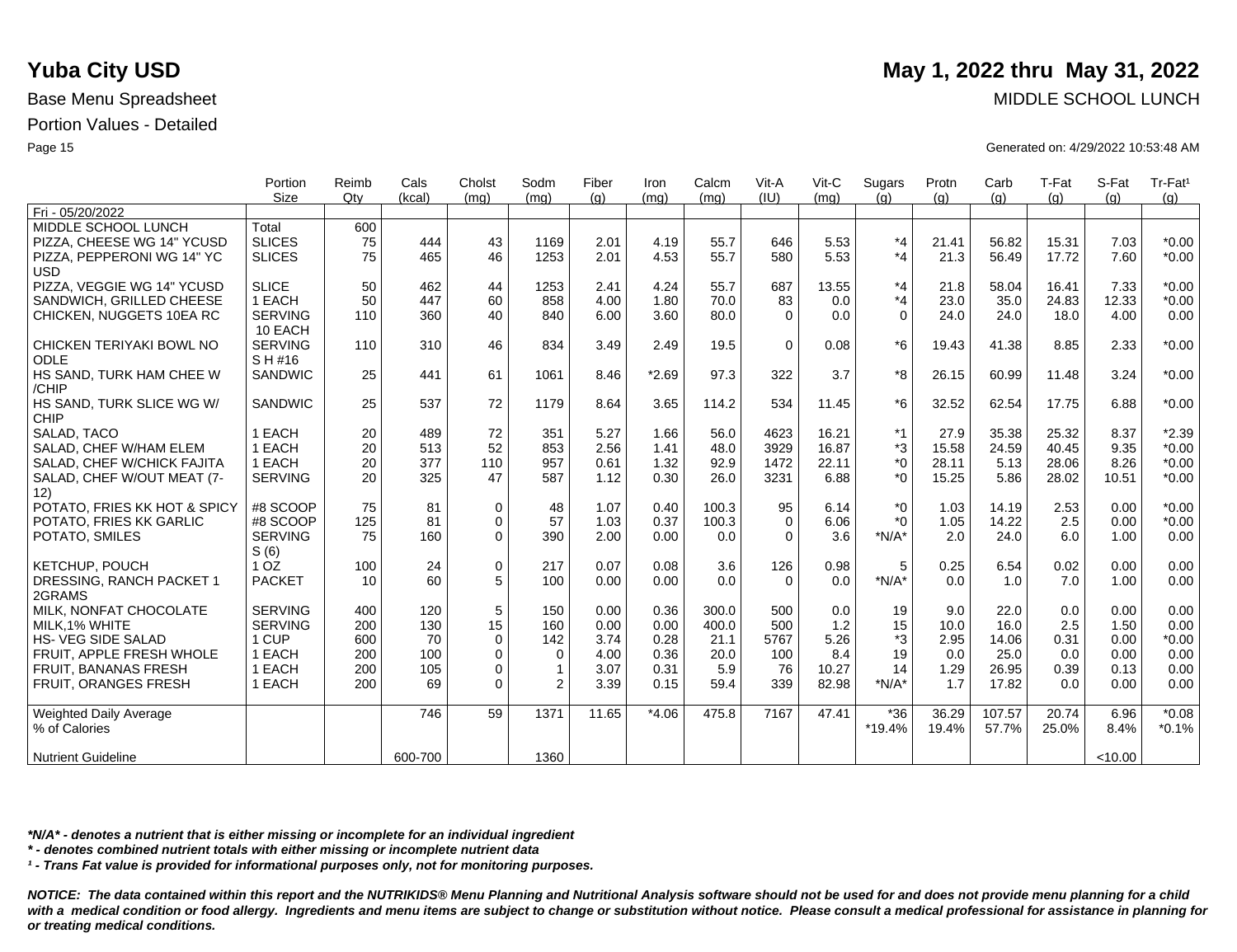|                                   | Portion<br><b>Size</b> | Reimb<br>$Q$ ty | Cals<br>(kcal) | Cholst<br>(mq) | Sodm<br>(mq)  | Fiber<br>(g) | Iron<br>(mq) | Calcm<br>(mg) | Vit-A<br>(IU)  | Vit-C<br>(mq) | Sugars<br>(q)    | Protn<br>(g) | Carb<br>(g) | T-Fat<br>(q) | S-Fat<br>(q) | Tr-Fat <sup>1</sup><br>(g) |
|-----------------------------------|------------------------|-----------------|----------------|----------------|---------------|--------------|--------------|---------------|----------------|---------------|------------------|--------------|-------------|--------------|--------------|----------------------------|
| Mon - 05/23/2022                  |                        |                 |                |                |               |              |              |               |                |               |                  |              |             |              |              |                            |
| MIDDLE SCHOOL LUNCH               | Total                  | 600             |                |                |               |              |              |               |                |               |                  |              |             |              |              |                            |
| PIZZA, CHEESE WG 14" YCUSD        | <b>SLICE</b>           | 50              | 444            | 43             | 1169          | 2.01         | 4.19         | 55.7          | 646            | 5.53          | $*_{4}$          | 21.41        | 56.82       | 15.31        | 7.03         | $*0.00$                    |
| PIZZA, PEPPERONI WG 14" YC        | <b>SLICE</b>           | 50              | 465            | 46             | 1253          | 2.01         | 4.53         | 55.7          | 580            | 5.53          | $*_{4}$          | 21.3         | 56.49       | 17.72        | 7.60         | $*0.00$                    |
| <b>USD</b>                        |                        |                 |                |                |               |              |              |               |                |               |                  |              |             |              |              |                            |
| PIZZA, VEGGIE WG 14" YCUSD        | <b>SLICE</b>           | 25              | 462            | 44             | 1253          | 2.41         | 4.24         | 55.7          | 687            | 13.55         | $*_{4}$          | 21.8         | 58.04       | 16.41        | 7.33         | $*0.00$                    |
| POCKET, TACO 4.5 OZ               | <b>POCKET</b>          | 50              | 260            | 35             | 390           | 4.00         | 2.70         | 80.0          | 200            | 1.2           | $\mathbf{1}$     | 17.0         | 31.0        | 8.0          | 2.50         | 0.00                       |
| POCKET, PIZZA 4.5 OZ              | 1 EACH                 | 50              | 250            | 30             | 410           | 4.00         | 2.70         | 60.0          | 100            | 2.4           | $\boldsymbol{2}$ | 14.0         | 32.0        | 8.0          | 2.00         | 0.00                       |
| CHICKEN ORANGE RICE BOWL          | <b>SERVINGS</b>        | 150             | 367            | 46             | 363           | 3.22         | 1.16         | 5.8           | $\overline{4}$ | 1.4           | *1               | 18.43        | 61.91       | 5.61         | 2.00         | 0.00                       |
| TURKEY, HOT DOG ON A BUN          | 1 EACH                 | 50              | 300            | 50             | 680           | 3.00         | 2.16         | 230.0         | $\Omega$       | 0.0           | $\overline{4}$   | 14.0         | 31.0        | 14.0         | 4.00         | 0.00                       |
| HS SAND, TURK HAM CHEE W<br>/CHIP | <b>SANDWIC</b>         | 10              | 441            | 61             | 1061          | 8.46         | $*2.69$      | 97.3          | 322            | 3.7           | *8               | 26.15        | 60.99       | 11.48        | 3.24         | $*0.00$                    |
| HS SAND, TURK SLICE WG W/         | <b>SANDWIC</b>         | 15              | 537            | 72             | 1179          | 8.64         | 3.65         | 114.2         | 534            | 11.45         | *6               | 32.52        | 62.54       | 17.75        | 6.88         | $*0.00$                    |
| <b>CHIP</b>                       |                        |                 |                |                |               |              |              |               |                |               |                  |              |             |              |              |                            |
| SALAD, TACO                       | 1 EACH                 | 13              | 489            | 72             | 351           | 5.27         | 1.66         | 56.0          | 4623           | 16.21         | *1               | 27.9         | 35.38       | 25.32        | 8.37         | $*2.39$                    |
| SALAD, CHEF W/HAM ELEM            | 1 EACH                 | 12              | 513            | 52             | 853           | 2.56         | 1.41         | 48.0          | 3929           | 16.87         | *3               | 15.58        | 24.59       | 40.45        | 9.35         | $*0.00$                    |
| SALAD, CHEF W/CHICK FAJITA        | 1 EACH                 | 13              | 377            | 110            | 957           | 0.61         | 1.32         | 92.9          | 1472           | 22.11         | $^*0$            | 28.11        | 5.13        | 28.06        | 8.26         | $*0.00$                    |
| SALAD, CHEF W/OUT MEAT (7-<br>12) | <b>SERVING</b>         | 12              | 325            | 47             | 587           | 1.12         | 0.30         | 26.0          | 3231           | 6.88          | $*_{0}$          | 15.25        | 5.86        | 28.02        | 10.51        | $*0.00$                    |
| POTATO, FRIES KK HOT & SPICY      | #8 SCOOP               | 125             | 81             | 0              | 48            | 1.07         | 0.40         | 100.3         | 95             | 6.14          | $^*0$            | 1.03         | 14.19       | 2.53         | 0.00         | $*0.00$                    |
| POTATO, FRIES KK GARLIC           | #8 SCOOP               | 175             | 81             | $\mathbf 0$    | 57            | 1.03         | 0.37         | 100.3         | $\Omega$       | 6.06          | $^*$ 0           | 1.05         | 14.22       | 2.5          | 0.00         | $*0.00$                    |
| POTATO, TATER BARRELS SY          | 10 BARR                | 150             | 170            | $\Omega$       | 360           | 1.00         | 0.36         | 0.0           | $\Omega$       | 3.6           | $\Omega$         | 2.0          | 19.0        | 9.0          | 1.50         | 0.00                       |
| SCO                               | <b>ELS</b>             |                 |                |                |               |              |              |               |                |               |                  |              |             |              |              |                            |
| MUSTARD, POUCH                    | $1/2$ OZ               | 100             | $\overline{1}$ | 0              | 17            | 0.05         | 0.03         | 1.2           | $\overline{2}$ | 0.04          | $*N/A*$          | 0.06         | 0.12        | 0.05         | 0.00         | 0.00                       |
| KETCHUP, POUCH                    | 1 <sub>OZ</sub>        | 100             | 24             | $\mathbf 0$    | 217           | 0.07         | 0.08         | 3.6           | 126            | 0.98          | 5                | 0.25         | 6.54        | 0.02         | 0.00         | 0.00                       |
| DRESSING, RANCH PACKET 1          | <b>PACKET</b>          | 10              | 60             | 5              | 100           | 0.00         | 0.00         | 0.0           | $\Omega$       | 0.0           | $*N/A*$          | 0.0          | 1.0         | 7.0          | 1.00         | 0.00                       |
| 2GRAMS                            |                        |                 |                |                |               |              |              |               |                |               |                  |              |             |              |              |                            |
| MILK, NONFAT CHOCOLATE            | <b>SERVING</b>         | 400             | 120            | 5              | 150           | 0.00         | 0.36         | 300.0         | 500            | 0.0           | 19               | 9.0          | 22.0        | 0.0          | 0.00         | 0.00                       |
| MILK, 1% WHITE                    | <b>SERVING</b>         | 200             | 130            | 15             | 160           | 0.00         | 0.00         | 400.0         | 500            | 1.2           | 15               | 10.0         | 16.0        | 2.5          | 1.50         | 0.00                       |
| <b>HS-VEG SIDE SALAD</b>          | 1 CUP                  | 600             | 70             | $\mathbf 0$    | 142           | 3.74         | 0.28         | 21.1          | 5767           | 5.26          | *3               | 2.95         | 14.06       | 0.31         | 0.00         | $*0.00$                    |
| FRUIT, APPLE FRESH WHOLE          | 1 EACH                 | 200             | 100            | $\mathbf 0$    | $\mathbf 0$   | 4.00         | 0.36         | 20.0          | 100            | 8.4           | 19               | 0.0          | 25.0        | 0.0          | 0.00         | 0.00                       |
| FRUIT, BANANAS FRESH              | 1 EACH                 | 200             | 105            | 0              | $\mathbf{1}$  | 3.07         | 0.31         | 5.9           | 76             | 10.27         | 14               | 1.29         | 26.95       | 0.39         | 0.13         | 0.00                       |
| <b>FRUIT, ORANGES FRESH</b>       | 1 EACH                 | 200             | 69             | $\Omega$       | $\mathcal{P}$ | 3.39         | 0.15         | 59.4          | 339            | 82.98         | $*N/A*$          | 1.7          | 17.82       | 0.0          | 0.00         | 0.00                       |
| <b>Weighted Daily Average</b>     |                        |                 | 683            | 48             | 1026          | 10.73        | $*3.15$      | 486.9         | 6930           | 47.44         | $*35$            | 30.25        | 109.53      | 15.40        | 4.66         | $*0.05$                    |
| % of Calories                     |                        |                 |                |                |               |              |              |               |                |               | $*20.4%$         | 17.7%        | 64.1%       | 20.3%        | 6.1%         | $*0.1%$                    |
| <b>Nutrient Guideline</b>         |                        |                 | 600-700        |                | 1360          |              |              |               |                |               |                  |              |             |              | < 10.00      |                            |

*\*N/A\* - denotes a nutrient that is either missing or incomplete for an individual ingredient*

*\* - denotes combined nutrient totals with either missing or incomplete nutrient data*

*¹ - Trans Fat value is provided for informational purposes only, not for monitoring purposes.*

*NOTICE: The data contained within this report and the NUTRIKIDS® Menu Planning and Nutritional Analysis software should not be used for and does not provide menu planning for a child*  with a medical condition or food allergy. Ingredients and menu items are subject to change or substitution without notice. Please consult a medical professional for assistance in planning for *or treating medical conditions.*

# **Yuba City USD** May 1, 2022 thru May 31, 2022

Base Menu Spreadsheet MIDDLE SCHOOL LUNCH

Page 16 Generated on: 4/29/2022 10:53:48 AM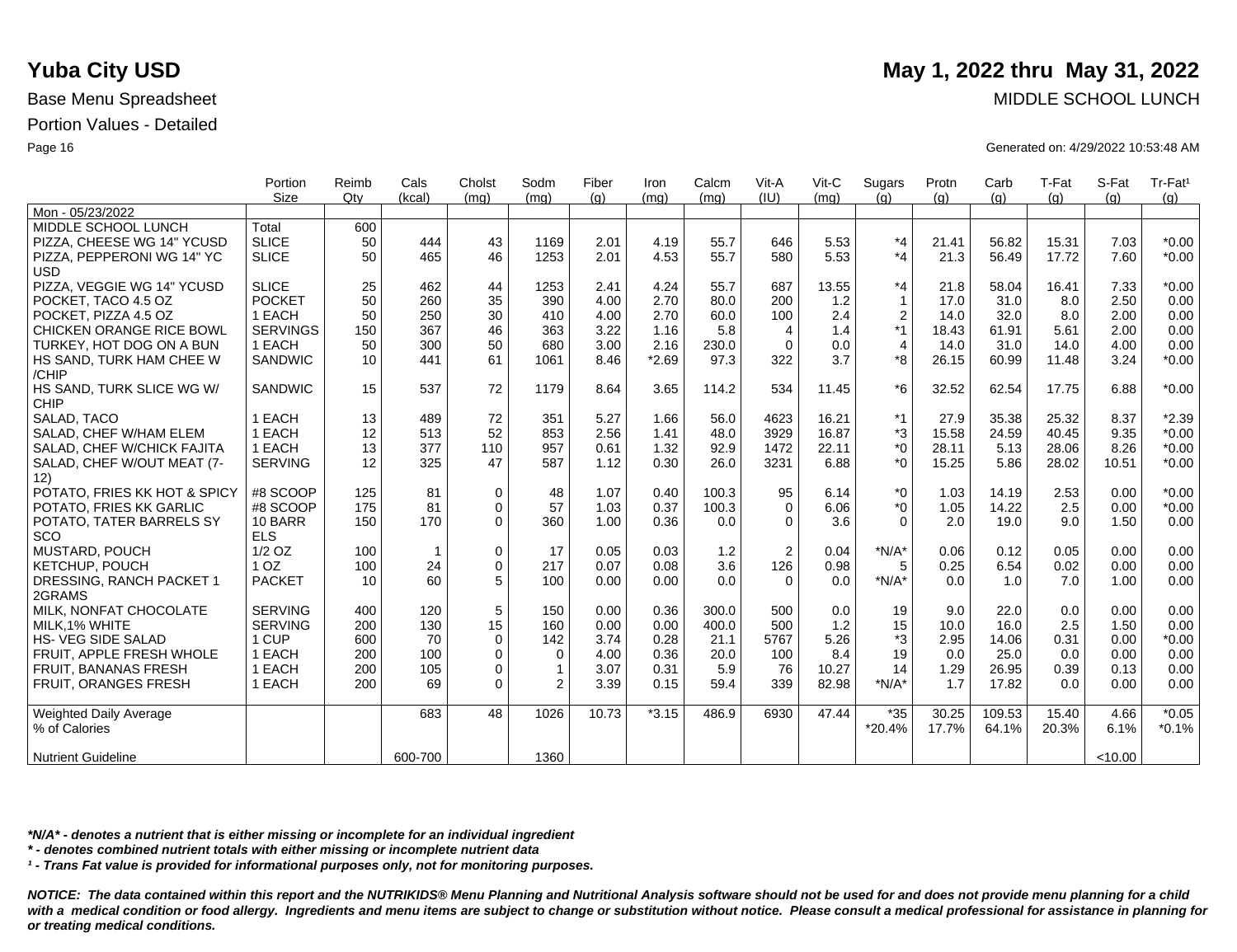|                                 | Portion         | Reimb | Cals         | Cholst      | Sodm           | Fiber | Iron    | Calcm | Vit-A          | $V$ it-C | Sugars         | Protn | Carb   | T-Fat | S-Fat   | Tr-Fat <sup>1</sup> |
|---------------------------------|-----------------|-------|--------------|-------------|----------------|-------|---------|-------|----------------|----------|----------------|-------|--------|-------|---------|---------------------|
| Tue - 05/24/2022                | Size            | Qty   | (kcal)       | (mq)        | (mq)           | (q)   | (mq)    | (mq)  | (IU)           | (mq)     | (q)            | (a)   | (q)    | (q)   | (q)     | (g)                 |
| MIDDLE SCHOOL LUNCH             | Total           | 600   |              |             |                |       |         |       |                |          |                |       |        |       |         |                     |
|                                 |                 |       |              |             |                |       |         |       |                |          |                |       |        |       |         |                     |
| CHICKEN, H&S WG SANDWICH        | <b>SERVING</b>  | 125   | 414          | 47          | 611            | 7.00  | 3.06    | 190.0 | 50             | 0.0      | $\overline{4}$ | 28.0  | 45.0   | 14.0  | 2.70    | 0.00                |
| MAC & CHEESE, WG JTM            | #6 SCOOP        | 150   | 286          | 37          | 441            | 2.00  | 0.00    | 365.0 | 493            | 1.0      | 8              | 15.0  | 31.0   | 12.0  | 6.50    | 0.00                |
| <b>BREAD, ROLL WHEAT DINNER</b> | <b>EACH</b>     | 150   | 80           | $\Omega$    | 130            | 1.00  | 0.72    | 0.0   | $\Omega$       | 0.0      | 2              | 2.0   | 15.0   | 1.0   | 0.00    | 0.00                |
| 1 <sub>OZ</sub>                 |                 |       |              |             |                |       |         |       |                |          |                |       |        |       |         |                     |
| CHICKEN, NUGGETS 10EA RC        | <b>SERVING</b>  | 75    | 360          | 40          | 840            | 6.00  | 3.60    | 80.0  | $\mathbf 0$    | 0.0      | $\Omega$       | 24.0  | 24.0   | 18.0  | 4.00    | 0.00                |
|                                 | 10 EACH         |       |              |             |                |       |         |       |                |          |                |       |        |       |         |                     |
| SANDWICH, PB & STRAWWG          | 2 EACH          | 50    | 640          | $\mathbf 0$ | 640            | 8.00  | 2.88    | 40.0  | $\mathbf 0$    | 0.0      | 26             | 20.0  | 64.0   | 34.0  | 7.00    | 0.00                |
| 2.6OZ                           |                 |       |              |             |                |       |         |       |                |          |                |       |        |       |         |                     |
| SANDWICH, PB & GRAPE WG         | 2 EACH          | 50    | 600          | $\mathbf 0$ | 560            | 8.00  | 2.88    | 40.0  | $\Omega$       | 0.0      | 28             | 16.0  | 64.0   | 34.0  | 6.00    | 0.00                |
| 2.6OZ                           |                 |       |              |             |                |       |         |       |                |          |                |       |        |       |         |                     |
| HS SAND, TURK HAM CHEE W        | SANDWIC         | 25    | 441          | 61          | 1061           | 8.46  | $*2.69$ | 97.3  | 322            | 3.7      | *8             | 26.15 | 60.99  | 11.48 | 3.24    | $*0.00$             |
| /CHIP                           |                 |       |              |             |                |       |         |       |                |          |                |       |        |       |         |                     |
| HS SAND, TURK SLICE WG W/       | SANDWIC         | 25    | 537          | 72          | 1179           | 8.64  | 3.65    | 114.2 | 534            | 11.45    | $*6$           | 32.52 | 62.54  | 17.75 | 6.88    | $*0.00$             |
| <b>CHIP</b>                     |                 |       |              |             |                |       |         |       |                |          |                |       |        |       |         |                     |
| SALAD, TACO                     | 1 EACH          | 25    | 489          | 72          | 351            | 5.27  | 1.66    | 56.0  | 4623           | 16.21    | $*1$           | 27.9  | 35.38  | 25.32 | 8.37    | $*2.39$             |
| SALAD, CHEF W/HAM ELEM          | 1 EACH          | 25    | 513          | 52          | 853            | 2.56  | 1.41    | 48.0  | 3929           | 16.87    | *3             | 15.58 | 24.59  | 40.45 | 9.35    | $*0.00$             |
| SALAD, CHEF W/CHICK FAJITA      | 1 EACH          | 25    | 377          | 110         | 957            | 0.61  | 1.32    | 92.9  | 1472           | 22.11    | $*_{0}$        | 28.11 | 5.13   | 28.06 | 8.26    | $*0.00$             |
| SALAD, CHEF W/OUT MEAT (7-      | <b>SERVING</b>  | 25    | 325          | 47          | 587            | 1.12  | 0.30    | 26.0  | 3231           | 6.88     | $*_{0}$        | 15.25 | 5.86   | 28.02 | 10.51   | $*0.00$             |
| 12)                             |                 |       |              |             |                |       |         |       |                |          |                |       |        |       |         |                     |
| POTATO, FRIES KK HOT & SPICY    | #8 SCOOP        | 150   | 81           | 0           | 48             | 1.07  | 0.40    | 100.3 | 95             | 6.14     | $*_{0}$        | 1.03  | 14.19  | 2.53  | 0.00    | $*0.00$             |
| POTATO. FRIES KK GARLIC         | #8 SCOOP        | 150   | 81           | $\Omega$    | 57             | 1.03  | 0.37    | 100.3 | $\mathbf 0$    | 6.06     | $*$ 0          | 1.05  | 14.22  | 2.5   | 0.00    | $*0.00$             |
| POTATO, SMILES                  | <b>SERVING</b>  | 150   | 160          | $\Omega$    | 390            | 2.00  | 0.00    | 0.0   | $\Omega$       | 3.6      | $*N/A*$        | 2.0   | 24.0   | 6.0   | 1.00    | 0.00                |
|                                 | S(6)            |       |              |             |                |       |         |       |                |          |                |       |        |       |         |                     |
| MUSTARD, POUCH                  | $1/2$ OZ        | 100   | $\mathbf{1}$ | $\mathbf 0$ | 17             | 0.05  | 0.03    | 1.2   | $\overline{2}$ | 0.04     | $N/A^*$        | 0.06  | 0.12   | 0.05  | 0.00    | 0.00                |
| KETCHUP, POUCH                  | 1 <sub>OZ</sub> | 100   | 24           | $\mathbf 0$ | 217            | 0.07  | 0.08    | 3.6   | 126            | 0.98     | 5              | 0.25  | 6.54   | 0.02  | 0.00    | 0.00                |
| DRESSING, RANCH PACKET 1        | <b>PACKET</b>   | 10    | 60           | 5           | 100            | 0.00  | 0.00    | 0.0   | $\Omega$       | 0.0      | $*N/A*$        | 0.0   | 1.0    | 7.0   | 1.00    | 0.00                |
| 2GRAMS                          |                 |       |              |             |                |       |         |       |                |          |                |       |        |       |         |                     |
| MILK, NONFAT CHOCOLATE          | <b>SERVING</b>  | 400   | 120          | 5           | 150            | 0.00  | 0.36    | 300.0 | 500            | 0.0      | 19             | 9.0   | 22.0   | 0.0   | 0.00    | 0.00                |
| MILK.1% WHITE                   | <b>SERVING</b>  | 200   | 130          | 15          | 160            | 0.00  | 0.00    | 400.0 | 500            | 1.2      | 15             | 10.0  | 16.0   | 2.5   | 1.50    | 0.00                |
| <b>HS- VEG SIDE SALAD</b>       | 1 CUP           | 600   | 70           | $\Omega$    | 142            | 3.74  | 0.28    | 21.1  | 5767           | 5.26     | *3             | 2.95  | 14.06  | 0.31  | 0.00    | $*0.00$             |
| FRUIT, APPLE FRESH WHOLE        | 1 EACH          | 200   | 100          | $\Omega$    | $\mathbf 0$    | 4.00  | 0.36    | 20.0  | 100            | 8.4      | 19             | 0.0   | 25.0   | 0.0   | 0.00    | 0.00                |
| <b>FRUIT, BANANAS FRESH</b>     | 1 EACH          | 200   | 105          | $\Omega$    | $\mathbf{1}$   | 3.07  | 0.31    | 5.9   | 76             | 10.27    | 14             | 1.29  | 26.95  | 0.39  | 0.13    | 0.00                |
| FRUIT, ORANGES FRESH            | 1 EACH          | 200   | 69           | $\Omega$    | $\overline{2}$ | 3.39  | 0.15    | 59.4  | 339            | 82.98    | $*N/A*$        | 1.7   | 17.82  | 0.0   | 0.00    | 0.00                |
|                                 |                 |       |              |             |                |       |         |       |                |          |                |       |        |       |         |                     |
| Weighted Daily Average          |                 |       | 808          | 50          | 1144           | 13.67 | $*3.21$ | 599.5 | 7205           | 47.13    | $*41$          | 36.49 | 114.19 | 24.53 | 6.53    | $*0.10$             |
| % of Calories                   |                 |       |              |             |                |       |         |       |                |          | *20.5%         | 18.1% | 56.5%  | 27.3% | 7.3%    | $*0.1%$             |
|                                 |                 |       |              |             |                |       |         |       |                |          |                |       |        |       |         |                     |
| <b>Nutrient Guideline</b>       |                 |       | 600-700      |             | 1360           |       |         |       |                |          |                |       |        |       | < 10.00 |                     |

*\*N/A\* - denotes a nutrient that is either missing or incomplete for an individual ingredient*

*\* - denotes combined nutrient totals with either missing or incomplete nutrient data*

*¹ - Trans Fat value is provided for informational purposes only, not for monitoring purposes.*

*NOTICE: The data contained within this report and the NUTRIKIDS® Menu Planning and Nutritional Analysis software should not be used for and does not provide menu planning for a child*  with a medical condition or food allergy. Ingredients and menu items are subject to change or substitution without notice. Please consult a medical professional for assistance in planning for *or treating medical conditions.*

# **Yuba City USD** May 1, 2022 thru May 31, 2022

Base Menu Spreadsheet MIDDLE SCHOOL LUNCH

Page 17 Generated on: 4/29/2022 10:53:49 AM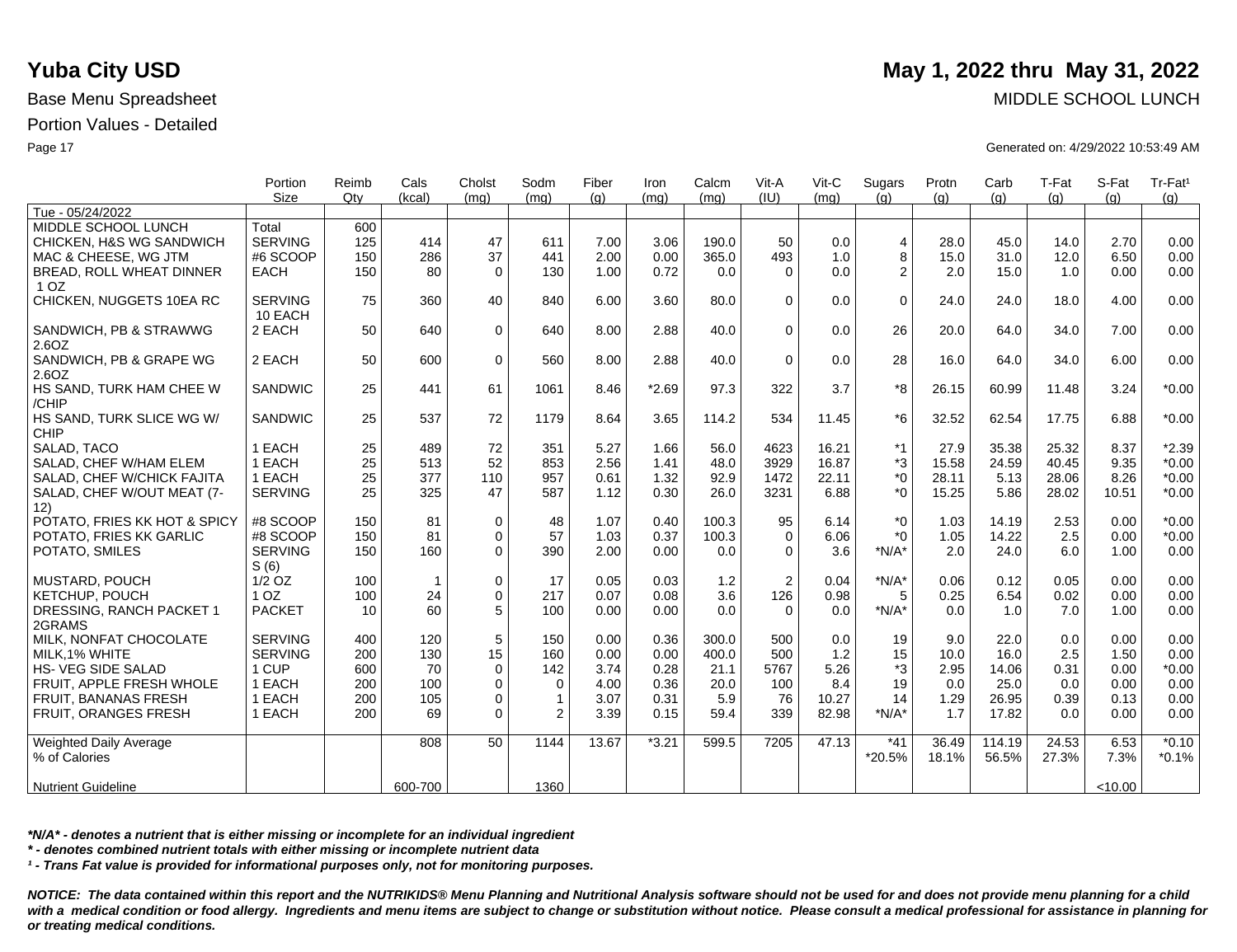|                                          | Portion                   | Reimb | Cals         | Cholst      | Sodm         | Fiber | Iron    | Calcm | Vit-A          | Vit-C | Sugars      | Protn | Carb   | T-Fat | S-Fat   | Tr-Fat <sup>1</sup> |
|------------------------------------------|---------------------------|-------|--------------|-------------|--------------|-------|---------|-------|----------------|-------|-------------|-------|--------|-------|---------|---------------------|
|                                          | Size                      | Qtv   | (kcal)       | (mq)        | (mq)         | (q)   | (mq)    | (mq)  | (IU)           | (mq)  | (q)         | (q)   | (q)    | (q)   | (q)     | (a)                 |
|                                          |                           |       |              |             |              |       |         |       |                |       |             |       |        |       |         |                     |
| Wed - 05/25/2022                         |                           |       |              |             |              |       |         |       |                |       |             |       |        |       |         |                     |
| MIDDLE SCHOOL LUNCH                      | Total                     | 600   |              |             |              |       |         |       |                |       |             |       |        |       |         |                     |
| PIZZA, CHEESE WG 14" YCUSD               | <b>SLICES</b>             | 75    | 444          | 43          | 1169         | 2.01  | 4.19    | 55.7  | 646            | 5.53  | $*_{4}$     | 21.41 | 56.82  | 15.31 | 7.03    | $*0.00$             |
| PIZZA, PEPPERONI WG 14" YC<br><b>USD</b> | <b>SLICES</b>             | 75    | 465          | 46          | 1253         | 2.01  | 4.53    | 55.7  | 580            | 5.53  | $*_{4}$     | 21.3  | 56.49  | 17.72 | 7.60    | $*0.00$             |
| PIZZA, VEGGIE WG 14" YCUSD               | <b>SLICE</b>              | 25    | 462          | 44          | 1253         | 2.41  | 4.24    | 55.7  | 687            | 13.55 | $*_{4}$     | 21.8  | 58.04  | 16.41 | 7.33    | $*0.00$             |
| CHICKEN TERIYAKI BOWL RICE               | <b>SERVING</b><br>S H #16 | 100   | 248          | 46          | 700          | 1.68  | 0.74    | 4.1   | $\Omega$       | 0.01  | $*6$        | 15.72 | 36.36  | 4.81  | 2.00    | $*0.00$             |
| CHICKEN, POPCORN WG 10 E<br><b>ACH</b>   | <b>SERVING</b><br>(10)    | 100   | 293          | 81          | 487          | 3.00  | 2.00    | 18.0  | 167            | 0.0   | $\mathbf 0$ | 18.0  | 17.0   | 17.0  | 3.00    | 0.00                |
| <b>BREADSTICK, CHEESE 4 BITES</b>        | 4 EACH                    | 100   | 280          | 20          | 540          | 4.00  | 1.44    | 240.0 | 400            | 0.0   | $\mathbf 0$ | 16.0  | 28.0   | 12.0  | 4.00    | 0.00                |
| HS SAND, TURK HAM CHEE W<br>/CHIP        | <b>SANDWIC</b>            | 25    | 441          | 61          | 1061         | 8.46  | $*2.69$ | 97.3  | 322            | 3.7   | *8          | 26.15 | 60.99  | 11.48 | 3.24    | $*0.00$             |
| HS SAND, TURK SLICE WG W/<br>CHIP        | <b>SANDWIC</b>            | 25    | 537          | 72          | 1179         | 8.64  | 3.65    | 114.2 | 534            | 11.45 | $*6$        | 32.52 | 62.54  | 17.75 | 6.88    | $*0.00$             |
| SALAD, TACO                              | 1 EACH                    | 19    | 489          | 72          | 351          | 5.27  | 1.66    | 56.0  | 4623           | 16.21 | $*1$        | 27.9  | 35.38  | 25.32 | 8.37    | $*2.39$             |
| SALAD, CHEF W/HAM ELEM                   | 1 EACH                    | 18    | 513          | 52          | 853          | 2.56  | 1.41    | 48.0  | 3929           | 16.87 | $*3$        | 15.58 | 24.59  | 40.45 | 9.35    | $*0.00$             |
| SALAD, CHEF W/CHICK FAJITA               | 1 EACH                    | 19    | 377          | 110         | 957          | 0.61  | 1.32    | 92.9  | 1472           | 22.11 | $*_{0}$     | 28.11 | 5.13   | 28.06 | 8.26    | $*0.00$             |
| SALAD, CHEF W/OUT MEAT (7-<br>12)        | <b>SERVING</b>            | 19    | 325          | 47          | 587          | 1.12  | 0.30    | 26.0  | 3231           | 6.88  | $*_{0}$     | 15.25 | 5.86   | 28.02 | 10.51   | $*0.00$             |
| POTATO, FRIES KK HOT & SPICY             | #8 SCOOP                  | 125   | 81           | $\mathbf 0$ | 48           | 1.07  | 0.40    | 100.3 | 95             | 6.14  | $*_{0}$     | 1.03  | 14.19  | 2.53  | 0.00    | $*0.00$             |
| POTATO. FRIES KK GARLIC                  | #8 SCOOP                  | 150   | 81           | 0           | 57           | 1.03  | 0.37    | 100.3 | $\mathbf 0$    | 6.06  | $*_{0}$     | 1.05  | 14.22  | 2.5   | 0.00    | $*0.00$             |
| POTATO, TATER BARRELS SY<br>SCO          | 10 BARR<br><b>ELS</b>     | 150   | 170          | 0           | 360          | 1.00  | 0.36    | 0.0   | $\Omega$       | 3.6   | $\Omega$    | 2.0   | 19.0   | 9.0   | 1.50    | 0.00                |
| MUSTARD, POUCH                           | $1/2$ OZ                  | 100   | $\mathbf{1}$ | 0           | 17           | 0.05  | 0.03    | $1.2$ | $\overline{2}$ | 0.04  | $*N/A*$     | 0.06  | 0.12   | 0.05  | 0.00    | 0.00                |
| KETCHUP, POUCH                           | 1 <sub>OZ</sub>           | 100   | 24           | 0           | 217          | 0.07  | 0.08    | 3.6   | 126            | 0.98  | 5           | 0.25  | 6.54   | 0.02  | 0.00    | 0.00                |
| DRESSING, RANCH PACKET 1<br>2GRAMS       | <b>PACKET</b>             | 10    | 60           | 5           | 100          | 0.00  | 0.00    | 0.0   | $\Omega$       | 0.0   | $*N/A*$     | 0.0   | 1.0    | 7.0   | 1.00    | 0.00                |
| MILK. NONFAT CHOCOLATE                   | <b>SERVING</b>            | 400   | 120          | 5           | 150          | 0.00  | 0.36    | 300.0 | 500            | 0.0   | 19          | 9.0   | 22.0   | 0.0   | 0.00    | 0.00                |
| MILK, 1% WHITE                           | <b>SERVING</b>            | 200   | 130          | 15          | 160          | 0.00  | 0.00    | 400.0 | 500            | 1.2   | 15          | 10.0  | 16.0   | 2.5   | 1.50    | 0.00                |
| HS- VEG SIDE SALAD                       | 1 CUP                     | 300   | 70           | $\mathbf 0$ | 142          | 3.74  | 0.28    | 21.1  | 5767           | 5.26  | *3          | 2.95  | 14.06  | 0.31  | 0.00    | $*0.00$             |
| FRUIT. APPLE FRESH WHOLE                 | 1 EACH                    | 200   | 100          | 0           | $\mathbf 0$  | 4.00  | 0.36    | 20.0  | 100            | 8.4   | 19          | 0.0   | 25.0   | 0.0   | 0.00    | 0.00                |
| FRUIT, BANANAS FRESH                     | 1 EACH                    | 200   | 105          | 0           | $\mathbf{1}$ | 3.07  | 0.31    | 5.9   | 76             | 10.27 | 14          | 1.29  | 26.95  | 0.39  | 0.13    | 0.00                |
| FRUIT, ORANGES FRESH                     | 1 EACH                    | 200   | 69           | $\Omega$    | 2            | 3.39  | 0.15    | 59.4  | 339            | 82.98 | $*N/A*$     | 1.7   | 17.82  | 0.0   | 0.00    | 0.00                |
| Weighted Daily Average                   |                           |       | 698          | 60          | 1202         | 9.17  | $*3.31$ | 494.8 | 4322           | 45.29 | $*34$       | 32.53 | 100.17 | 20.10 | 6.13    | $*0.08$             |
| % of Calories                            |                           |       |              |             |              |       |         |       |                |       | *19.5%      | 18.6% | 57.4%  | 25.9% | 7.9%    | $*0.1%$             |
| <b>Nutrient Guideline</b>                |                           |       | 600-700      |             | 1360         |       |         |       |                |       |             |       |        |       | < 10.00 |                     |

*\*N/A\* - denotes a nutrient that is either missing or incomplete for an individual ingredient*

*\* - denotes combined nutrient totals with either missing or incomplete nutrient data*

*¹ - Trans Fat value is provided for informational purposes only, not for monitoring purposes.*

*NOTICE: The data contained within this report and the NUTRIKIDS® Menu Planning and Nutritional Analysis software should not be used for and does not provide menu planning for a child*  with a medical condition or food allergy. Ingredients and menu items are subject to change or substitution without notice. Please consult a medical professional for assistance in planning for *or treating medical conditions.*

## **Yuba City USD** May 1, 2022 thru May 31, 2022

Base Menu Spreadsheet MIDDLE SCHOOL LUNCH

Page 18 Generated on: 4/29/2022 10:53:49 AM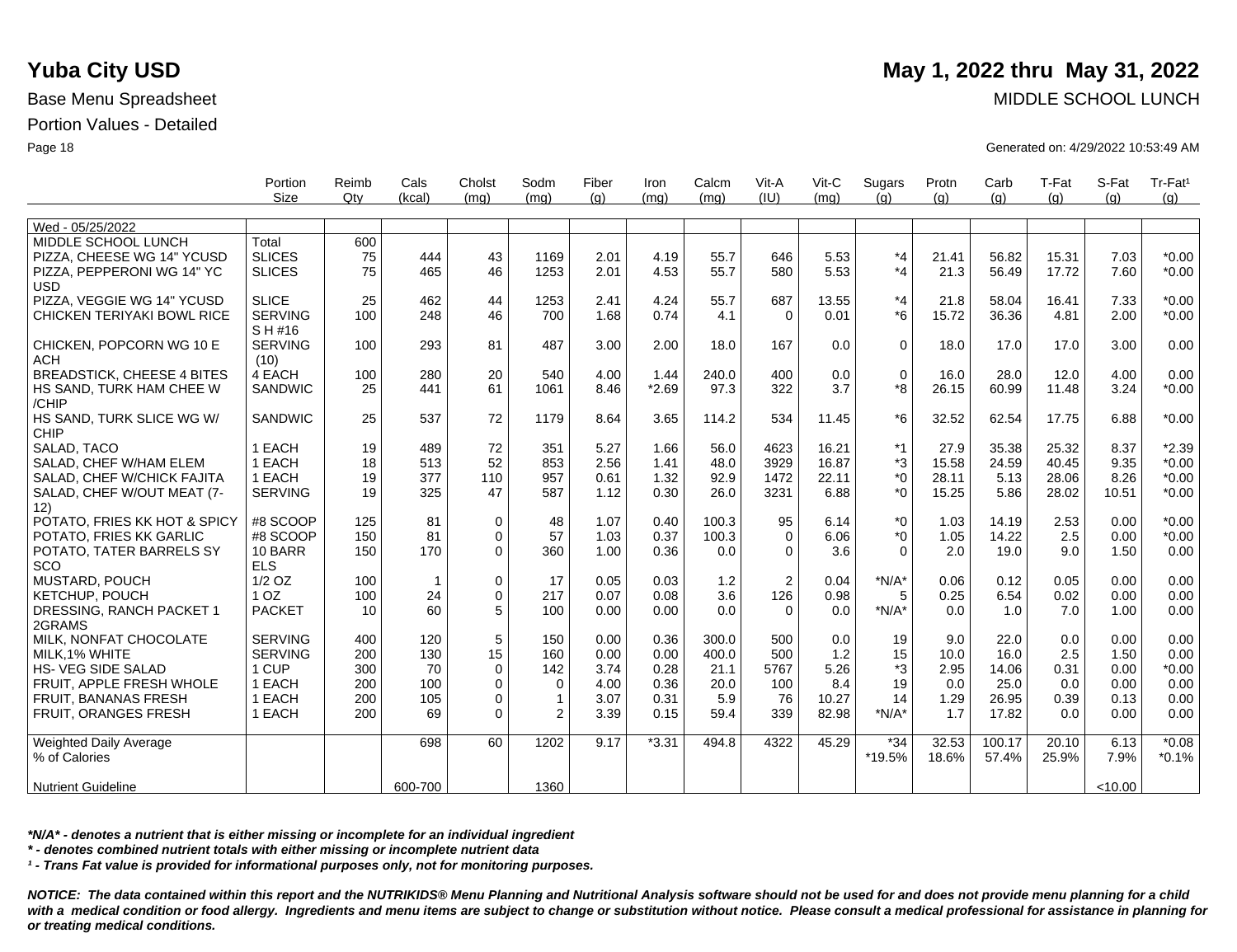|                                   | Portion               | Reimb | Cals           | Cholst      | Sodm           | Fiber | Iron    | Calcm | Vit-A          | Vit-C | Sugars         | Protn | Carb   | T-Fat | S-Fat   | Tr-Fat <sup>1</sup> |
|-----------------------------------|-----------------------|-------|----------------|-------------|----------------|-------|---------|-------|----------------|-------|----------------|-------|--------|-------|---------|---------------------|
|                                   | <b>Size</b>           | Qtv   | (kcal)         | (mq)        | (mq)           | (q)   | (mq)    | (mq)  | (IU)           | (mq)  | (a)            | (q)   | (g)    | (q)   | (q)     | (q)                 |
| Thu - 05/26/2022                  |                       |       |                |             |                |       |         |       |                |       |                |       |        |       |         |                     |
| MIDDLE SCHOOL LUNCH               | Total                 | 600   |                |             |                |       |         |       |                |       |                |       |        |       |         |                     |
| NACHOS, BEEF&CHEESE (K-8)         | <b>SERVING</b>        | 100   | 480            | 77          | 780            | 6.01  | 1.29    | 250.6 | 871            | 4.07  |                | 24.27 | 38.61  | 24.86 | 10.59   | $*0.00$             |
|                                   | <b>SERVING</b>        | 50    | 315            | 49          | 570            | 2.43  | 1.75    | 24.3  | $\Omega$       | 0.0   | *2<br>6        |       | 27.89  | 16.98 | 3.64    | $*N/A*$             |
| CORN DOG, MINI CHICK TYSON        |                       |       |                |             |                |       |         |       |                |       |                | 14.55 |        |       |         |                     |
| PRETZEL, NUGGETS W/CHEESE         | (6)<br><b>SERVING</b> |       | 336            | 56          | 910            | 4.00  | 1.44    | 406.0 | 778            | 0.0   | 2              |       | 32.0   | 16.0  | 9.20    | 0.00                |
|                                   |                       | 100   | 349            | 47          | 489            | 4.00  | 2.44    | 165.0 |                | 0.0   | $\overline{4}$ | 18.0  |        | 15.0  | 6.50    |                     |
| BURGER, CHEESE                    | <b>EACH</b>           | 50    |                |             |                |       |         |       | $\Omega$       |       |                | 22.0  | 32.0   |       |         | 0.00                |
| BURRITO, BEAN&CHSEIWSW            | 1 EACH                | 50    | 323            | 18          | 458            | 7.71  | 3.00    | 192.9 | 681            | 11.86 | $\overline{2}$ | 15.13 | 42.18  | 11.65 | 4.27    | 0.00                |
| G6.05OZ                           |                       |       |                |             |                |       |         |       |                |       |                |       |        |       |         |                     |
| HS SAND, TURK HAM CHEE W<br>/CHIP | SANDWIC               | 75    | 441            | 61          | 1061           | 8.46  | $*2.69$ | 97.3  | 322            | 3.7   | *8             | 26.15 | 60.99  | 11.48 | 3.24    | $*0.00$             |
| HS SAND, TURK SLICE WG W/         | <b>SANDWIC</b>        | 75    | 537            | 72          | 1179           | 8.64  | 3.65    | 114.2 | 534            | 11.45 | $*6$           | 32.52 | 62.54  | 17.75 | 6.88    | $*0.00$             |
| <b>CHIP</b>                       |                       |       |                |             |                |       |         |       |                |       |                |       |        |       |         |                     |
| SALAD, TACO                       | 1 EACH                | 20    | 489            | 72          | 351            | 5.27  | 1.66    | 56.0  | 4623           | 16.21 | $*1$           | 27.9  | 35.38  | 25.32 | 8.37    | $*2.39$             |
| SALAD, CHEF W/HAM ELEM            | 1 EACH                | 20    | 513            | 52          | 853            | 2.56  | 1.41    | 48.0  | 3929           | 16.87 | $*3$           | 15.58 | 24.59  | 40.45 | 9.35    | $*0.00$             |
| SALAD, CHEF W/CHICK FAJITA        | 1 EACH                | 20    | 377            | 110         | 957            | 0.61  | 1.32    | 92.9  | 1472           | 22.11 | $*_{0}$        | 28.11 | 5.13   | 28.06 | 8.26    | $*0.00$             |
| SALAD, CHEF W/OUT MEAT (7-        | <b>SERVING</b>        | 20    | 325            | 47          | 587            | 1.12  | 0.30    | 26.0  | 3231           | 6.88  | $*_{0}$        | 15.25 | 5.86   | 28.02 | 10.51   | $*0.00$             |
| 12)                               |                       |       |                |             |                |       |         |       |                |       |                |       |        |       |         |                     |
| POTATO, FRIES KK HOT & SPICY      | #8 SCOOP              | 150   | 81             | $\mathbf 0$ | 48             | 1.07  | 0.40    | 100.3 | 95             | 6.14  | *0             | 1.03  | 14.19  | 2.53  | 0.00    | $*0.00$             |
| POTATO, FRIES KK GARLIC           | #8 SCOOP              | 150   | 81             | $\mathbf 0$ | 57             | 1.03  | 0.37    | 100.3 | $\Omega$       | 6.06  | $*_{0}$        | 1.05  | 14.22  | 2.5   | 0.00    | $*0.00$             |
| POTATO, TATER BARRELS SY          | 10 BARR               | 300   | 170            | $\Omega$    | 360            | 1.00  | 0.36    | 0.0   | $\Omega$       | 3.6   | $\Omega$       | 2.0   | 19.0   | 9.0   | 1.50    | 0.00                |
| SCO                               | <b>ELS</b>            |       |                |             |                |       |         |       |                |       |                |       |        |       |         |                     |
| MUSTARD, POUCH                    | $1/2$ OZ              | 100   | $\overline{1}$ | $\mathbf 0$ | 17             | 0.05  | 0.03    | 1.2   | $\overline{2}$ | 0.04  | $*N/A*$        | 0.06  | 0.12   | 0.05  | 0.00    | 0.00                |
| KETCHUP, POUCH                    | 1 <sub>OZ</sub>       | 100   | 24             | $\mathbf 0$ | 217            | 0.07  | 0.08    | 3.6   | 126            | 0.98  | 5              | 0.25  | 6.54   | 0.02  | 0.00    | 0.00                |
| DRESSING, RANCH PACKET 1          | <b>PACKET</b>         | 100   | 60             | 5           | 100            | 0.00  | 0.00    | 0.0   | $\Omega$       | 0.0   | $*N/A*$        | 0.0   | 1.0    | 7.0   | 1.00    | 0.00                |
| 2GRAMS                            |                       |       |                |             |                |       |         |       |                |       |                |       |        |       |         |                     |
| MILK, NONFAT CHOCOLATE            | <b>SERVING</b>        | 400   | 120            | 5           | 150            | 0.00  | 0.36    | 300.0 | 500            | 0.0   | 19             | 9.0   | 22.0   | 0.0   | 0.00    | 0.00                |
| MILK, 1% WHITE                    | <b>SERVING</b>        | 200   | 130            | 15          | 160            | 0.00  | 0.00    | 400.0 | 500            | 1.2   | 15             | 10.0  | 16.0   | 2.5   | 1.50    | 0.00                |
| <b>HS- VEG SIDE SALAD</b>         | 1 CUP                 | 600   | 70             | $\mathbf 0$ | 142            | 3.74  | 0.28    | 21.1  | 5767           | 5.26  | *3             | 2.95  | 14.06  | 0.31  | 0.00    | $*0.00$             |
| FRUIT, APPLE FRESH WHOLE          | 1 EACH                | 200   | 100            | 0           | $\mathbf 0$    | 4.00  | 0.36    | 20.0  | 100            | 8.4   | 19             | 0.0   | 25.0   | 0.0   | 0.00    | 0.00                |
| FRUIT, BANANAS FRESH              | 1 EACH                | 200   | 105            | $\mathbf 0$ | $\mathbf{1}$   | 3.07  | 0.31    | 5.9   | 76             | 10.27 | 14             | 1.29  | 26.95  | 0.39  | 0.13    | 0.00                |
| <b>FRUIT, ORANGES FRESH</b>       | 1 EACH                | 200   | 69             | $\Omega$    | $\overline{2}$ | 3.39  | 0.15    | 59.4  | 339            | 82.98 | $*N/A*$        | 1.7   | 17.82  | 0.0   | 0.00    | 0.00                |
|                                   |                       |       |                |             |                |       |         |       |                |       |                |       |        |       |         |                     |
| <b>Weighted Daily Average</b>     |                       |       | 822            | 67          | 1338           | 13.57 | $*3.18$ | 609.0 | 7364           | 50.19 | $*36$          | 36.42 | 113.27 | 26.37 | 8.45    | $*0.08$             |
| % of Calories                     |                       |       |                |             |                |       |         |       |                |       | $*17.7%$       | 17.7% | 55.1%  | 28.9% | 9.3%    | $*0.1%$             |
| <b>Nutrient Guideline</b>         |                       |       | 600-700        |             | 1360           |       |         |       |                |       |                |       |        |       | < 10.00 |                     |

**Yuba City USD** May 1, 2022 thru May 31, 2022

Base Menu Spreadsheet MIDDLE SCHOOL LUNCH

Page 19 Generated on: 4/29/2022 10:53:49 AM

*\*N/A\* - denotes a nutrient that is either missing or incomplete for an individual ingredient*

*\* - denotes combined nutrient totals with either missing or incomplete nutrient data*

*¹ - Trans Fat value is provided for informational purposes only, not for monitoring purposes.*

*NOTICE: The data contained within this report and the NUTRIKIDS® Menu Planning and Nutritional Analysis software should not be used for and does not provide menu planning for a child*  with a medical condition or food allergy. Ingredients and menu items are subject to change or substitution without notice. Please consult a medical professional for assistance in planning for *or treating medical conditions.*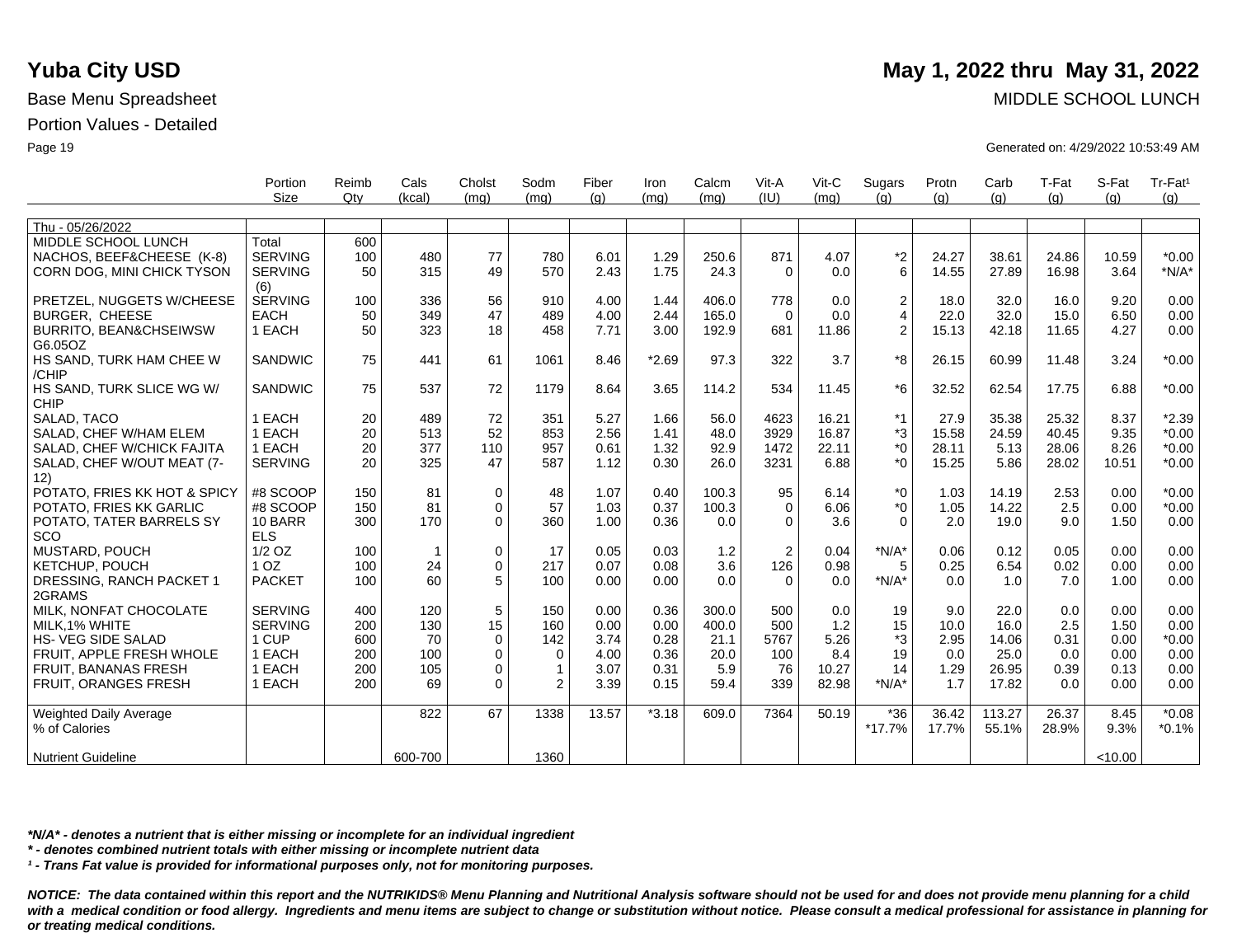|                                    | Portion                   | Reimb  | Cals    | Cholst       | Sodm         | Fiber | Iron    | Calcm | Vit-A    | Vit-C | Sugars   | Protn | Carb   | T-Fat | S-Fat   | Tr-Fat <sup>1</sup> |
|------------------------------------|---------------------------|--------|---------|--------------|--------------|-------|---------|-------|----------|-------|----------|-------|--------|-------|---------|---------------------|
|                                    | Size                      | $Q$ ty | (kcal)  | (mq)         | (mq)         | (q)   | (mq)    | (mq)  | (IU)     | (mq)  | (q)      | (q)   | (g)    | (g)   | (q)     | (g)                 |
| Fri - 05/27/2022                   |                           |        |         |              |              |       |         |       |          |       |          |       |        |       |         |                     |
| MIDDLE SCHOOL LUNCH                | Total                     | 600    |         |              |              |       |         |       |          |       |          |       |        |       |         |                     |
| PIZZA, CHEESE WG 14" YCUSD         | <b>SLICES</b>             | 75     | 444     | 43           | 1169         | 2.01  | 4.19    | 55.7  | 646      | 5.53  | $*_{4}$  | 21.41 | 56.82  | 15.31 | 7.03    | $*0.00$             |
| PIZZA, PEPPERONI WG 14" YC         | <b>SLICES</b>             | 75     | 465     | 46           | 1253         | 2.01  | 4.53    | 55.7  | 580      | 5.53  | $*_{4}$  | 21.3  | 56.49  | 17.72 | 7.60    | $*0.00$             |
| <b>USD</b>                         |                           |        |         |              |              |       |         |       |          |       |          |       |        |       |         |                     |
| PIZZA, VEGGIE WG 14" YCUSD         | <b>SLICE</b>              | 50     | 462     | 44           | 1253         | 2.41  | 4.24    | 55.7  | 687      | 13.55 | $*_{4}$  | 21.8  | 58.04  | 16.41 | 7.33    | $*0.00$             |
| SANDWICH, GRILLED CHEESE           | 1 EACH                    | 50     | 447     | 60           | 858          | 4.00  | 1.80    | 70.0  | 83       | 0.0   | $*_{4}$  | 23.0  | 35.0   | 24.83 | 12.33   | $*0.00$             |
| CHICKEN, NUGGETS 10EA RC           | <b>SERVING</b><br>10 EACH | 110    | 360     | 40           | 840          | 6.00  | 3.60    | 80.0  | $\Omega$ | 0.0   | $\Omega$ | 24.0  | 24.0   | 18.0  | 4.00    | 0.00                |
| CHICKEN TERIYAKI BOWL NO           | <b>SERVING</b>            | 110    | 310     | 46           | 834          | 3.49  | 2.49    | 19.5  | $\Omega$ | 0.08  | $*6$     | 19.43 | 41.38  | 8.85  | 2.33    | $*0.00$             |
| <b>ODLE</b>                        | SH#16                     |        |         |              |              |       |         |       |          |       |          |       |        |       |         |                     |
| HS SAND, TURK HAM CHEE W<br>/CHIP  | SANDWIC                   | 25     | 441     | 61           | 1061         | 8.46  | $*2.69$ | 97.3  | 322      | 3.7   | *8       | 26.15 | 60.99  | 11.48 | 3.24    | $*0.00$             |
| HS SAND, TURK SLICE WG W/          | <b>SANDWIC</b>            | 25     | 537     | 72           | 1179         | 8.64  | 3.65    | 114.2 | 534      | 11.45 | $*6$     | 32.52 | 62.54  | 17.75 | 6.88    | $*0.00$             |
| <b>CHIP</b>                        |                           |        |         |              |              |       |         |       |          |       |          |       |        |       |         |                     |
| SALAD, TACO                        | 1 EACH                    | 20     | 489     | 72           | 351          | 5.27  | 1.66    | 56.0  | 4623     | 16.21 | $*1$     | 27.9  | 35.38  | 25.32 | 8.37    | $*2.39$             |
| SALAD, CHEF W/HAM ELEM             | 1 EACH                    | 20     | 513     | 52           | 853          | 2.56  | 1.41    | 48.0  | 3929     | 16.87 | *3       | 15.58 | 24.59  | 40.45 | 9.35    | $*0.00$             |
| SALAD, CHEF W/CHICK FAJITA         | 1 EACH                    | 20     | 377     | 110          | 957          | 0.61  | 1.32    | 92.9  | 1472     | 22.11 | $*0$     | 28.11 | 5.13   | 28.06 | 8.26    | $*0.00$             |
| SALAD, CHEF W/OUT MEAT (7-<br>12)  | <b>SERVING</b>            | 20     | 325     | 47           | 587          | 1.12  | 0.30    | 26.0  | 3231     | 6.88  | $*_{0}$  | 15.25 | 5.86   | 28.02 | 10.51   | $*0.00$             |
| POTATO, FRIES KK HOT & SPICY       | #8 SCOOP                  | 75     | 81      | $\mathbf 0$  | 48           | 1.07  | 0.40    | 100.3 | 95       | 6.14  | $*0$     | 1.03  | 14.19  | 2.53  | 0.00    | $*0.00$             |
| POTATO, FRIES KK GARLIC            | #8 SCOOP                  | 125    | 81      | $\mathbf 0$  | 57           | 1.03  | 0.37    | 100.3 | $\Omega$ | 6.06  | $*$ 0    | 1.05  | 14.22  | 2.5   | 0.00    | $*0.00$             |
| POTATO, SMILES                     | <b>SERVING</b><br>S(6)    | 75     | 160     | $\mathbf 0$  | 390          | 2.00  | 0.00    | 0.0   | $\Omega$ | 3.6   | $*N/A*$  | 2.0   | 24.0   | 6.0   | 1.00    | 0.00                |
| KETCHUP, POUCH                     | 1 <sub>OZ</sub>           | 100    | 24      | $\mathbf 0$  | 217          | 0.07  | 0.08    | 3.6   | 126      | 0.98  | 5        | 0.25  | 6.54   | 0.02  | 0.00    | 0.00                |
| DRESSING, RANCH PACKET 1<br>2GRAMS | <b>PACKET</b>             | 10     | 60      | 5            | 100          | 0.00  | 0.00    | 0.0   | $\Omega$ | 0.0   | $*N/A*$  | 0.0   | 1.0    | 7.0   | 1.00    | 0.00                |
| MILK, NONFAT CHOCOLATE             | <b>SERVING</b>            | 400    | 120     | 5            | 150          | 0.00  | 0.36    | 300.0 | 500      | 0.0   | 19       | 9.0   | 22.0   | 0.0   | 0.00    | 0.00                |
| MILK, 1% WHITE                     | <b>SERVING</b>            | 200    | 130     | 15           | 160          | 0.00  | 0.00    | 400.0 | 500      | $1.2$ | 15       | 10.0  | 16.0   | 2.5   | 1.50    | 0.00                |
| <b>HS-VEG SIDE SALAD</b>           | 1 CUP                     | 600    | 70      | $\mathbf 0$  | 142          | 3.74  | 0.28    | 21.1  | 5767     | 5.26  | *3       | 2.95  | 14.06  | 0.31  | 0.00    | $*0.00$             |
| FRUIT. APPLE FRESH WHOLE           | 1 EACH                    | 200    | 100     | $\mathbf{0}$ | $\mathbf 0$  | 4.00  | 0.36    | 20.0  | 100      | 8.4   | 19       | 0.0   | 25.0   | 0.0   | 0.00    | 0.00                |
| FRUIT, BANANAS FRESH               | 1 EACH                    | 200    | 105     | $\mathbf 0$  | $\mathbf{1}$ | 3.07  | 0.31    | 5.9   | 76       | 10.27 | 14       | 1.29  | 26.95  | 0.39  | 0.13    | 0.00                |
| FRUIT, ORANGES FRESH               | 1 EACH                    | 200    | 69      | $\Omega$     | 2            | 3.39  | 0.15    | 59.4  | 339      | 82.98 | $*N/A*$  | 1.7   | 17.82  | 0.0   | 0.00    | 0.00                |
|                                    |                           |        |         |              |              |       |         |       |          |       |          |       |        |       |         |                     |
| <b>Weighted Daily Average</b>      |                           |        | 746     | 59           | 1371         | 11.65 | $*4.06$ | 475.8 | 7167     | 47.41 | $*36$    | 36.29 | 107.57 | 20.74 | 6.96    | $*0.08$             |
| % of Calories                      |                           |        |         |              |              |       |         |       |          |       | *19.4%   | 19.4% | 57.7%  | 25.0% | 8.4%    | $*0.1%$             |
| <b>Nutrient Guideline</b>          |                           |        | 600-700 |              | 1360         |       |         |       |          |       |          |       |        |       | < 10.00 |                     |

*\*N/A\* - denotes a nutrient that is either missing or incomplete for an individual ingredient*

*\* - denotes combined nutrient totals with either missing or incomplete nutrient data*

*¹ - Trans Fat value is provided for informational purposes only, not for monitoring purposes.*

*NOTICE: The data contained within this report and the NUTRIKIDS® Menu Planning and Nutritional Analysis software should not be used for and does not provide menu planning for a child*  with a medical condition or food allergy. Ingredients and menu items are subject to change or substitution without notice. Please consult a medical professional for assistance in planning for *or treating medical conditions.*

# **Yuba City USD** May 1, 2022 thru May 31, 2022

Base Menu Spreadsheet MIDDLE SCHOOL LUNCH

Page 20 Generated on: 4/29/2022 10:53:49 AM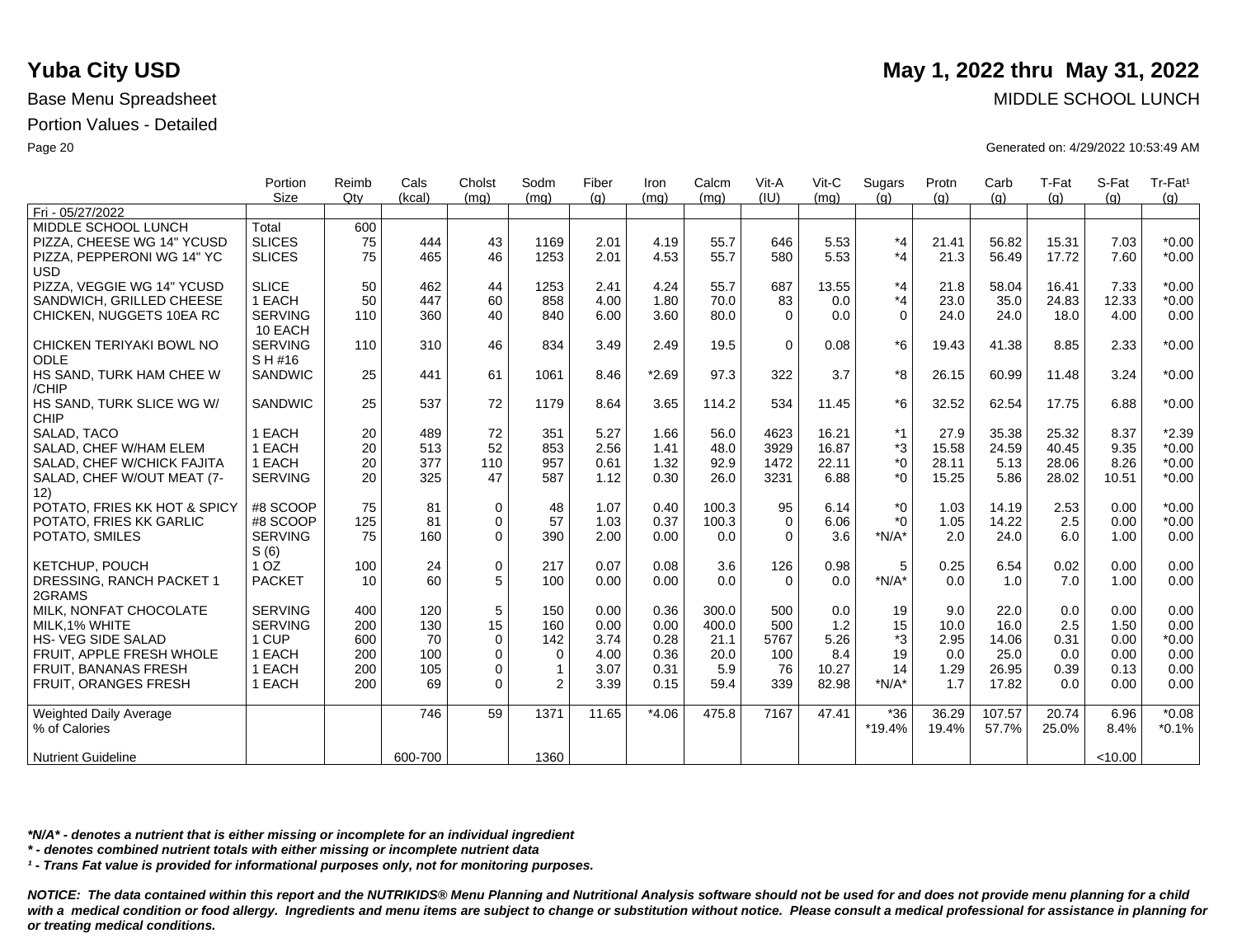|                                             | Portion                   | Reimb | Cals           | Cholst       | Sodm           | Fiber | Iron    | Calcm | Vit-A    | $V$ it-C | Sugars                  | Protn | Carb   | T-Fat | S-Fat   | Tr-Fat <sup>1</sup> |
|---------------------------------------------|---------------------------|-------|----------------|--------------|----------------|-------|---------|-------|----------|----------|-------------------------|-------|--------|-------|---------|---------------------|
| Tue - 05/31/2022                            | <b>Size</b>               | Qty   | (kcal)         | (mq)         | (mq)           | (q)   | (mq)    | (mq)  | (IU)     | (mq)     | (q)                     | (q)   | (q)    | (q)   | (q)     | (g)                 |
|                                             |                           |       |                |              |                |       |         |       |          |          |                         |       |        |       |         |                     |
| MIDDLE SCHOOL LUNCH                         | Total                     | 600   |                |              |                |       |         |       |          |          |                         |       |        |       |         |                     |
| CHICKEN, H&S WG SANDWICH                    | <b>SERVING</b>            | 125   | 414            | 47           | 611            | 7.00  | 3.06    | 190.0 | 50       | 0.0      | $\overline{\mathbf{4}}$ | 28.0  | 45.0   | 14.0  | 2.70    | 0.00                |
| MAC & CHEESE, WG JTM                        | #6 SCOOP                  | 150   | 286            | 37           | 441            | 2.00  | 0.00    | 365.0 | 493      | 1.0      | 8                       | 15.0  | 31.0   | 12.0  | 6.50    | 0.00                |
| BREAD, ROLL WHEAT DINNER<br>1 <sub>OZ</sub> | <b>EACH</b>               | 150   | 80             | $\mathbf 0$  | 130            | 1.00  | 0.72    | 0.0   | $\Omega$ | 0.0      | $\overline{2}$          | 2.0   | 15.0   | 1.0   | 0.00    | 0.00                |
| CHICKEN, NUGGETS 10EA RC                    | <b>SERVING</b><br>10 EACH | 75    | 360            | 40           | 840            | 6.00  | 3.60    | 80.0  | $\Omega$ | 0.0      | $\mathbf 0$             | 24.0  | 24.0   | 18.0  | 4.00    | 0.00                |
| SANDWICH, PB & STRAWWG<br>2.6OZ             | 2 EACH                    | 50    | 640            | $\mathbf{0}$ | 640            | 8.00  | 2.88    | 40.0  | $\Omega$ | 0.0      | 26                      | 20.0  | 64.0   | 34.0  | 7.00    | 0.00                |
| SANDWICH, PB & GRAPE WG<br>2.6OZ            | 2 EACH                    | 50    | 600            | $\mathbf 0$  | 560            | 8.00  | 2.88    | 40.0  | $\Omega$ | 0.0      | 28                      | 16.0  | 64.0   | 34.0  | 6.00    | 0.00                |
| HS SAND, TURK HAM CHEE W<br>/CHIP           | <b>SANDWIC</b>            | 25    | 441            | 61           | 1061           | 8.46  | $*2.69$ | 97.3  | 322      | 3.7      | *8                      | 26.15 | 60.99  | 11.48 | 3.24    | $*0.00$             |
| HS SAND, TURK SLICE WG W/<br>CHIP           | <b>SANDWIC</b>            | 25    | 537            | 72           | 1179           | 8.64  | 3.65    | 114.2 | 534      | 11.45    | *6                      | 32.52 | 62.54  | 17.75 | 6.88    | $*0.00$             |
| SALAD, TACO                                 | 1 EACH                    | 25    | 489            | 72           | 351            | 5.27  | 1.66    | 56.0  | 4623     | 16.21    | *1                      | 27.9  | 35.38  | 25.32 | 8.37    | $*2.39$             |
| SALAD, CHEF W/HAM ELEM                      | 1 EACH                    | 25    | 513            | 52           | 853            | 2.56  | 1.41    | 48.0  | 3929     | 16.87    | *3                      | 15.58 | 24.59  | 40.45 | 9.35    | $*0.00$             |
| SALAD, CHEF W/CHICK FAJITA                  | 1 EACH                    | 25    | 377            | 110          | 957            | 0.61  | 1.32    | 92.9  | 1472     | 22.11    | $^*0$                   | 28.11 | 5.13   | 28.06 | 8.26    | $*0.00$             |
| SALAD, CHEF W/OUT MEAT (7-<br>12)           | <b>SERVING</b>            | 25    | 325            | 47           | 587            | 1.12  | 0.30    | 26.0  | 3231     | 6.88     | *0                      | 15.25 | 5.86   | 28.02 | 10.51   | $*0.00$             |
| POTATO, FRIES KK HOT & SPICY                | #8 SCOOP                  | 150   | 81             | 0            | 48             | 1.07  | 0.40    | 100.3 | 95       | 6.14     | $*_{0}$                 | 1.03  | 14.19  | 2.53  | 0.00    | $*0.00$             |
| POTATO. FRIES KK GARLIC                     | #8 SCOOP                  | 150   | 81             | $\mathbf 0$  | 57             | 1.03  | 0.37    | 100.3 | $\Omega$ | 6.06     | $*$ 0                   | 1.05  | 14.22  | 2.5   | 0.00    | $*0.00$             |
| POTATO, SMILES                              | <b>SERVING</b><br>S(6)    | 150   | 160            | $\Omega$     | 390            | 2.00  | 0.00    | 0.0   | $\Omega$ | 3.6      | $*N/A*$                 | 2.0   | 24.0   | 6.0   | 1.00    | 0.00                |
| <b>MUSTARD, POUCH</b>                       | $1/2$ OZ                  | 100   | $\overline{1}$ | 0            | 17             | 0.05  | 0.03    | 1.2   | 2        | 0.04     | $*N/A*$                 | 0.06  | 0.12   | 0.05  | 0.00    | 0.00                |
| KETCHUP, POUCH                              | 1 <sub>OZ</sub>           | 100   | 24             | 0            | 217            | 0.07  | 0.08    | 3.6   | 126      | 0.98     | 5                       | 0.25  | 6.54   | 0.02  | 0.00    | 0.00                |
| DRESSING, RANCH PACKET 1<br>2GRAMS          | <b>PACKET</b>             | 10    | 60             | 5            | 100            | 0.00  | 0.00    | 0.0   | $\Omega$ | 0.0      | $*N/A*$                 | 0.0   | 1.0    | 7.0   | 1.00    | 0.00                |
| MILK, NONFAT CHOCOLATE                      | <b>SERVING</b>            | 400   | 120            | 5            | 150            | 0.00  | 0.36    | 300.0 | 500      | 0.0      | 19                      | 9.0   | 22.0   | 0.0   | 0.00    | 0.00                |
| MILK.1% WHITE                               | <b>SERVING</b>            | 200   | 130            | 15           | 160            | 0.00  | 0.00    | 400.0 | 500      | 1.2      | 15                      | 10.0  | 16.0   | 2.5   | 1.50    | 0.00                |
| <b>HS- VEG SIDE SALAD</b>                   | 1 CUP                     | 600   | 70             | $\mathbf 0$  | 142            | 3.74  | 0.28    | 21.1  | 5767     | 5.26     | *3                      | 2.95  | 14.06  | 0.31  | 0.00    | $*0.00$             |
| FRUIT, APPLE FRESH WHOLE                    | 1 EACH                    | 200   | 100            | $\mathbf{0}$ | $\mathbf 0$    | 4.00  | 0.36    | 20.0  | 100      | 8.4      | 19                      | 0.0   | 25.0   | 0.0   | 0.00    | 0.00                |
| <b>FRUIT, BANANAS FRESH</b>                 | 1 EACH                    | 200   | 105            | $\mathbf{0}$ | $\mathbf{1}$   | 3.07  | 0.31    | 5.9   | 76       | 10.27    | 14                      | 1.29  | 26.95  | 0.39  | 0.13    | 0.00                |
| FRUIT, ORANGES FRESH                        | 1 EACH                    | 200   | 69             | $\Omega$     | $\overline{2}$ | 3.39  | 0.15    | 59.4  | 339      | 82.98    | $*N/A*$                 | 1.7   | 17.82  | 0.0   | 0.00    | 0.00                |
| Weighted Daily Average                      |                           |       | 808            | 50           | 1144           | 13.67 | $*3.21$ | 599.5 | 7205     | 47.13    | $*41$                   | 36.49 | 114.19 | 24.53 | 6.53    | $*0.10$             |
| % of Calories                               |                           |       |                |              |                |       |         |       |          |          | *20.5%                  | 18.1% | 56.5%  | 27.3% | 7.3%    | $*0.1%$             |
| <b>Nutrient Guideline</b>                   |                           |       | 600-700        |              | 1360           |       |         |       |          |          |                         |       |        |       | < 10.00 |                     |

*\*N/A\* - denotes a nutrient that is either missing or incomplete for an individual ingredient*

*\* - denotes combined nutrient totals with either missing or incomplete nutrient data*

*¹ - Trans Fat value is provided for informational purposes only, not for monitoring purposes.*

*NOTICE: The data contained within this report and the NUTRIKIDS® Menu Planning and Nutritional Analysis software should not be used for and does not provide menu planning for a child*  with a medical condition or food allergy. Ingredients and menu items are subject to change or substitution without notice. Please consult a medical professional for assistance in planning for *or treating medical conditions.*

# **Yuba City USD** May 1, 2022 thru May 31, 2022

Base Menu Spreadsheet MIDDLE SCHOOL LUNCH

Page 21 Generated on: 4/29/2022 10:53:49 AM